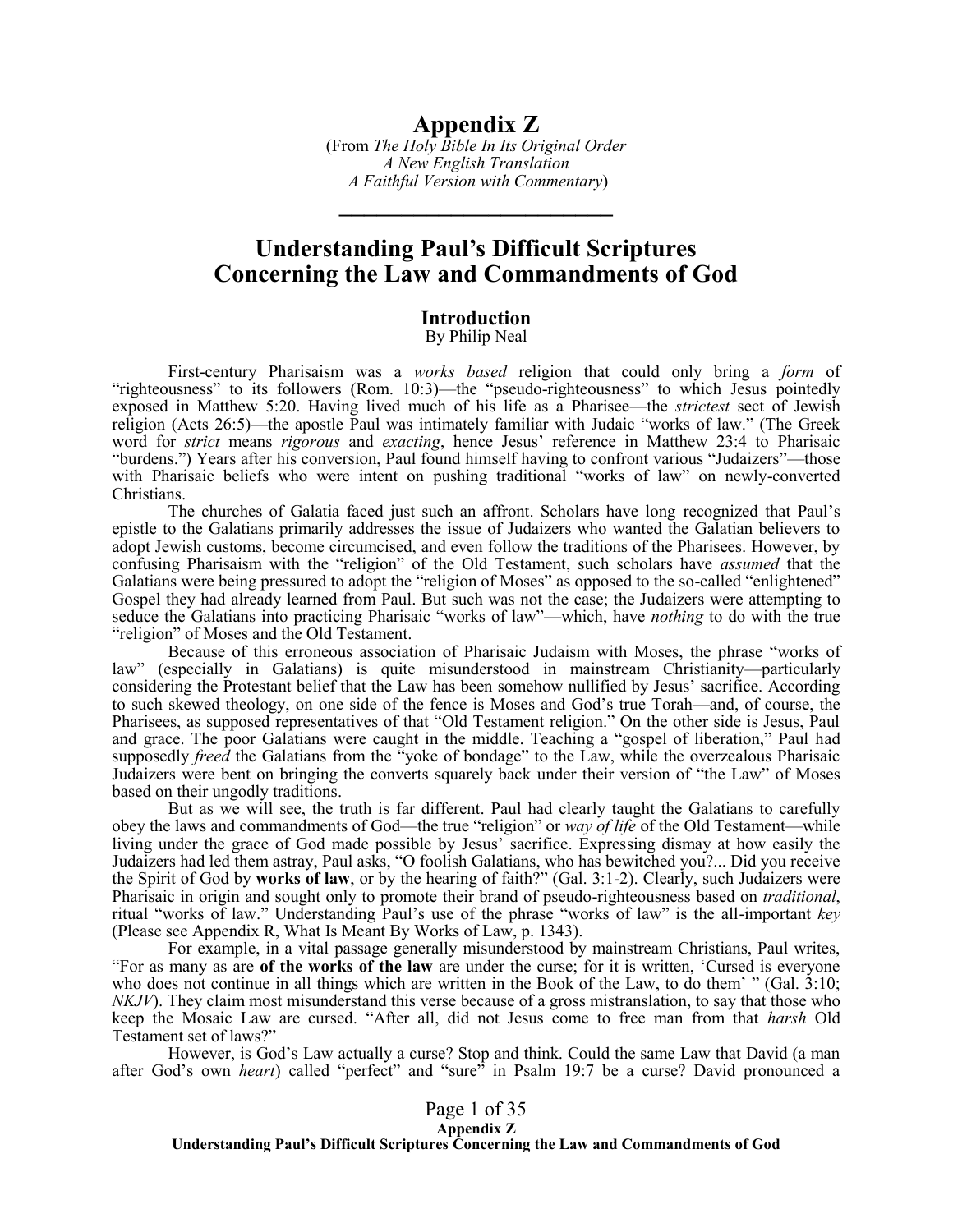*blessing* on those who keep God's way: "*Blessed* are the undefiled in the way, **who walk in the Law [Torah] of the LORD**" (Psa. 119:1). Paul wrote that "the Law is indeed holy, and the commandment holy and righteous and good" (Rom. 7:12). The apostle James called the Law the "perfect Law of *liberty*" because it liberates one *from* curses.

Read Galatians 3:10 again carefully. It quotes Deuteronomy 27:26, which says, "Cursed is he who does not **confirm all the words of this Law to do them**." Therefore, the *curse* is on the one who *fails to obey* the Law—because obedience to God's way of life *brings life*. This is why Jesus told the rich young man, "if you desire to *enter into life*, keep the commandments" (Matt. 19:17). Most assuredly, the correct translation of the phrase "works of law" in this passage cannot be referring to obedience to God's laws and commandments—which clearly bring blessings, not curses. Thus, we must look for *another explanation* for Paul's use of the phrase.

As a Jew who once practiced Rabbinic Judaism, Avi ben Mordechai has done extensive research into Paul's use of such phrases as "works of law"—particularly in Galatians. In his book *Galatians—A Torah-Based Commentary in First-Century Hebraic Context*, he writes that the Gentile converts of Galatia were under considerable "internal pressure to submit to local Pharisaic decrees and traditions…" (p. 217). He argues that when the overall *context* of the book of Galatians is examined, the phrase *works of the law* "can be understood as a **false system of justification**, which was [based on] a **Pharisaic system of decrees and traditions**." He adds, "*Works of the law*, as it was understood in the first century, produced a torah of false 'righteousness' [based on the oral law] replete with its many reforms [ostensibly] developed by using the [written] Law of Moses as a source text. *Works of the law* had become another torah [the Pharisees' oral laws and traditions] added to the written Torah of Moses" (p. 216; emphasis added).

With this understanding, Paul's use of the phrase "works of law" in Galatians 3:10 becomes quite clear. Those trying to achieve "justification" or "righteousness" through adherence to Pharisaic codes of law—"works of law"—were *cursed* because they would, of necessity, be in violation of the written Law. God's Law and the Jews' oral law are completely incompatible; one *cannot observe both*. Adhering to the Pharisees' "works of law" meant the *rejection* of God's written Law; thus one becomes *cursed* as he fails to "confirm all the words of this Law **to do them**." This is why Jesus reproved the Pharisees, saying, "Did not Moses give you the Law, and [yet] not one of you is [actually] practicing the Law?" (John 7:19). Christ also stated, "Full well do you *reject* the commandment of God so that you may *observe your own tradition*" (Mark 7:7-9)—and that such traditions had a *nullifying effect* on the Scriptures (Matt. 15:6).

Jewish author David Stern also sees the error of insisting that the phrase "works of law" must always apply to the Law of God. He writes: "Most Christians … suppose that *erga nomou*, literally 'works of law,' a [phrase] which appears three times [in Gal. 2:16], must mean 'actions done in obedience to the Torah [the actual Law of God].' But this is wrong. One of the best-kept secrets of the New Testament is that when [Paul] writes *nomos* he frequently does not mean *law* [in the sense of the Torah], but *legalism*" (*Jewish New Testament Commentary*, p. 536; "Gal. 2:16"). Stern describes *legalism* as the perversion of God's Law into a mechanical set of rules devoid of their spiritual intent (p. 537), but declines to directly implicate Pharisaic "works of law." Nevertheless, the principle is the same, as no humanly-devised "code of law" can bring justification or true righteousness—likewise, it is the same with all manmade supposed "Christian" traditions.

Contrary to popular myth, Jesus did not come to annul God's Law, but to *expand* and *magnify* it by emphasizing its original spiritual intent (Matt. 5-6). At the same time, Jesus fully discredited the Pharisees' system of "works of law" that served only to corrupt the plain teachings of the Scriptures. Clearly, the Pharisees' traditional "works of law" were incongruous with the true "religion" of Moses and the Old Testament.

It was within this framework that Paul had prefaced his corrective epistle to the Galatians by stating that "a man is **not justified by works of law**"—that is, not justified by adherence to Pharisaic codes of law. He adds that even "we [converted Jews] also have believed in Christ Jesus in order that we might be justified by the faith of Christ, and not by works of law; because **by works of law shall no flesh be justified**" (Gal. 2:16). He thus concludes, "I do not nullify the grace of God; for if righteousness [and justification] is through [Pharisaic] **works of law**, then Christ died in vain" (verse 21). Mordechai puts it like this: "If the Pharisaic system of law and tradition was able to impart life (which only the written commandments can do), then the death of Yeshua was for nothing" (p. 227).

Mordechai concludes that the "foundation of Paul's polemic was this: No amount of submission to the established traditions of men was (or is) able to justify (establish as righteous) one who wants to be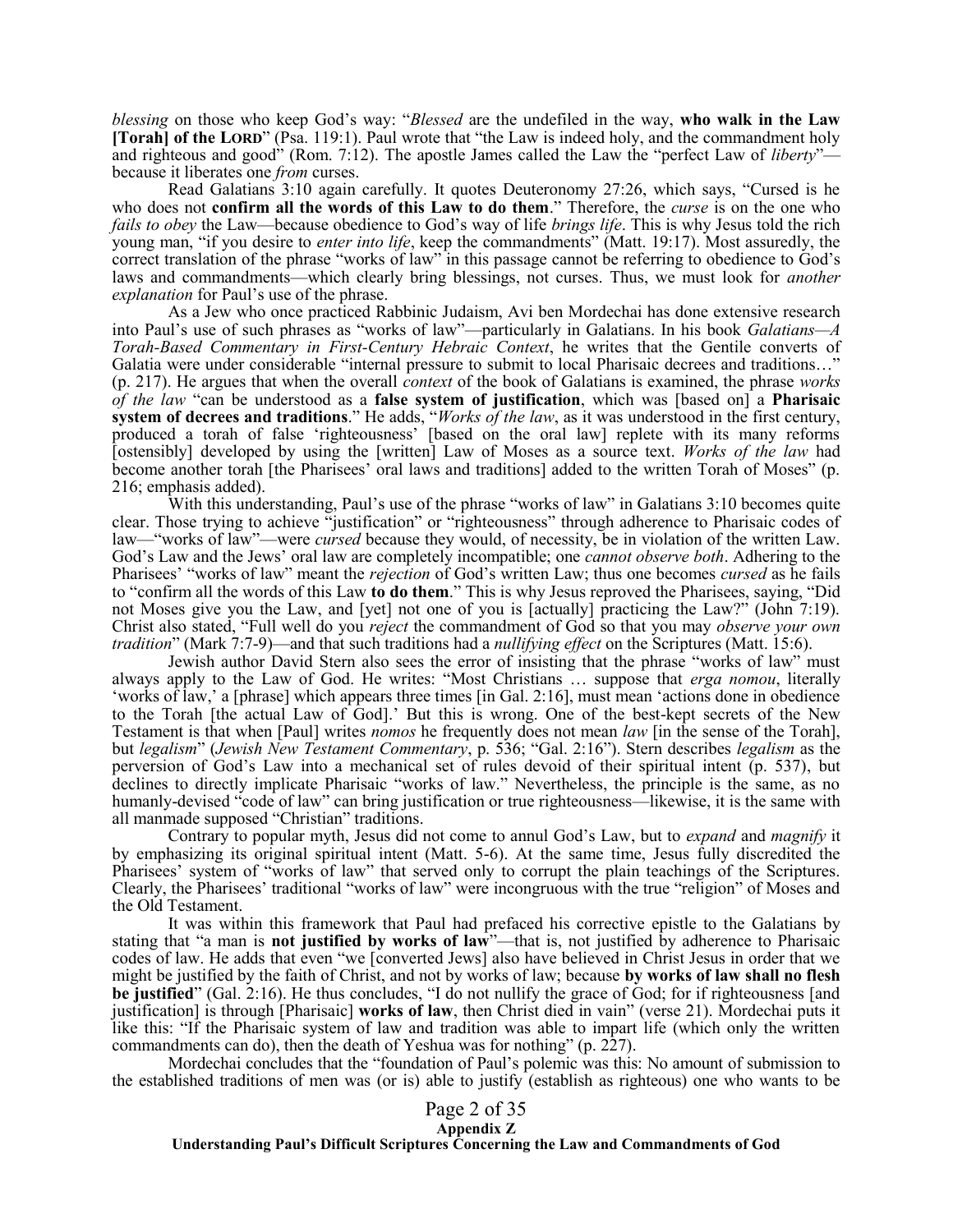joined to the 'saved' Torah community of Israel [the true church of God]" —for "**submitting to the Pharisaic oral law** … **was to essentially nullify the teaching and work of [Jesus]**" (p. 218; emphasis added).

Mordechai notes that one of the reasons people often misunderstand Paul is that they approach his writings concerning the Law as if they were the "primary authority" of the entire body of Scripture. He argues that "most Christians are [taught] to establish doctrine *first* from Paul's words…" (p. 8). According to Mordechai, they use an upside down methodology with the following (or a similar) structure (pp. 8-9):

# **Paul's Epistles Gospel Narratives Apostolic Writings Old Testament Mosaic Law**

Using this upside down approach, all of Scripture is viewed through the "lens" of Paul's writings. On the other hand, Mordechai contends that all of Scripture should be viewed ultimately through the written Torah. "From a Hebraic perspective, there is no body of law or philosophy among men that is greater than the divine revelation of teachings that were given to Moses at Mount Sinai" (p. 9). Paul's writings—because they *are* somewhat complex and subject to being misunderstood or even deliberately distorted (II Peter 3:16)—should be considered only within the framework of the Law and the Prophets. A sound, right-side-up methodology would be:

# **Pentateuch (Torah) Old Testament Prophets Writings ("Wisdom Literature") Gospel Teachings of Jesus Epistles of James, Peter, John, Jude Epistles of Paul**

This approach is based on the premise that God's righteous laws and commandments are *eternal*—as seen in such basic passages as Deuteronomy 5:29: "Oh, that there were such a heart in them that they would fear Me and **keep all My commandments always**, so that it might be well with them and with their children **forever!**" In Matthew 5:18, Jesus plainly stated that as long as the heaven and earth remain (which will be *forever*), no part of God's spiritual Law would ever be "done away with." Thus, Paul's writings must never be viewed as an attempt to alter, circumvent or annul God's eternal Law; rather, Paul must be seen as an expert expositor of the Law, one who is uniquely capable of revealing its finer points.

Mordechai also explains that a key reason Paul's writings are difficult to understand is that he typically employs an established scholarly style of writing based on the use of *ellipsis*—a sort of intellectual shorthand marked by the deliberate omission of words or phrases which requires the reader to make interpretive assumptions (*Galatians*, p. 49, footnote 1). This use of *ellipsis* can be found particularly in Romans chapters 10 and 14 as well as in Galatians chapters 2 and 3.

Mordechai's research validates the conclusions of Fred R. Coulter, who has also extensively studied Paul's use of the phrase "works of law." Coulter's research shows that in a few Pauline passages the phrase can refer to a basically *legalistic* approach to God's Law; in other places the phrase can point to sacrificial or Temple ritual laws. Moreover, like Mordechai, Coulter has concluded that the "works of law" passages in Galatians (as well as in several other places) can *only* refer to Pharisaic works.

In *Understanding Paul's Difficult Scriptures*, Coulter counters the popular misconception that Paul taught that God's Law has been rendered obsolete by Jesus' sacrifice. Coulter covers such topics as the "curse of the law," "works versus grace," "justification by faith," and more—proving unequivocally that the laws and commandments of God are fully in force today. He thoroughly examines the issue of "works of law"—delving even into the Greek subtleties that affect the understanding of the phrase.

In order to give clarity to the overall subject of Paul, the Law of God and Pharisaic "worksrighteousness," Coulter's work is reproduced below in its entirety.

# **Understanding Paul's Difficult Scriptures**

Page 3 of 35 **Appendix Z Understanding Paul's Difficult Scriptures Concerning the Law and Commandments of God**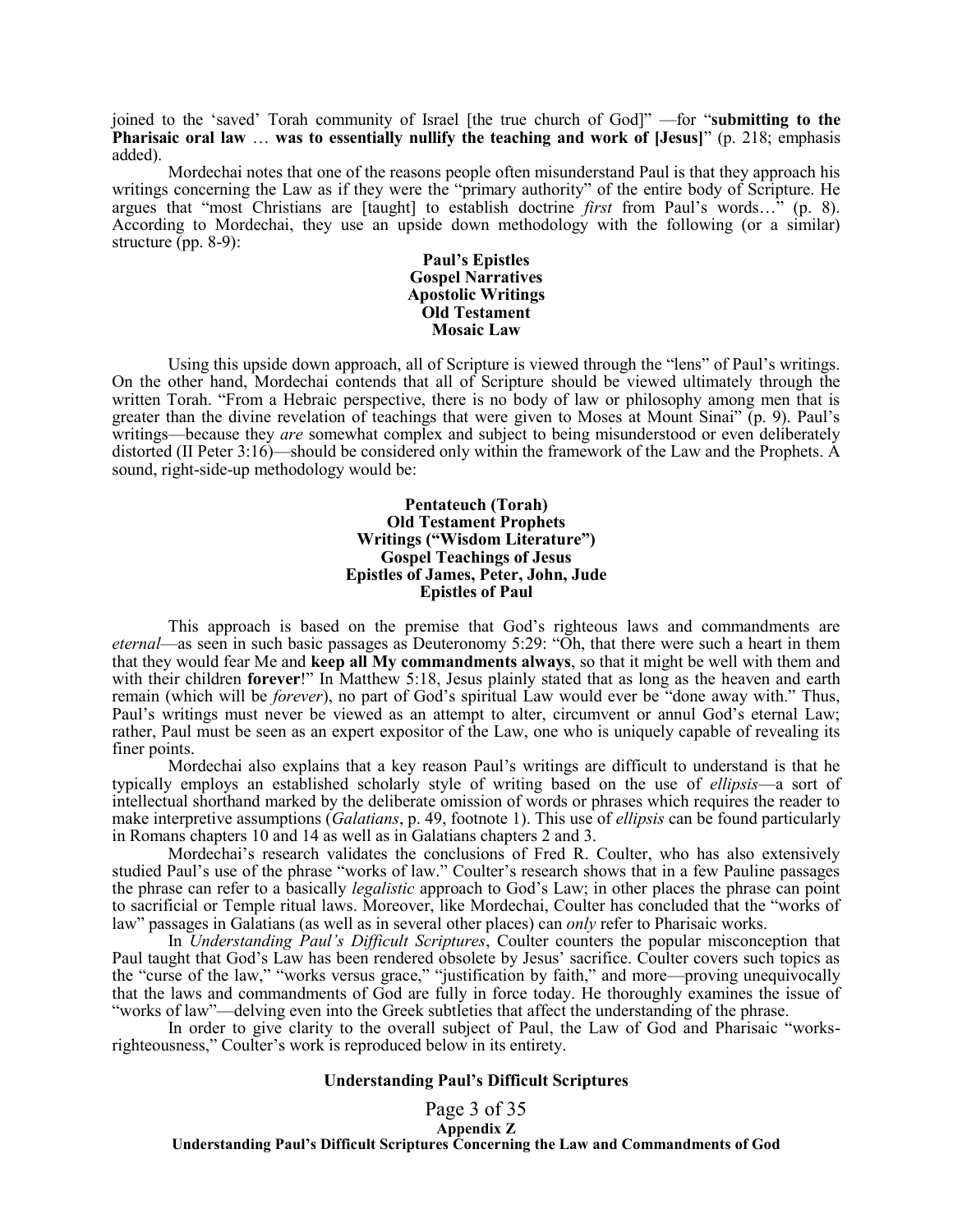#### **Concerning the Law and Commandments of God**

#### *by Fred R. Coulter*

Because of a lack of knowledge concerning the first-century religion of the Pharisees (which would become Judaism), an erroneous foundational doctrine has developed in Evangelical Protestantism in which "born again" Christians are not required to keep the Law of God—especially the Sabbath and holy days as found in both the Old and New Testaments. Citing numerous "difficult-to-understand" passages from his epistles, they claim that the apostle Paul received a "superior revelation" that supersedes even the teachings of Jesus—and which gave him the authority to annul the requirement that a Christian is to keep the laws and commandments of God (which in some cases even extends to repentance and baptism).

How can that be?

In his book, *Sunday Fact & Sabbath Fiction*, Dr. Russell Tardo boldly declares, "Every bit of the law was nailed to Calvary's cross, having been completed and fulfilled in the person and life of Jesus Christ" (p. 43). Sadly, this broad assertion is widely believed by the majority of Protestants today. Pointing to Colossians 2:14-16 and similar passages, they attempt to use Scripture to justify their belief that *all* Old Testament laws were nailed to the cross—especially the Sabbath and annual festivals, and the laws of clean and unclean meats.

Because of false, convoluted misinterpretations, coupled with poor or inadequate translations of the original Greek texts of the apostle Paul's "hard-to-understand" writings—primarily those in Romans, Galatians and Colossians—Protestants typically believe that the laws and commandments of God are a curse, and unnecessary for salvation. It is claimed, therefore, that such laws were abolished by Jesus Christ—through His life, crucifixion and resurrection. But is that true? What are the correct explanations and correct translations of such difficult biblical passages?

Admittedly, some of Paul's writings are complicated and difficult to understand. Peter himself said as much. But as we will see, the problem is *not* with Paul's writings at all; the difficulty arises because some handle the Scriptures deceitfully (II Cor. 4:2), thus wrongly "dividing" the Word of God (II Tim. 2:15). Notice what Peter wrote: "And bear in mind that the longsuffering of our Lord *is* salvation, exactly as our beloved brother Paul, according to the wisdom given to him, has also written to you; as *he has* also in all *his* epistles, speaking in them concerning these things; in which are **some things** *that are*  **difficult to understand, which the ignorant and unstable are twisting** *and distorting***, as** *they* **also**  *twist and distort* **the rest of the Scriptures, to their own destruction**" (II Pet. 3:15-16).

Unfortunately, millions choose to believe the numerous "holier than thou" experts who twist and distort Paul's writings. Thus, they fulfill Isaiah's prophecy: "Woe unto them that are wise in their own eyes, and prudent in their own sight!… Who justify the wicked for a bribe, and take away the righteousness of the righteous from him!" (Isa. 5:21, 23).

Does this not describe the state of government and religion today? God warns that judgment will come as a result of casting aside the Law of God and replacing it with false interpretations and beliefs. Isaiah further proclaims: "Woe to those who call evil good and good evil; who put darkness for light and light for darkness; who put bitter for sweet and sweet for bitter!… Therefore as the fire devours the stubble, and the flame burns up the chaff, their root shall be like rottenness, and their blossoms shall go up like dust **because they have cast away the law of the LORD of hosts, and** *have* **despised the Word of the Holy One of Israel**" (Isa. 5:20, 24).

Peter further warned that such teachers would deliberately blaspheme God and cast away the Law of the Lord through their false teachings: "But there were also false prophets among the people [of Israel], as indeed **there will be false teachers among you, who will stealthily introduce destructive heresies**, personally denying *the* Lord who bought them, and bringing swift destruction upon themselves. And **many people will follow** *as authoritative* **their destructive ways;** *and* **because of them, the way of the truth will be blasphemed**. Also, through insatiable greed they will with enticing messages exploit you for gain; for whom the judgment of old is in *full* force, and their destruction is *ever* watching" (II Pet. 2:1- 3).

# **Is the Law of God a Curse?**

This devious approach, described by Isaiah, causes most Protestants to completely misunderstand

Page 4 of 35 **Appendix Z Understanding Paul's Difficult Scriptures Concerning the Law and Commandments of God**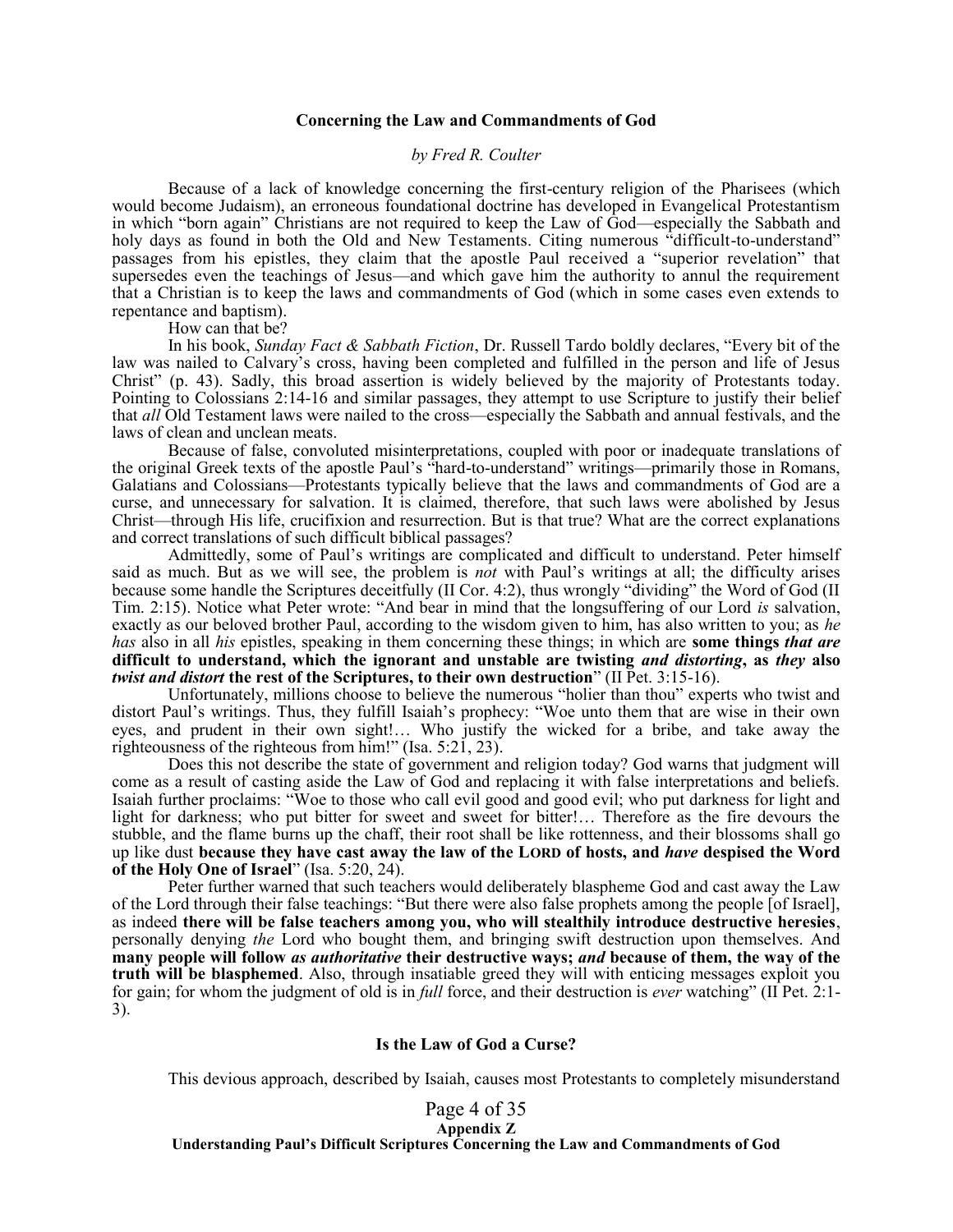such critical passages as Galatians 3:13: "**Christ has redeemed us from the curse of the law**, having become a curse for us [to save us from our sins] (for it is written, 'Cursed *is* everyone who hangs on a tree')." Typically, they violate this verse, **misreading** it as if it meant, "Christ has redeemed us from the law which is a curse." **Such an absurd reading is completely incorrect and without foundation because THE LAW OF GOD IS NOT A CURSE!**

The truth is that **the perfect law of God is a wonderful blessing**—**not a curse!** Sin is the curse! Obedience to the laws and commandments of God results in numerous blessings (Deut. 28:1-14; Lev. 26:1-13). Sin—the transgression of the law (I John 3:4)—**results** in curses (Deut. 28:15-68; Lev. 26:13-45). Christ has not redeemed us from the law itself, but from the *curse of breaking the law*—the very curse we brought on ourselves because of our sins. He provides forgiveness and redemption through His perfect sacrifice and shed blood—redeeming us from the *death penalty*, which is the *curse* of breaking the Law. **He has not redeemed us from** *keeping* **the Law of God**—as if one no longer has an obligation to keep the laws and commandments of God.

*The Purpose of God's Laws and Commandments***:** Before we can grasp what Paul actually wrote, we need to understand God's view of His own law and why He gave it to Israel and mankind. After wandering in the wilderness for forty years—because of Israel's lack of faith and their sins against God—Moses was inspired by God to write this concerning His Law: "And now, O Israel, hearken to the statutes and to the judgments which I teach you, in order to **do them, so that you may live** and go in and possess the land which the Lord God of your fathers gives to you. **You shall not add to the word which I command you; neither shall you take away from it, so that you may keep the commandments of the LORD your God which I command you**" (Deut. 4:1-2).

The children of Israel were to keep the commandments of God so that they might *live* with God's blessings. Thus, God's laws are obviously not a curse. How can Protestants possibly believe that Jesus abolished the entire Law—"nailing it to the cross"—when God commanded the children of Israel not to *add* to it or *diminish* anything from it? (Also see Deuteronomy 12:32 and similar references.)

God is a God of love. He gave His laws and commandments to be a *blessing* for Israel and a *benefit* to all mankind. "Therefore, know this day and fix it in your heart that the LORD is God in heaven above and on the earth beneath. There is none other. Therefore, you shall keep His statutes and His commandments which I command you this day, so **that it may go well with you** and with your children after you, and so **that you may prolong your days upon the earth**, which the LORD your God gives you forever…. And you shall be **careful** to do as the LORD your God has commanded you. You shall not turn aside to the right hand or to the left. You shall walk in all the ways which the LORD your God has commanded you **so that you may live** and that **it may be well with you**, and **you may prolong your days** in the land which you shall possess."

Moses continues, "Now these are the commandments, the statutes, and the judgments which the LORD our God commanded to teach you so that you might do them in the land where you go to possess it, that you might fear the LORD your God, to **keep all His statutes and His commandments** which I command you, you, and your son, and your son's son, **all the days of your life**, and **so that your days may be prolonged. Hear therefore, O Israel, and be diligent to observe it, so that it may be well with you**, and that you may greatly multiply, as the LORD God of our fathers has promised you, in the land that flows with milk and honey" (Deut. 4:39-40; 5:32-33; 6:1-3).

With these Scriptures in mind, we need to ask: What is a converted person's attitude toward the laws and commandments of God? Does the Lawgiver reject, despise, ridicule and abrogate His own laws? Absolutely not! Since truly converted people have the laws and commandments written in their hearts and minds (Heb. 10:16), they will love God's laws, think on them and live by them in the spirit of the Law (Rom. 7:6), as did King David. Notice his attitude toward the laws and commandments of God which he exalted and praised as perfect: "**The law of the LORD is perfect**, restoring the soul; the testimony of the LORD is sure, making wise the simple. The precepts of the LORD are right, rejoicing the heart: **the commandments of the LORD are pure**, enlightening the eyes. The fear of the LORD is clean, enduring forever; the judgments of the LORD are true and righteous altogether, more to be desired than gold, yea, much fine gold; sweeter also than honey and the honeycomb.

"**Moreover, by them Your servant is warned; in keeping them there is great reward**. Who can understand his errors? Oh, cleanse me from my secret faults; and keep back Your servant also from presumptuous sins; do not let them rule over me; then I shall be blameless, and I shall be innocent of great transgression" (Psa. 19:7-13).

Notice! David never once called the Law a curse! He fully understood that God gave His laws to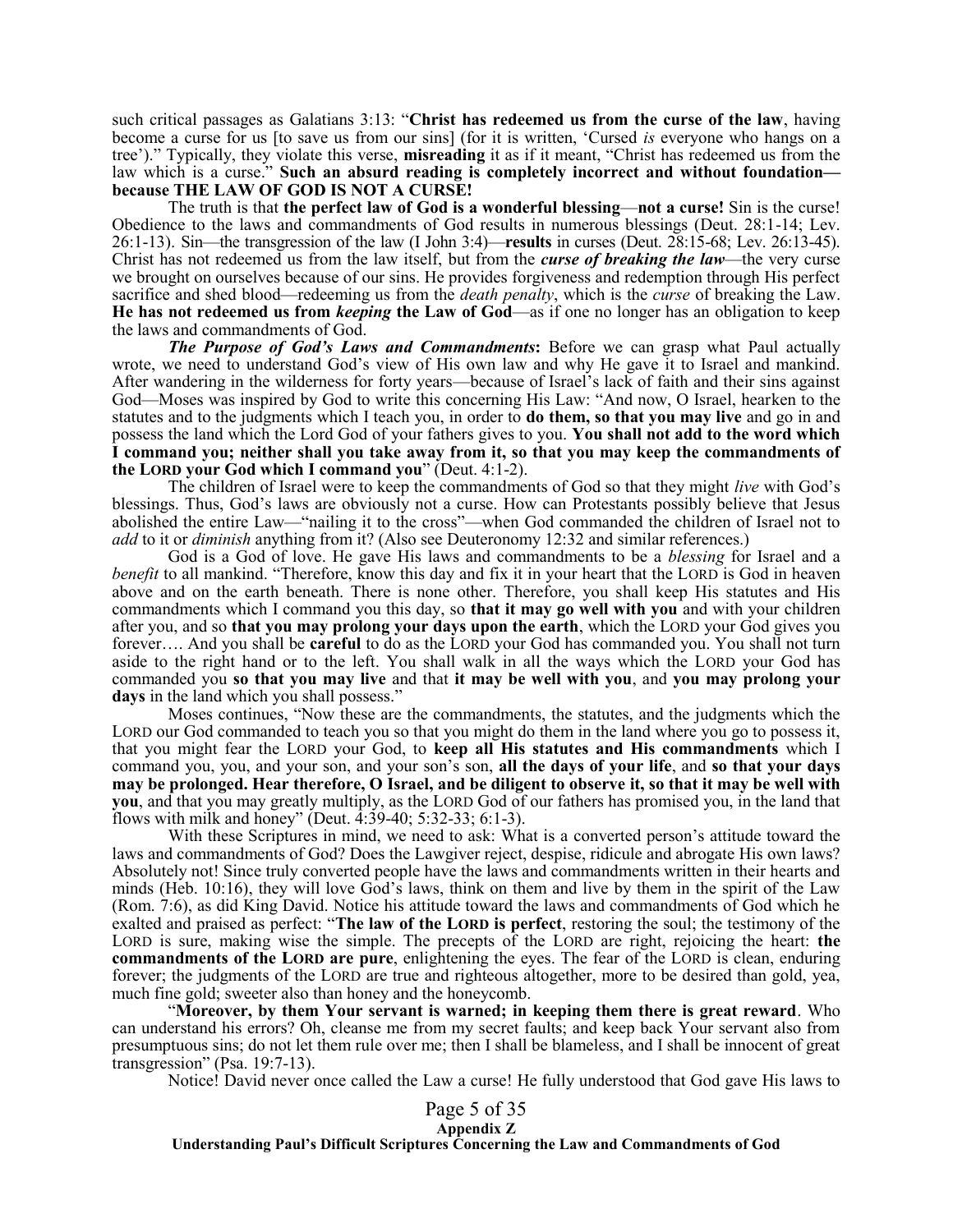mankind to **define** righteousness and sin. If we obey, the Law is not a curse, but a blessing. If we disobey, we bring the curse of the Law upon ourselves because of our own disobedience.

We also find much spiritual understanding about God's laws and commandments in Psalm 119. Notice the following key verses:

- Psa. 119:142 "Your righteousness is an everlasting righteousness, and **Your law is the truth**."
- "All Your commandments are truth."
- Psa. 119:160 "**Your word is true** from the beginning."
- Psa. 119:172 "**All Your commandments are righteousness**."
- Psa. 119:97 "**O how love I Your law**! It is my meditation all the day."
- Psa. 119:113 "I hate those who are double-minded, but **Your law do I love**."
- "You destroy all the wicked of the earth like dross; therefore **I love Your testimonies**.
- Psa. 119:127 "Therefore **I love Your commandments above gold**—yea, above fine gold.
- Psa. 119:140 "**Your word is very pure; therefore Your servant loves it**."
- "Consider how **I love Your precepts**; O Lord, according to Your loving kindness give me life."
- Psa. 119:163 "I hate and despise lying, **but I love Your law**."
- "My soul has kept Your testimonies, and **I love them exceedingly**."

David's solemn, converted attitude of love toward God and His laws—as evidenced throughout Psalm 119—is undoubtedly prophetic of Jesus Christ's attitude and **love** of God's laws and commandments which He had during His ministry in the flesh when He "magnified the law and made it glorious" (see Isaiah 42:21); thus revealing its spiritual intent and purpose. An in-depth study of the entirety of Psalm 119 should be undertaken by the reader for a more comprehensive understanding of the laws and commandments of God.

Quoting Scripture, Jesus expounded on the greatest commandment of all: " 'You shall love *the* Lord your God with all your heart, and with all your soul, and with all your mind.' **This is** *the* **first and greatest commandment**; and *the* second *one is* like it: 'You shall love your neighbor as yourself.' **On these two commandments hang all the Law and the Prophets**" (Matt. 22:37-40). Reflecting on what Jesus said, the apostle John wrote that love and commandment-keeping go together like a hand and glove: "By this *standard* we know that we love the children of God: when we love God and keep His commandments. For this is the love of God: that we keep His commandments; and His commandments are not burdensome" (I John 5:2-3).

#### **Jesus Christ Did Not Abolish the Law**

Why do so many people—especially religious leaders—have so much defiant contempt for the laws and commandments of God? Paul gives the answer: "Because the carnal mind *is* enmity against God, for it is not subject to the law of God; neither indeed can it *be*" (Rom. 8:7). Lawless minds do not like to be constricted or constrained by "law." It "cramps" their style of living, exactly as Proverbs says: "All the ways of a man are clean in his own eyes…. **There is a way that seems right to a man, but the end thereof is the way of death**" (Prov. 16:2, 25). As god of this world Satan desires that "his children" be "happy" in their rebellious behavior—hence, lawless generations.

On the other hand, when we understand these Scriptures and the fact that "all the Law and the Prophets" are under-girded by the love of God, how can anyone possibly believe that Jesus came to abolish the Law? What did Jesus Himself proclaim concerning "the Law and the Prophets"? He emphatically declared, "**Do not think that I have come to abolish the Law or the Prophets**; I did not come to abolish, but to fulfill [to complete]. For truly I say to you, **until the heaven and the earth shall pass away, one jot or one tittle shall in no way pass from the Law** until everything has been fulfilled"  $(Matt. 5:17-18)$ .

As Jesus said, we are not even to think, or suppose—let alone teach in His name—that He came to abolish the Law or the Prophets! Furthermore, He established the heavens and earth as perpetual witnesses that the laws of God will never pass away—not even one seemingly insignificant *jot* or *tittle*! **Therefore, since heaven and earth still exist, Jesus has not abolished the Law or the Prophets**! Perfection is timeless.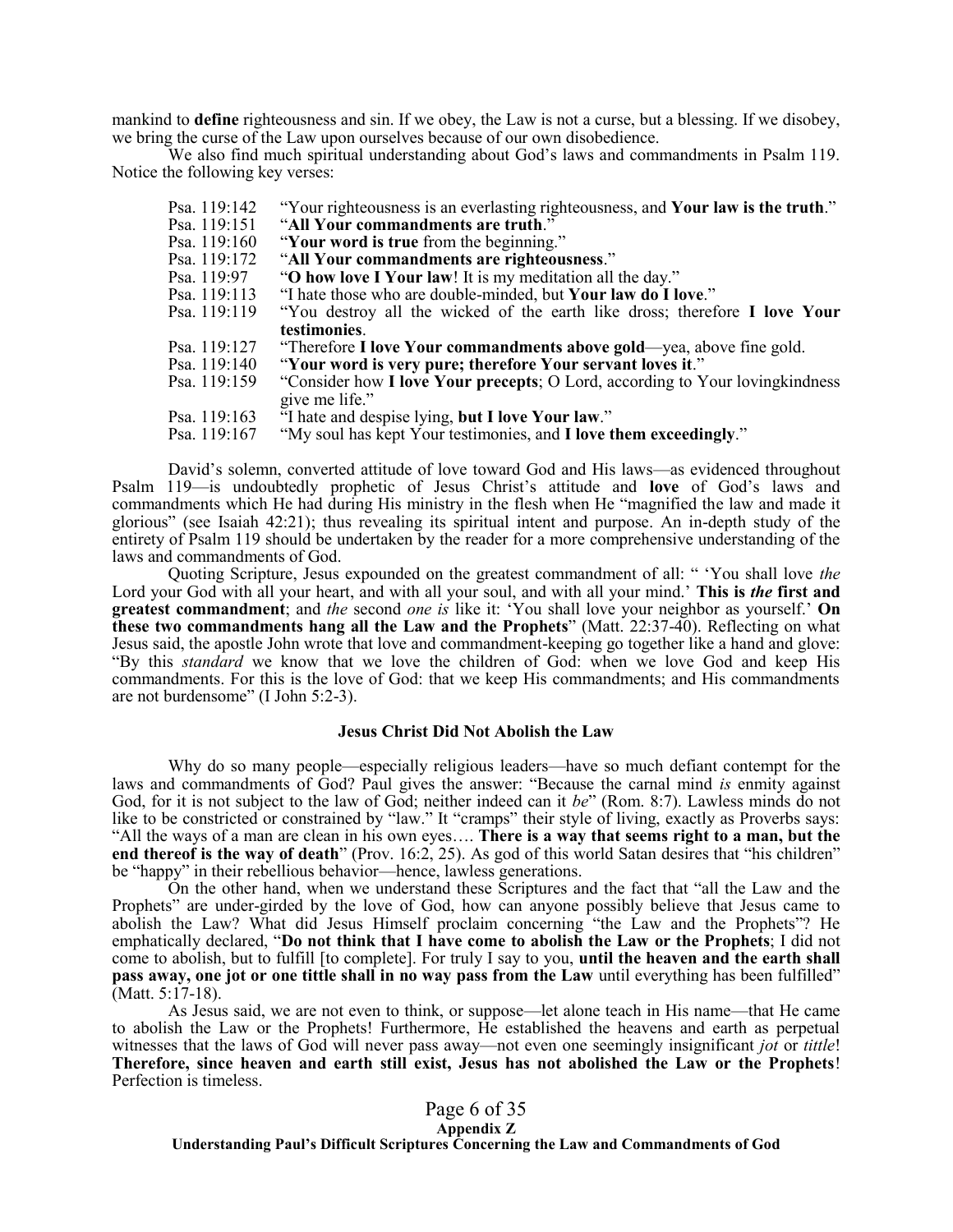Before Jesus came in the flesh, born of the virgin Mary, He was the Lord God of the Old Testament. He was the One Who spoke the Ten Commandments to Israel. Jesus is the Lawgiver in both the Old and New Testaments.

Indeed, when Jesus defeated Satan the devil during His temptation in the wilderness, He clearly stated, "It is written [in the Law], 'Man shall not live by bread alone, but **by every word** that proceeds out of *the* mouth of God' " (Matt. 4:4; Luke 4:4; Deut. 8:3).

Compare those words of Jesus to this ignorant statement: "The law is a unit of 613 commandments and all of it has been invalidated…. It has ceased to function as an authority over individuals" (*Sunday Fact & Sabbath Fiction*, Dr. Russell Tardo, p. 31).

Consider this: if the law was abolished, there would be no sin, because as Paul wrote, "[W]here no law is, *there is* no transgression" (Rom. 4:15). Likewise, if there is no transgression, the penalty for sin or the need for forgiveness vanishes. Consequently, there would be no need for a Savior, and Jesus would have died in vain. Ultimately, such anti-law reasoning leads to the conclusion that man is completely sufficient unto himself, which is nothing less than satanic humanism—the end result of *lawless* grace!

Notice what Jesus said about those who teach others to break even the "least" of God's commandments: "Therefore, whoever shall break one of these least commandments, **and shall teach men so**, shall be called least in the kingdom of heaven; but whoever shall practice and teach *them*, this one shall be called great in the kingdom of heaven" (Matt. 5:19).

Christ continued: "For I say to you, unless your righteousness shall exceed *the righteousness* of the scribes and Pharisees, there is no way *that* you shall enter into the kingdom of heaven" (Matt. 5:20). Jesus' statement here is enigmatic to say the least, since the scribes and Pharisees were *well known* for their strict "righteousness." Yet, the Pharisees' "righteousness" was not derived from the laws and commandments of God, but from their *own* traditions and laws as found in the codes of Jewish law. Jesus denounced the scribes and Pharisees for keeping their *own* laws and commandments—which were actually *contrary* to the laws and commandments of God: "Well did Isaiah prophesy concerning you hypocrites, as it is written, 'This people honors Me with their lips, but their hearts are far away from Me. **But in vain do they worship Me, teaching** *for* **doctrine the commandments of men.**' **For leaving the commandment of God, you hold fast the tradition of men**, *such as* the washing of pots and cups; and you practice many other things like *this*." Then He said to them, "**Full well do you reject the commandment of God, so that you may observe your** *own* **tradition**…. **[Thus you are guilty of] nullifying the authority of the Word of God by your tradition which you have passed down; and you practice many** *traditions* **such as this**" (Mark 7:6-8, 9, 13).

Here, Jesus is making it clear that we are not to follow in the footsteps of the Jewish religious leaders, but to walk in God's way as taught by Jesus Christ Himself. Indeed, this is how one's righteousness can *exceed* that of the scribes and Pharisees.

The key is understanding how Jesus "fulfilled" the Law (Matt. 5:17). To "fulfill" means "to fill to the full" or "to make complete." That is quite the *opposite* of abolishing the Law. **Indeed, Jesus "fulfilled" the Law by revealing its spiritual meaning and application in human behavior**—in how humans relate to one another and to God the Father and Jesus Christ. The scribes and Pharisees thought they were quite adept at keeping the letter of the Law—but in their corrupt hypocrisy they completely missed the spirit and intent of the Law. (See Appendix H, "How Did Jesus Christ Fulfill the Law and the Prophets?," page 1273.)

The Gospels reveal that Jesus focused on the spirit of the law throughout His ministry. As evidenced in Matthew 5-7, Jesus specifically established this new spiritual standard of the application of the spirit of the Law for New Testament Christians, as compared to the letter of the Law required under the Old Testament.

Two examples are sufficient to show how Jesus "fulfilled" the Law by revealing its deep spiritual meaning: "You have heard that it was said to those *in* ancient *times*, 'You shall not commit murder; but whoever commits murder shall be subject to judgment.' But I say to you, everyone who is angry with his brother without cause shall be subject to judgment. Now *you have heard it said*, 'Whoever shall say to his brother, "Raca," shall be subject to *the judgment of* the council.' But *I say to you*, whoever shall say, '*You* fool,' shall be subject to the fire of Gehenna" (Matt. 5:21-22).

"You have heard that it was said to those *in* ancient *times*, 'You shall not commit adultery.' But I say to you, everyone who looks upon a woman to lust after her has already committed adultery with her in his heart" (Matt. 5:27-28).

These examples clearly illustrate the spiritual application of the laws and commandments of God

Page 7 of 35 **Appendix Z Understanding Paul's Difficult Scriptures Concerning the Law and Commandments of God**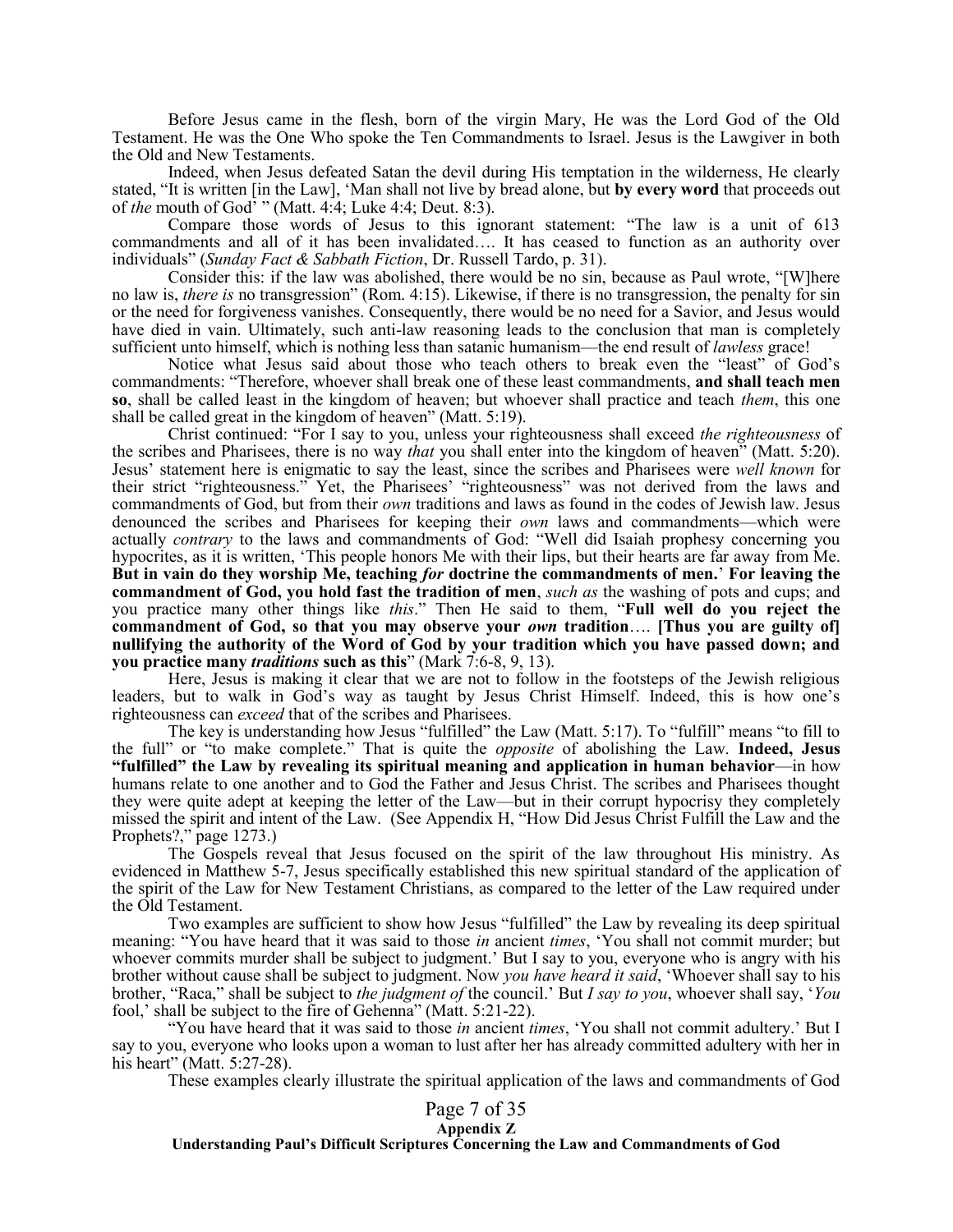as taught by Jesus Christ and found throughout the New Testament.

Over ten years after Jesus' death and resurrection, the apostle James, the "brother of the Lord," defined the true Christian approach to the Law of God, which he calls the "**Royal Law**." Notice how his writings agree exactly with Jesus' teachings in Matthew 5-7: "If you are truly keeping *the* Royal Law according to the scripture, 'You shall love your neighbor as yourself,' you are doing well. But if you have respect of persons, you are practicing sin, being convicted by the law as transgressors; **for** *if* **anyone keeps the whole law, but sins in one** *aspect***, he becomes guilty of all**.

"For He Who said, 'You shall not commit adultery,' also said, 'You shall not commit murder.' Now if you do not commit adultery, but you commit murder, you have become a transgressor of *the* law. In this manner speak and in this manner behave: as those who are about to be judged by *the* law of freedom" (James 2:8-12).

Finally, notice how God praised Abraham's faithful obedience when He passed the covenant promises on to Isaac: "And I will multiply your seed as the stars of the heavens and will give to your seed all these lands. And in your seed shall all the nations of the earth be blessed, because **Abraham obeyed My voice and kept My charge, My commandments, My statutes, and My laws**" (Gen. 26:4-5). Abraham is not only the father of Isaac and Jacob and the children of Israel in the Old Testament, He is also called the father of the New Testament faithful: "And if you *are* Christ's, then you are Abraham's seed, and heirs according to *the* promise" (Gal. 3:29). This means that if we are truly Christ's, then we will do as Abraham did. We will obey the voice of God, keep His charge, His commandments, His statutes and His laws. We will never believe that Jesus did away with the Law—or called the Law a curse.

#### **Paul's Easy-to-Understand Scriptures**

Before going on to examine Paul's more difficult writings, it is prudent that we first look at his easy-to-understand Scriptures—which unmistakably demonstrate Paul's attitude toward the Law of God. For example, he wrote the following to the Corinthians: "*For* circumcision is nothing, and uncircumcision is nothing; rather, **the keeping of God's commandments** *is essential*" (I Cor. 7:19). He further explained how he reached out to everyone, Jew and Gentile alike, in preaching the gospel. **But never at any time did he proclaim that the laws and commandments of God were no longer in effect for himself or the believer**: "Now to the Jews I became as a Jew, that I might gain *the* Jews; to those who are under law, as under law, that I might gain those who are under law; to those who are without law, as without law (**not being without law to God, but within law to Christ**), that I might gain those who are without law" (I Cor. 9:20-21).

Later, after Paul was brought from Jerusalem to Caesarea to stand trial, he stood and defended himself before the Jewish authorities and Felix the governor emphatically declaring that as an apostle of Jesus Christ he believed *all things* written in the Law and the Prophets: "Neither can they prove *the things*  of which they now accuse me [abolishing the laws and commandments of God]. But I confess to you that according to the way which they call heresy [his teachings that Jesus was the Messiah, the Savior of mankind], **so serve I the God of my fathers, believing all things that are written in the Law and the Prophets**" (Acts 24:13-14). Paul also declared, "Therefore, the law *is* indeed holy, and the commandment holy and righteous and good" (Rom. 7:12).

Because a true believer is indeed justified by faith, Paul also answered those who believed in a "lawless grace" and claimed that justification through Christ's sacrifice eliminated the need to keep the laws and commandments of God. Notice what Paul wrote: "Since *it is* indeed one God Who will justify *the* circumcision by faith, and *the* uncircumcision through faith. Are we, then, abolishing law through faith? MAY IT NEVER BE! Rather, **we are establishing law**" (Rom. 3:30-31).

Far from having received some "greater revelation" that supersedes Christ's teachings, Paul's statement here is in full harmony with what Jesus taught: "**Do not think that I have come to abolish the Law or the Prophets**." Under the New Covenant, true believers will lovingly obey Jesus Christ and God the Father from the heart. Notice Jesus' teachings concerning commandment-keeping—teachings which Evangelical Protestantism conveniently ignores: "**If you love Me, keep the commandments**—namely, My commandments…. The one who has My commandments and **is keeping them**, that is the one who loves Me; and the one who loves Me shall be loved by My Father, and I will love him and will manifest Myself to him…. If anyone loves Me, he will **keep My word**; and My Father will love him, and We will come to him and make Our abode with him. **The one who does not love Me does not keep My words; and the word that you hear is not Mine, but the Father's, Who sent Me**" (John 14:15, 21, 23-24).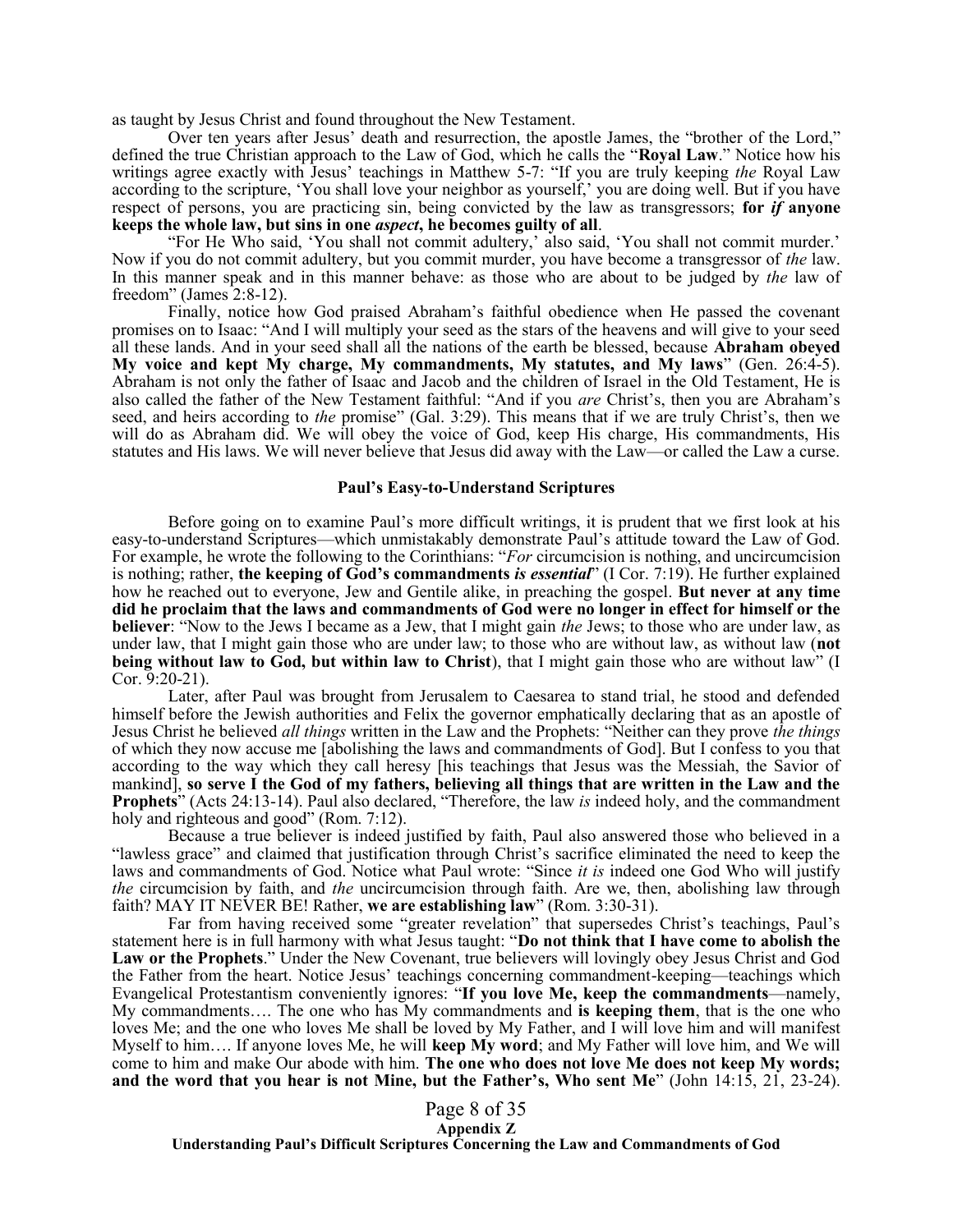Notice carefully, that Jesus does not say that commandment-keeping is for the Jews only—but that it is required of everyone.

Through the Holy Spirit of God—which God gives to those who obey Him (Acts 5:32)—the Law is not abolished, but *established* by love and grace so that the laws and commandments of God can be written into one's heart and mind. The New Covenant is not for Israel and Judah alone, but is for all converts: " 'This *is* the covenant that I will establish with them after those days,' says *the* Lord: 'I will give My laws into their hearts, and I will inscribe them in their minds; and their sins and lawlessness I will not remember ever again.' Now where remission of these *is*, *it is* no longer *necessary to offer* [animal] sacrifices [at the Temple] for [the justification of] sin" (Heb. 10:16-18). As we will see, the heart of the controversy over the Law is this: **Does justification come by rituals and works, or by faith through grace**?

Christ was raised from the dead so that we may be justified by faith through grace and put into **right standing** with God the Father. Paul shows that faith *and* belief are required for God to impute righteousness to us: "And he [Abraham] was fully persuaded that what He had promised, He is also able to do. As a result, **it was also imputed to him for righteousness**. But it was not written for his sake alone, that it was imputed to him; rather, *it was* also *written* for our sake, to whom it shall be imputed—**to those who believe in Him Who raised Jesus our Lord from the dead, Who was delivered for our offenses, and WAS RAISED FOR OUR JUSTIFICATION**" (Rom. 4:21-25).

Once we have been justified to God the Father—through the death and resurrection of Christ, having our sins forgiven by faith in Jesus—we are under the grace of God. Let us therefore understand the true meaning of "grace."

**Grace** as defined in the New Testament comes from the Greek word *charis*, which means "favor, grace, gracious help or care, goodwill, the gracious intention of God or gift; the practical application of goodwill, a favor, gracious deed or benefaction, a store of grace, a state of grace, a deed of grace and a work of grace; to be grateful, gratitude or thanks." Moreover, grace denotes **the state of the relationship**  between God and the believer through Jesus Christ. When Paul uses the word "grace" as part of an opening greeting or closing salutation, it is used to confer "divine grace" upon the one who is reading the Epistle.

Grace is the free and undeserved gift of God the Father through Jesus Christ. The grace of God is the greatest expression of God the Father's love and all-encompassing mercy. Grace is more than the forgiveness of sins. To be "**under grace**" means to *continually* be receiving God's divine love, favor, blessing, gracious care, help, goodwill, benefits, gifts and goodness. God the Father is the source from which grace comes to the believer. Furthermore, the ONLY MEANS by which grace is granted to the believer is through the birth, life, death and resurrection of Jesus Christ as the perfect sacrifice of God the Father. The believer enters into the grace of God through faith in the sacrifice of Jesus Christ for the forgiveness of his or her sins. God the Father grants His grace to each believer upon repentance of sins and baptism by immersion, which is our "covenant death" into Christ's death and is the outward manifestation of our repentance. Through grace, the believer's sins are forgiven and the righteousness of Jesus Christ is imputed to him or her.

Grace establishes a **new spiritual relationship** between the believer and God the Father and Jesus Christ. Through the unearned and unmerited gift of grace, the believer is not only called, chosen, forgiven and accepted by God the Father through His Beloved, but is also begotten with the Holy Spirit, making him or her a child of God and an heir of eternal life. From this point forward, the spiritually begotten believer begins a new life under grace. As the Scriptures reveal, living under grace requires the believer to **live by every Word of God** with complete love and devotion to God the Father and Jesus Christ. **Grace does not grant anyone license to practice sin by ignoring or rejecting the commandments of God**. Only those who keep His commandments can abide in His love and remain under His grace. Every believer who receives the grace of God has a personal obligation to God the Father and Jesus Christ to forsake his or her old, sinful thoughts and practices and to **live a new life, daily growing in the grace and knowledge of Jesus Christ**. For every believer who lives under grace, Jesus Christ acts as Redeemer, High Priest and Advocate. If a Christian commits a sin, then Jesus—upon the believer's repentance—intercedes before the Father to obtain His mercy and grace, thus becoming the propitiation for such sins.

Far from abolishing the laws and commandments of God, this personal relationship between God the Father, Jesus Christ and the true believer *establishes* the Law through love and obedience.

In summary, there are *five keys* to understanding how through grace we are to obey the full

Page 9 of 35 **Appendix Z Understanding Paul's Difficult Scriptures Concerning the Law and Commandments of God**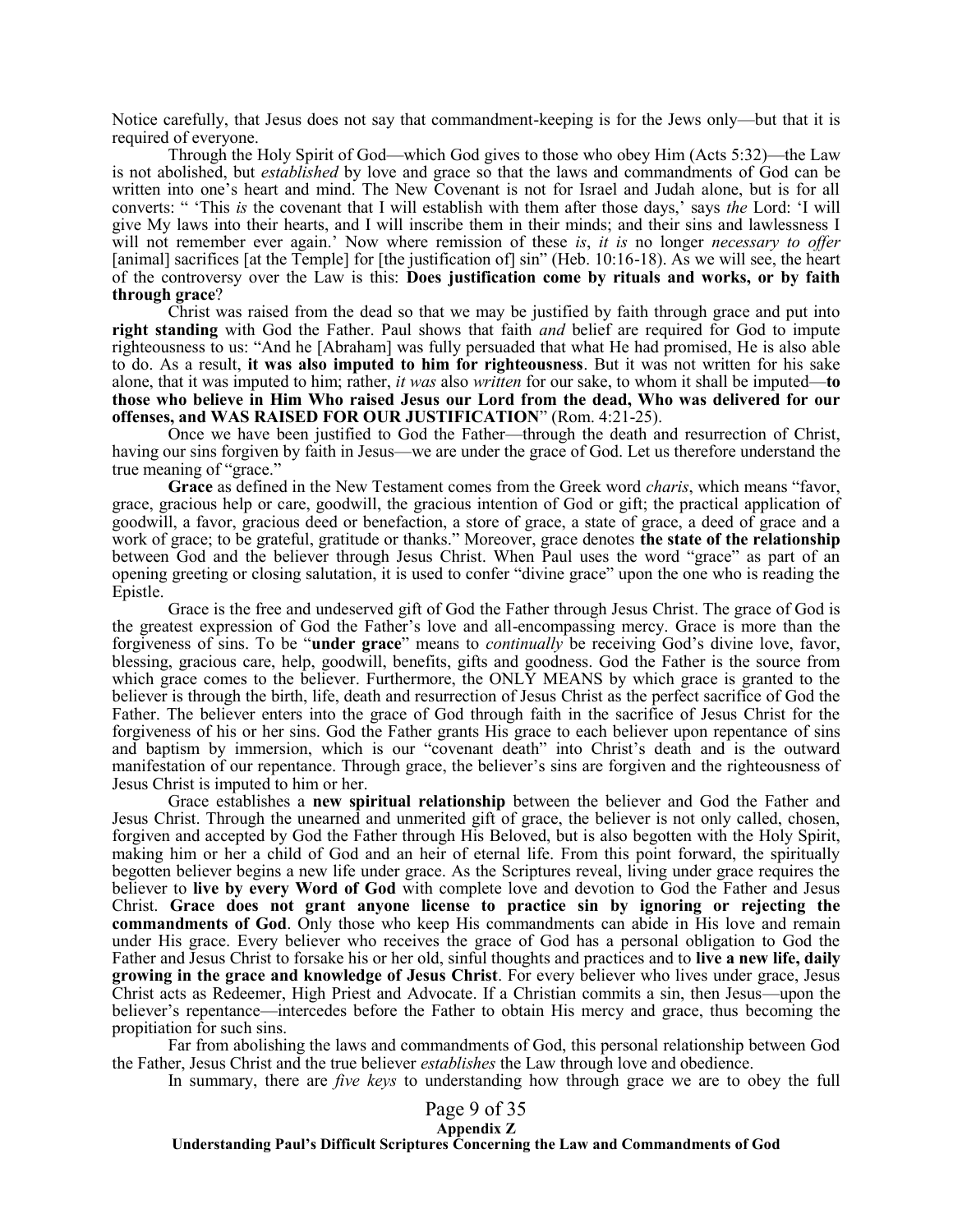spiritual intent of God's laws and commandments under the New Covenant as magnified by Jesus Christ and taught in the New Testament:

**1.** One must have the Holy Spirit. This comes by repentance, baptism by full immersion in water and the laying on of hands to receive the impregnation of the Holy Spirit from God the Father into the spirit of one's mind. This is called circumcision of the heart (Rom. 2:28-29).

**2.** Through the power of the Holy Spirit, God writes His laws into one's heart and mind: " 'This *is* the covenant that I will establish with them after those days,' says *the* Lord: 'I will give My laws into their hearts, and I will inscribe them in their minds' " (Heb. 10:16). This is exactly what Paul meant when he wrote: "**Are we, then, abolishing law through faith? MAY IT NEVER BE! Rather, we are establishing law**" (Rom. 3:31).

**3.** Since it is through faith and the grace of God that we are establishing law—by having them written in our hearts and minds by the power of the Holy Spirit—we are to no longer live in sin. Sin is the transgression of the Law (I John 3:4). Paul made this perfectly clear when he said, "What then shall we say? Shall we continue in sin, so that grace may abound? MAY IT NEVER BE! We who died to sin, how shall we live any longer therein? Or are you ignorant that we, as many as were baptized into Christ Jesus, were baptized into His death?" (Rom. 6:1-3).

**4.** This means one will obey in the *spirit* of the Law and not in the letter of the law only, as Paul wrote, "so that we might serve in the newness of the spirit and not in *the* oldness of *the* letter" (Rom. 7:6).

**5.** Under the New Covenant, obedience to the laws and commandments of God is part of the operation of the *grace* of God that leads to eternal salvation.

With this background we can now begin to understand the true meaning of Paul's difficult Scriptures. We will first examine the seventh-day Sabbath question, because it is at the heart and core of the dilemma of understanding Paul's difficult passages. Our study will begin by looking at Paul's teaching concerning Sabbath-keeping in Hebrews 4:9.

# **The True Meaning of** *Sabbatismos* **in Hebrews 4:9**

"There remaineth therefore a **rest** to the people of God" (Heb. 4:9, *King James Version*). As we will see, this is an incorrect translation, rooted in Orthodox bias against the holy Sabbath day of God.

Because of this erroneous translation—due largely to Protestant hostility against the seventh-day Sabbath and their preference for Sunday—this verse is almost universally misinterpreted and misunderstood. In fact, the true meaning of Hebrews 4:9 is the *very opposite* of the false interpretation assumed and taught by many churches, ministers and theologians.

Today, mainstream "Christianity" teaches that Christians are no longer required to observe the seventh-day Sabbath. They misconstrue Hebrews 4:9 to mean that Christ has given them "rest" (or, as some say, a "release") from commandment-keeping. This false claim feeds the premise that Jesus has "fulfilled the law" *for* them. As a result, people are told, the Christian has entered into a "spiritual rest" from sin, and that Jesus Himself is their "spiritual Sabbath," because Jesus kept the Sabbath in their stead—by proxy!

Such absurd reasoning is completely contrary to the Word of God. Jesus Himself said that He did not come to abolish or "do away with" the laws and commandments of God (Matt. 5:17-18). Nor did He fulfill any commandment in order to release Christians from their obligation to keep God's laws. Indeed, He set the perfect example for us to *free us* from committing sin, which is the transgression of the Law (I Pet. 2:21-22; I John 3:4). Jesus did not come to keep the commandments *in our stead for us*. Years into his ministry, the apostle Paul said that he was still *zealous* for the laws of God (Acts 22:3)—which would certainly include the Sabbath commandment.

When we understand and absorb the full meaning of the Greek text of Hebrews 4:9, there is no question that the New Testament upholds the authority of the Fourth Commandment. The Greek word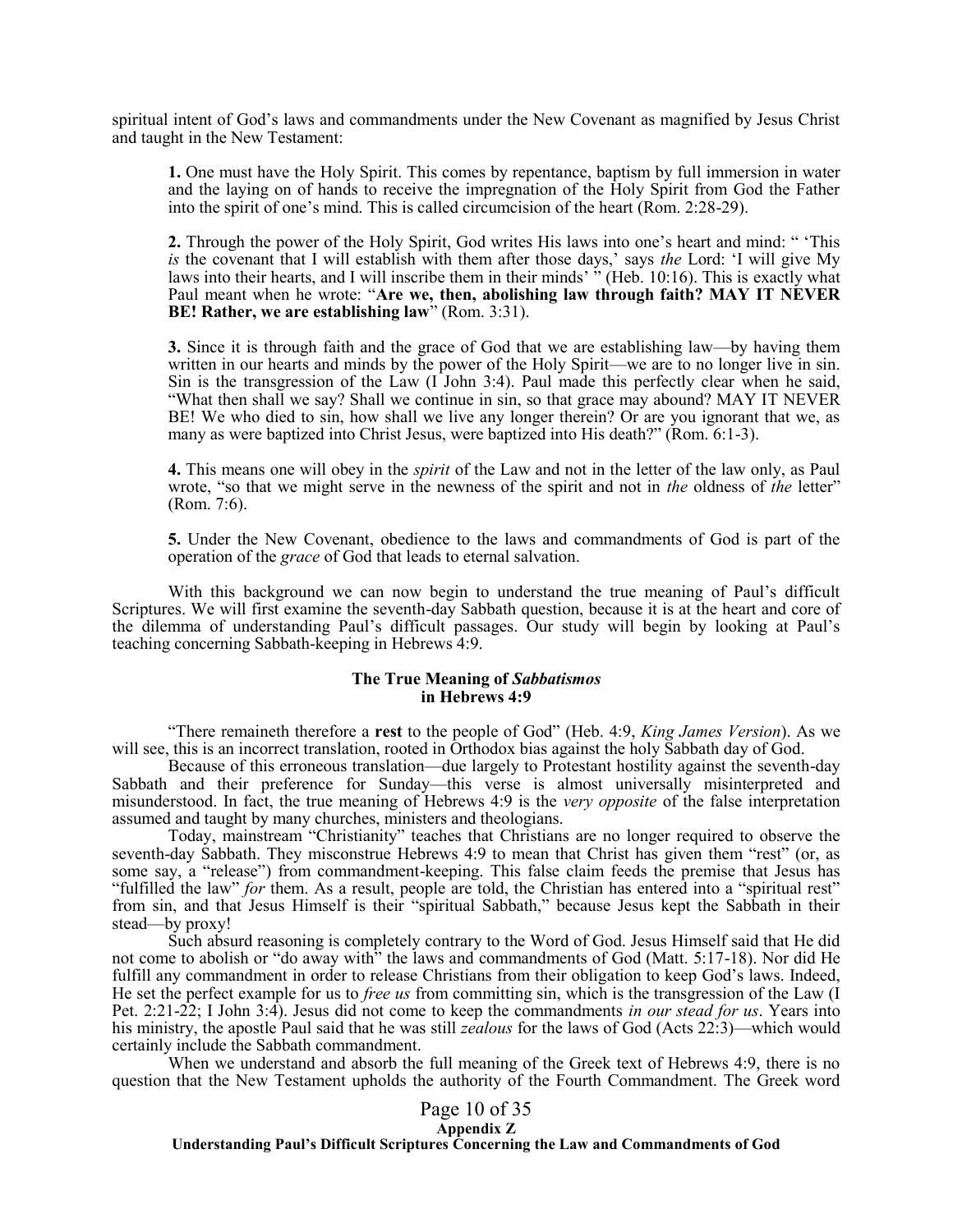used here for "rest" is *sabbatismos*, which means "Sabbath rest, Sabbath observance" (Arndt and Gingrich, *A Greek-English Lexicon of the New Testament*).

This definition is confirmed by other historical works: "The words 'sabbath rest' are from the [Greek] noun *sabbatismos*, [which is] a unique word in the NT. This term appears also in Plutarch (*Superset. 3 [Moralia 166a]*) for sabbath observance, and in four post-canonical Christian writings which are not dependent on Heb. 4:9" (*The Anchor Bible Dictionary*, Vol. 5, p. 856). This is historical evidence that *true* Christians continued observing the seventh-day Sabbath long after Emperor Constantine declared in 325 AD that Sunday was the "Christian" day of worship.

While *sabbatismos* is a noun, the verb form of the word is *sabbatizo*, which means, "to keep the Sabbath" (*A Greek-English Lexicon of the New Testament*). This definition of *sabbatizo* is confirmed by its use in the Septuagint, a Greek translation of the Old Testament dating from the third century BC. Jews used the Septuagint in synagogues throughout the Roman Empire; Greek-speaking Jewish and Gentile coverts to Christianity used this translation throughout the early New Testament period. This is why the apostle Paul quotes extensively from the Septuagint in his epistle to the Hebrews, which went to all the true churches of God—Jew and Gentile.

When Paul used *sabbatismos* in Hebrews 4:9, he did so knowing that its meaning was **well known** to the Greek-speaking believers of that day. After all, its verb form (*sabbatizo*) is widely employed in the Septuagint—which, as a translation, was as familiar to the Greek-speaking Jews and Gentiles of the early Church as the King James Bible is to Christians today.

For example, the use of the verb *sabbatizo* in Leviticus 23:32 in the Septuagint substantiates its meaning. *The Greek English Lexicon of the Septuagint* defines *sabbatizo* as "to keep [a] sabbath, to rest" (Lust, Eynikel, Hauspie). The English translation of this verse in the Septuagint reads: "It [the Day of Atonement] shall be a holy sabbath [literally, a Sabbath of Sabbaths] to you; and ye shall humble your souls, from the ninth day of the month: from evening to evening **shall ye keep your sabbaths**" (*The Septuagint With the Apocrypha*, Brenton).

The phrase "shall ye keep your sabbaths" is translated from the Greek, *sabbatieite ta sabbata* which literally means, "you shall **sabbathize** the Sabbaths." The form of the Greek verb *sabbatizo* is the second person plural *sabbatieite*, which means, "you **all** shall keep"—meaning *everyone* is to keep the Sabbath. Throughout the entire Septuagint, the verb *sabbatizo* is never used except in relation to Sabbathkeeping. Understanding this definition, the *KJV* translators translated *sabbatieite* as "shall ye celebrate your sabbath." However, they deliberately did not likewise translate *sabbatismos* in Hebrews 4:9 because of their Sunday-keeping bias in following the lead of the Roman Catholic Church. (See Appendix N, "Rome's Challenge to the Protestants," page. 1306.)

There is no question that the Greek verb *sabbatizo* in Leviticus 23:32 is specifically referring to Sabbath observance. This meaning equally applies to the noun form *sabbatismos* as used by Paul. Thus, the continuity of the Septuagint's use of *sabbatizo* and the use of *sabbatismos* in Hebrews 4:9 confirms that Paul was upholding the observance of the seventh-day Sabbath for all true Christians.

The use of *sabbatismos* in Hebrews 4:9 directly contradicts any false teaching that the Fourth Commandment has been abolished. As the context of Hebrews 4 demonstrates, the observance of the seventh-day Sabbath as a day of rest and worship is as literally binding for the people of God today as it was since creation, or in the days of King David, or for Israel of old.

It becomes clear that Hebrews 4:9 does not mean that Christians have entered into some sort of "spiritual rest" which exempts them from their obligation to keep the Sabbath, or any other commandment of God. Rather, this verse must be taken as *instructive*—that Christians are indeed commanded to keep the Sabbath day. Consequently—in accordance with the original Greek—this verse should be translated: "**There remains, therefore, Sabbath-keeping for the people of God**"—Jew and Gentile alike.

The *true* meaning of Hebrews 4:9 is diametrically *opposite* the false misinterpretation of Orthodox Christendom. Paul is emphatically declaring that Sabbath-keeping—and this means the annual holy day Sabbaths as well—is *required* for true Christians. He is not "spiritualizing away" or eliminating the weekly Sabbath or the annual Sabbaths of God.

#### **The True Meaning of Galatians 4:8-10— Did the Apostle Paul Abolish the Sabbath and Holy Days?**

Orthodox Christianity views God's weekly Sabbath, annual feasts and holy days with

Page 11 of 35 **Appendix Z Understanding Paul's Difficult Scriptures Concerning the Law and Commandments of God**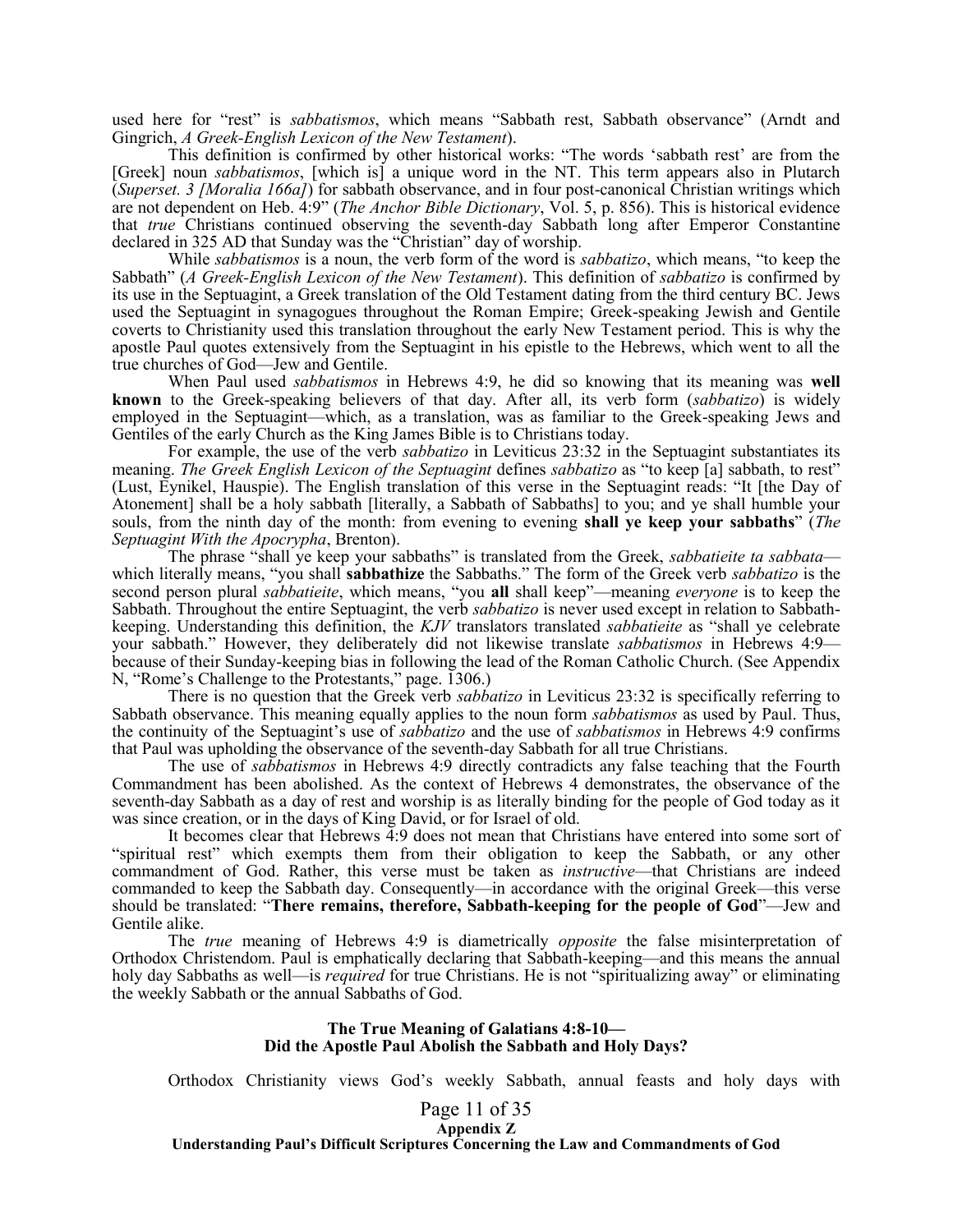considerable disdain. In their misguided determination to retain their "Christianized" pagan Sunday and occult holiday worship, religious leaders and theologians have blindly and deliberately misinterpreted the writings of the apostle Paul to suit their own agendas, rather than seeking the "truth of God's Word." These misleading interpretations are designed to give the impression that Paul had taught Gentile Christians to abandon the biblical Sabbath and holy days of God—to reject anything "Jewish." To such religious leaders and theologians, "Jewish" means the *entire* Old Testament, viewed as the embodiment of Judaism. According to their way of thinking, the Old Testament is to be fully rejected or dismissed as though it had been entirely fulfilled or abolished. As a result, millions of professing "Christians" assume that in Galatians 4:8-10 Paul denounced any observance of God's Sabbath and holy days as "heretical"!

However, there is no question that Paul taught both Jews and Gentiles to observe the weekly Sabbath, as evidenced by the correct translation of Hebrews 4:9: "There remains, therefore, Sabbathkeeping for the people of God." Furthermore, when we examine Paul's ministry to the Gentiles, we find that **he taught them on the Sabbath day**, not on Sunday. At the beginning of his first evangelistic tour, Paul and Barnabas began preaching to the Jews and the Gentile proselytes **on the Sabbath day** in a synagogue in Antioch of Pisidia, in Asia Minor. After preaching the Gospel of Jesus Christ, His resurrection and the forgiveness of sins, Paul warned his listeners not to reject the words of God: " 'Therefore, be it known to you, men *and* brethren, that through this man *the* **remission of sins** is preached to you. And in Him everyone who believes is justified from all things, from which you could not be justified by the Law of Moses.

" 'Take heed, therefore, lest that which is spoken in the Prophets come upon you: "Behold, you despisers, and wonder and perish; for I work a work in your days, a work that you will in no way believe, *even* if one declares it to you." ' **And when the Jews had gone out of the synagogue, the Gentiles entreated** *him* **that these words might be spoken to them on the next Sabbath**. Now after the synagogue had been dismissed, many of the Jews and the [Gentile] proselytes who worshiped *there* followed Paul and Barnabas, who, speaking to them, **persuaded them to continue in the grace of God. And on the coming Sabbath, almost the whole city was gathered together to hear the Word of God**" (Acts 13:38-44).

From this account we learn several fundamental truths about Paul's teaching of the Gospel of Jesus Christ.

**1)** If Paul's fundamental purpose was to teach Gentiles that they no longer needed to keep the laws and commandments of God—especially the Sabbath and holy days—why did he not simply encourage them to assemble on the next day, Sunday? Rather, **they assembled on the next Sabbath** to hear Paul and Barnabas preach the wonderful words of God.

**2)** Paul told them to "continue in the grace of God," which is not a repudiation of the laws and commandments of God. Grace is the operation of God to forgive sins, and put one in right standing—justified—through the blood of Jesus Christ from **past** sins. On the other hand, sin is the transgression of the Law (I John 3:4). Once forgiven and justified, one is to cease living in sin (John 5:14; 8:11; Rom. 6:1).

**3) Faith in Jesus Christ and forgiveness of sin does not abolish the law**. Paul wrote to the Romans, a Gentile church, "Are we, then, abolishing law through faith? MAY IT NEVER BE! Rather, **we are establishing law**" (Rom. 3:31; see Matt. 5:17). This is accomplished as true Christians have the laws and commandments written into their hearts and minds (Heb. 10:16-17). Paul also taught, "What then shall we say? Shall we continue in sin, so that grace may abound? MAY IT NEVER BE! **We who died to sin, how shall we live any longer therein**?" (Rom. 6:1- 2).

**4)** This is a perfect example of how Sabbath-keeping and the grace of God go hand-in-hand. They are not opposed to one another. The Gentiles continued in the grace of God and met on the next Sabbath.

*The Gospel of Paul and Galatians***:** The Gospel of Jesus Christ that Paul taught to the Galatians included keeping the laws and commandments of God. Following Jesus' example and teachings, Paul never sanctioned or endorsed the religions or laws and commandments of men—Jewish or Gentile (Mark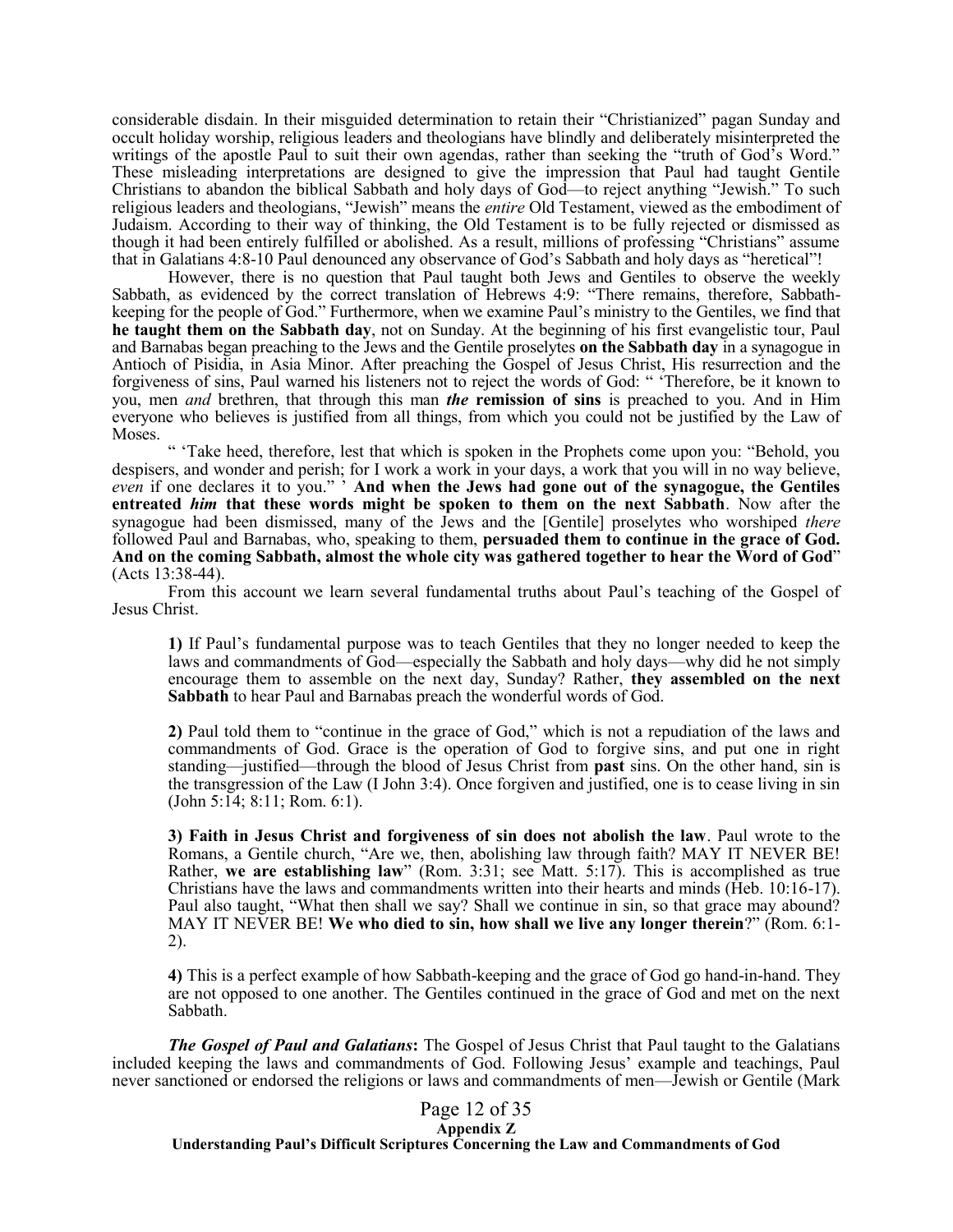7:1-13; Acts 17:22-31). Neither did he teach a lawless grace. Rather, he taught that *all* had to forsake their ways, repent of their sins and keep the laws and commandments of God, and worship Him in spirit and in truth (Acts 17:30; Rom. 7:6; John 4:23-24).

In combating those who were teaching a different gospel, Paul proclaimed in the opening of his epistle to the Galatians that He preached the *true* Gospel of Jesus Christ—the same one that Jesus taught! Because of such false teachers, Paul emphatically wrote, "I am astonished that you are so quickly being turned away from Him Who called you into *the* grace of Christ, to a different gospel, which *in reality* is not another *gospel*; but there are some **who are troubling you** and are desiring to pervert the Gospel of Christ. But if we, or even an angel from heaven, should preach a gospel to you that is contrary to what we have preached, LET HIM BE ACCURSED! As we have said before, I also now say again. If anyone is preaching a gospel contrary to what you have received, LET HIM BE ACCURSED!"

He continues, "Now then, am I striving to please men, or God? Or am I motivated to please men? For if I am yet pleasing men, I would not be a servant of Christ. But I certify to you, brethren, that the gospel that was preached by me is not according to man; because neither did I receive it from man, nor was I taught *it by man*; rather, *it was* by *the* revelation of Jesus Christ" (Gal. 1:6-12). If Paul had preached a gospel as distorted by theologians, past and present, he would have indeed been teaching *another* gospel.

In fact, the book of Galatians is one of the most universally misinterpreted and misconstrued books of the New Testament. While it is beyond the scope of this appendix to give a complete commentary on Paul's epistle to the Galatians, there are four pressing problems in Galatians Two and Three which should be addressed:

**First**, the Jews had imposed specific circumcision requirements—before the advent of Christianity—upon Gentile proselytes in order for them to attend a synagogue. Jesus, however, revealed to the apostles that *true* circumcision was spiritual, accomplished through conversion and the receiving of the Holy Spirit. This circumcision "of the heart" superseded the requirement for physical circumcision (Acts 15; Rom. 2:25-29). Therefore, physical circumcision was no longer a requirement imposed upon Gentile converts to Christianity.

**Second**, Paul's rebuke of Peter, Barnabas, and the circumcision party from Jerusalem centered around *traditional* laws of Judaism which forbade Jews from keeping company with or eating with Gentiles. This instance was not a question concerning God's laws and commandments, because the Old Testament never commanded such separation of Jews and Gentiles.

**Third**—in reference to "the law" in Galatians Three—Paul was comparing God's covenant with Abraham and the New Covenant justification by faith through grace *to* the "works of law" required under Judaism or its Temple rituals.

**Fourth**, in Galatians Three, most Protestants completely misunderstand verse 13, which reads, "**Christ has redeemed us from the curse of the law**, having become a curse for us [to save us from our sins] (for it is written, 'Cursed *is* everyone who hangs on a tree')." They *misread* it as follows: "**Christ has redeemed us from the law which is a curse**." **Such a reading is totally absurd and completely incorrect because THE LAW OF GOD IS NOT A CURSE!**

Without a thorough grounding in the Scriptures—Old and New Testament—the true laws and commandments of God, a knowledge of the oral traditional laws of Judaism, God's covenant with Abraham, God's covenant with Israel, and, finally, the New Covenant of the New Testament, it is not feasible to properly interpret Paul's epistle to the Galatians. This is why it is undoubtedly the most difficult book of the New Testament to comprehend.

As we have seen, the truth of the matter is that **the Law of God is perfect—not a curse!** *Sin* is a curse! Obedience to the laws and commandments of God results in blessings! (Deut. 28:1-14; Lev. 26:1-13). Sin—the transgression of the Law (I John 3:4)—*results* in curses (Deut. 28:15-68; Lev. 26:13-45).

How can a law that is perfect and righteous—given by a perfect, righteous God—be a curse? The point needs to be considered that *if* the Law is a curse, and the Law has been abolished, then it would mean that God Himself is a curse and has abolished Himself. But such is not the case, because God is love, Lawgiver and Sustainer, and Jesus Christ is upholding the entirety of the universe through *Law*—by the Word of His power (Heb. 1:1-3). Indeed, such religious interpretations and fantasies have produced a lawless grace that pervades Evangelical Christianity today.

Finally, notice that God praised Abraham's faithful obedience when He passed the covenant promises on to Isaac: "And I will multiply your seed as the stars of the heavens and will give to your seed all these lands. And in your seed shall all the nations of the earth be blessed, **because Abraham obeyed**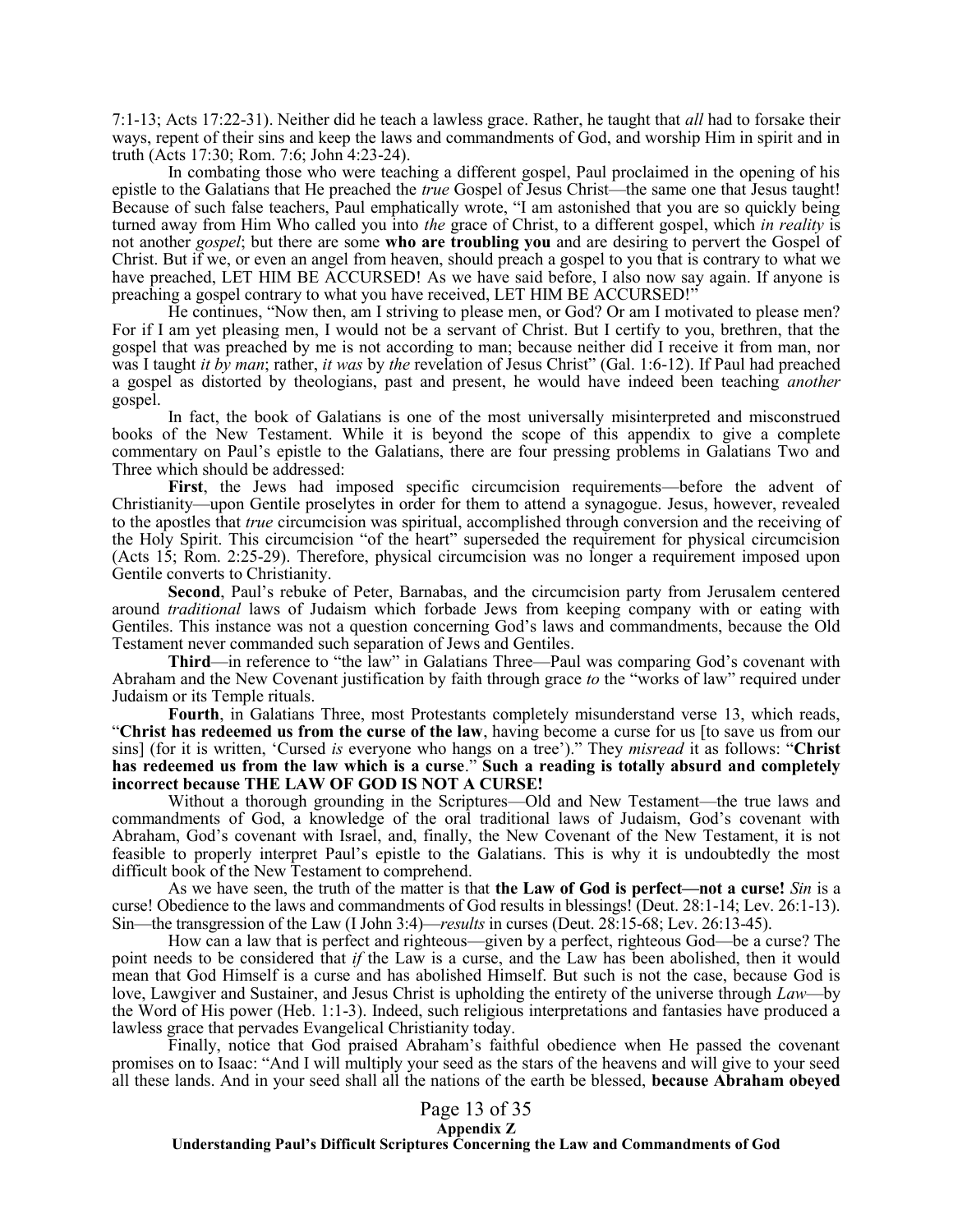**My voice and kept My charge, My commandments, My statutes, and My laws**" (Gen. 26:4-5). Abraham is the father of the New Testament faithful as well: "And if you *are* Christ's, then you are Abraham's seed, and heirs according to *the* promise" (Gal. 3:29). This means that if we are truly Christ's, then we will obey the voice of God, keep His charge, His commandments, His statutes and His laws, as Abraham did. We will never believe that Jesus did away with the Law, nor call the Law a curse.

# **Galatians 4:8-10—The Background**

In order to determine the correct meaning of Galatians 4:8-10, we need to realize first that the churches of Galatia were composed mainly of Gentile converts who, as former pagans, had served Greek and Asian gods and goddesses. They were not Jews, and had never followed the traditional practices of Judaism or the Old Testament Scriptures.

Moreover, Galatians Four must be considered in the overall context of *all* of Paul's teachings in *all* of his fourteen epistles. Without a doubt, Paul taught all Gentile converts in every church he established to observe the same things (I Cor. 7:17). As we carefully examine what he wrote, it will become clear that Paul did not condemn the Galatians for observing the Sabbath and holy days of God as most theologians and Sunday churchgoers casually assume.

In Paul's epistle to the Corinthians, he made it crystal clear that the things he wrote to them were the commandments of the Lord: "WHAT? Did the Word of God originate with you? Or did it come only to you *and no one else*? **If anyone thinks that he is a prophet or spiritual, let him acknowledge that the things I write to you are commandments of the Lord**. But if anyone *chooses* to be ignorant, let him be ignorant" (I Cor. 14:36-38).

What did Paul command them to observe? Was it Sunday and other pagan, occult holidays—or was it the Sabbath and God's Passover and feasts? This is profoundly important because what Paul wrote were "the commandments of the Lord" for the New Testament Church—Jews and Gentiles. While Paul condemned their sins, he commanded the Corinthians—and thus the entire Church—to **keep the Passover and the Feast of Unleavened Bread** in the right spirit and attitude: "Your glorying [in sin] *is* not good. Don't you know that a little leaven [a type of sin] leavens the whole lump? Therefore, purge out the old leaven [the old sinful ways], so that you may become a new lump [truly converted in Christ], *even* as you are unleavened [in your homes]. **For Christ our Passover was sacrificed for us. For this reason, LET US KEEP THE FEAST**, not with old leaven, nor with *the* leaven of malice and wickedness, but with *the* unleavened *bread* of sincerity and truth" (I Cor. 5:6-8).

The church in Corinth was also mostly Gentile. Paul would never have commanded them to observe Passover and Unleavened Bread and then condemn the churches of Galatia for observing God's Sabbath and feasts! That would only be construed as hypocrisy and create confusion. God is not hypercritical, nor is He the author of confusion (I Cor. 14:33).

Those who accept the false premise that Paul taught *against* the Sabbath and holy days of God and that he instead taught the churches to observe Christianized pagan Sunday and occult holidays in their place—fail to realize that before any of the Galatian Gentiles were converted, **they worshiped pagan gods and observed occult holidays** ("days, months, times and years"). However, **upon conversion, they repented of their sins and forsook all their pagan occult religious practices** (Acts 19:8-27).

Interwoven throughout the Scriptures, God condemns all pagan, occult practices. Notice particularly God's warnings in Deuteronomy: "**Be careful to observe and obey all these words which I command you, so that it may go well with you** and with your children after you forever when you do *that which is* good and right in the sight of the LORD your God. When the LORD your God shall cut off the nations before you, where you go to possess them, and you take their place and dwell in their land, **take heed to yourself that you do not become ensnared by following them, after they are destroyed from before you, and that you do not ask about their gods, saying, 'How did these nations serve their gods that I may also do likewise?' You shall not do so to the LORD your God, for every abomination to the LORD, which He hates, they have done to their gods; even their sons and their daughters they have burned in the fire to their gods. Whatsoever thing that I command you, be careful to do it. You shall not add to it, nor take away from it**" (Deut. 12:28-32).

God also commanded the children of Israel not to follow demonic, occult practices or observe pagan religious times: "[Y]ou shall not learn to do according to the abominations of those nations. There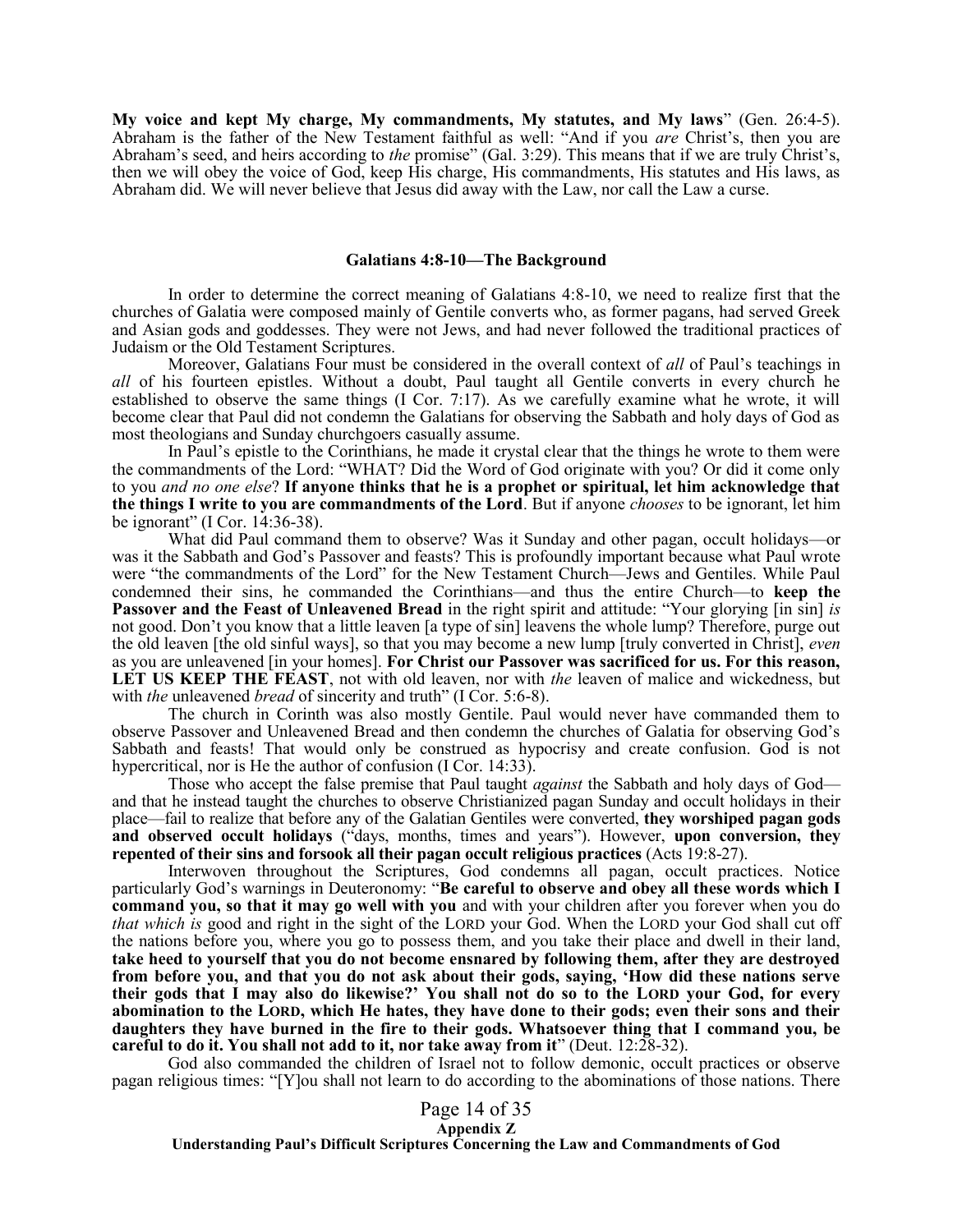shall not be found among you anyone who makes his son or his daughter to pass through the fire, or that uses **divination**, or an **observer of times**, or a **fortuneteller**, or a **witch**, or a **charmer**, or a **consulter with familiar spirits**, or a **wizard**, or **one who seeks oracles** from the dead. For all that do these things *are* an abomination to the LORD. And because of these abominations, the LORD your God drives them out from before you. You shall be blameless before the LORD your God. For these nations whom you shall possess hearkened to observers of times and to diviners; but **as for you, the** *LORD* **your God has not allowed you to do so**" (Deut. 18:9-14). Since Paul believed all things in the Law and the Prophets, we can be sure that he would never allow the Galatians to observe such pagan customs and holidays.

# **Galatians 4:8-10 Correctly Explained**

Interestingly, the question of Sabbath and holy day observance was not the real issue in Galatians Four. After their conversion, the Spirit of God led the Galatians to worship God in spirit and in truth which included keeping the Sabbath and holy days. Paul wrote that they had become the children of God: "And because you are sons, God has sent forth the Spirit of His Son into your hearts, crying, 'Abba, Father.' So then, you are no longer a servant, but a son. And if a son, *you are* also an heir of God through Christ" (Gal. 4:6-7).

Next, Paul reminds them of their pagan past and their former occult worship of demons. Notice the comparison: "Now on the one hand, **when you did not know God, you were in bondage to those who are not gods by nature** [the pagan deities and demons]" (Gal. 4:8). Their former pagan worship had nothing to do with the biblical Sabbath and holy days—or any other commandment or law of God!

In a severe admonition Paul warns them that they were in dire spiritual danger, because instead of obeying God, they were reverting back to their former pagan ways and blending their former pagan observances with their newly learned Christian way of life. In so doing, they were beginning to turn their backs on God the Father and Jesus Christ. Paul strongly rebukes them: "But on the other hand, after having known God—rather, after having been known by God—how *is it that* **you are turning again to the weak and impotent elements** [demon spirits of pagan religion], to which you again desire to be in bondage [to Satan the devil as in the past]? **You are** *of* **your own selves observing days, and months, and times and years**. I am afraid for you, lest somehow I have labored among you in vain" (verses 9-11). It is readily apparent that the problem was *not* that the Galatians were forsaking Sunday and holidaykeeping and reverting back to keeping the Sabbath and holy days, as Orthodox theologians and ministers claim. In fact, quite the opposite was happening, as we will see in the following analysis.

# **An Analysis of What Paul Wrote in Galatians 4:8-10**

**1)** Paul speaks of the time *before* the Galatians were converted: "**Now on the one hand, when you did not know God, you were in bondage to those who are not gods by nature** [the pagan deities and demons]" (verse 8). Before they were converted they knew nothing about the true God—the Father and Jesus Christ. Therefore, we can conclude that before they were converted, they did not observe God's Sabbath, feasts or holy days—**only after their conversion**.

**2)** Next, Paul speaks of their conversion and having come to know God: "…**after having known God—rather, after having been known by God**…" (Gal. 4:9). After they were converted, Paul taught them God's way of life in the grace of God, including the keeping of the Sabbath, feasts and holy days. Paul taught the observance of God's Sabbaths in *all* the churches.

**3)** Later—because they were beginning to accept a false gospel—the Galatians began leaving the true Christ and the true Gospel, and were returning to their former pagan religious practices and demon worship: "**How** *is it that* **you are turning again to the weak and impotent elements**  [demon spirits of pagan religion]..." (verse 9).

**4)** In so doing, they were returning to the spiritual bondage of false, pagan gods and the accompanying religious days of worship: "…**to which YOU AGAIN DESIRE TO BE IN BONDAGE** [to Satan the devil as in the past]?" (verse 9).

**5)** Paul notes that rather than following the teachings of Jesus Christ, what they were doing was

# Page 15 of 35 **Appendix Z Understanding Paul's Difficult Scriptures Concerning the Law and Commandments of God**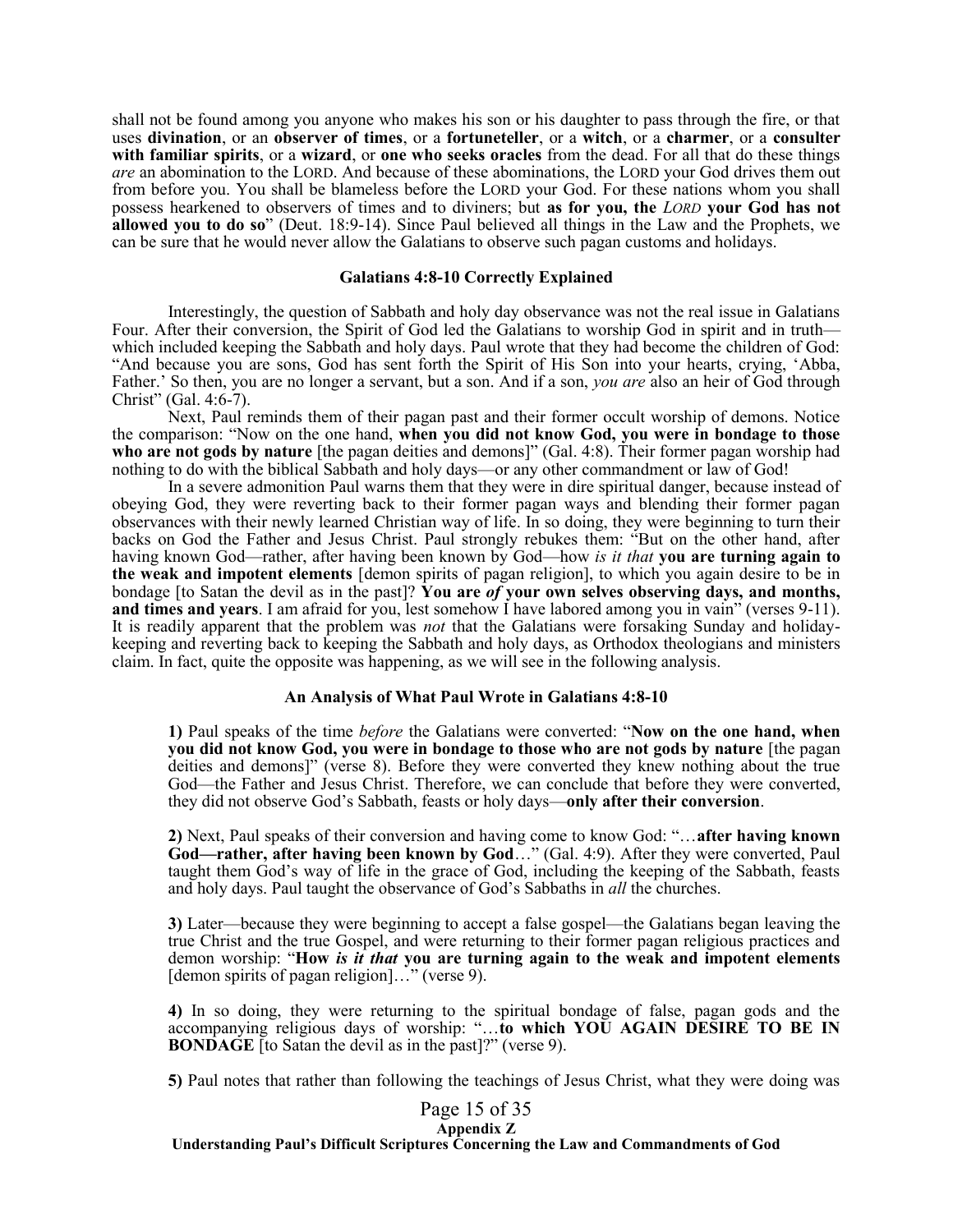of their own choice and determination: "**You are** *of* **your own selves**…." Paul uses a special middle voice verb, *paratereithe*, which shows that they were acting of their *own* volition in making such decisions—and were not doing so because of Paul's teachings.

**6)** What were they reverting to? They were going *back* to "**observing** [for themselves] **days, and months, and times and years**" (verse 10). Again, before conversion they knew *nothing* of God, Jesus Christ or Christianity—or of the laws and commandments of God. Therefore it is not possible to take this phrase to mean that they were returning to the observance of God's Sabbath, feasts and holy days—or that they were following traditional Judaism. The phrase can **only refer to pagan days, months, times and years**, which they had formerly observed before they were converted.

Notice carefully that Paul did not use the words Sabbath, feasts or holy days in describing how the Galatians were reverting back to their former ways. If Paul was actually writing to them about the Sabbath, feasts or holy days of God, he would have used *those terms* instead of "days, months, times and years." Therefore, there is no real question that such "days, months, times and years" can *only* refer to pagan times of worship, not to the biblically commanded days of worship. This is why Paul finished his admonition to the Galatians with this warning: "I am afraid for you, lest somehow I have labored among you in vain" (Gal. 4:11).

As we have seen, Orthodox Christendom's interpretation and explanation of this complicated passage is entirely incorrect, and is only founded on bias against the Sabbath, feasts and holy days of God. Orthodoxy rejects the truth of God so that they may continue in their observance of a "Christianized" Sunday and the various occult holidays of this world.

# **Romans 14:1-6—Esteeming "One Day Above Another"**

In the *KJV*, Romans 14:1-6 is poorly translated. The key passages universally misunderstood are verses five and six, which read: "**One man esteemeth one day above another: another esteemeth every day alike. Let every man be fully persuaded in his own mind. He that regardeth the day, regardeth it unto the Lord; and he that regardeth not the day, to the Lord he doth not regard it**."

Unfortunately, for hundreds of years these verses have been used as justification for traditional Sunday-keeping and the rejection of the Sabbath and holy days of God. Protestantism boasts that these verses grant authority to observe Sunday. However, with a more accurate translation beginning with verse one, the context will show that the discussion is not about which day to keep as a day of religious observance. Rather, it has to do with vegetarianism versus eating meat, as well as the eating of meat on certain days.

From the first verses, Romans 14:1-6 reads: "Receive the one who is weak in the faith, but not for divisive arguments. Now on the one hand, one believes he may eat all things *that are lawful*; but on the other hand, another one, who is weak, eats only vegetables. The one who eats *meat* should not despise the one who does not eat *it*. And the one who does not eat *meat* should not condemn the one who eats *it*, for God has received him. Who are you to be judging another man's servant? To his own master he stands or falls. And he shall be made to stand because God is able to make him stand.

"Again, on the one hand, someone may prefer one day above another day *for eating meat*; but on the other hand, another may hold every day *to be alike*. Let each one be fully convinced in his own mind. The one who regards the day *in his eating* is regarding *it* to *the* Lord; and the one who does not regard the day is not regarding *it* to *the* Lord. The one who eats *meat* is eating to *the* Lord because he gives thanks to God; and the one who does not eat *meat* is abstaining to *the* Lord, and is giving thanks to God."

To further substantiate that the problem was vegetarianism versus eating meat, Paul continued to explain: "But if, **because of meat**, your brother is offended, you are no longer walking according to love. **With your meat**, do not destroy the one for whom Christ died…. For the kingdom of God is not a *matter of* eating and drinking; rather, *it is* righteousness and peace and joy in the Holy Spirit, because the one who serves Christ in these things *is* well pleasing to God and acceptable among men….

"**Do not destroy the work of God for the sake of meat**. All things *that are lawful are* indeed pure; but *it is* an evil thing for someone to cause an occasion of stumbling through his eating. *It is* **better not to eat meat, or drink wine, or** *anything else* **by which your brother stumbles, or is offended, or is made weak**. Do you have faith? Have *it* to yourself before God. Blessed *is* the one who does not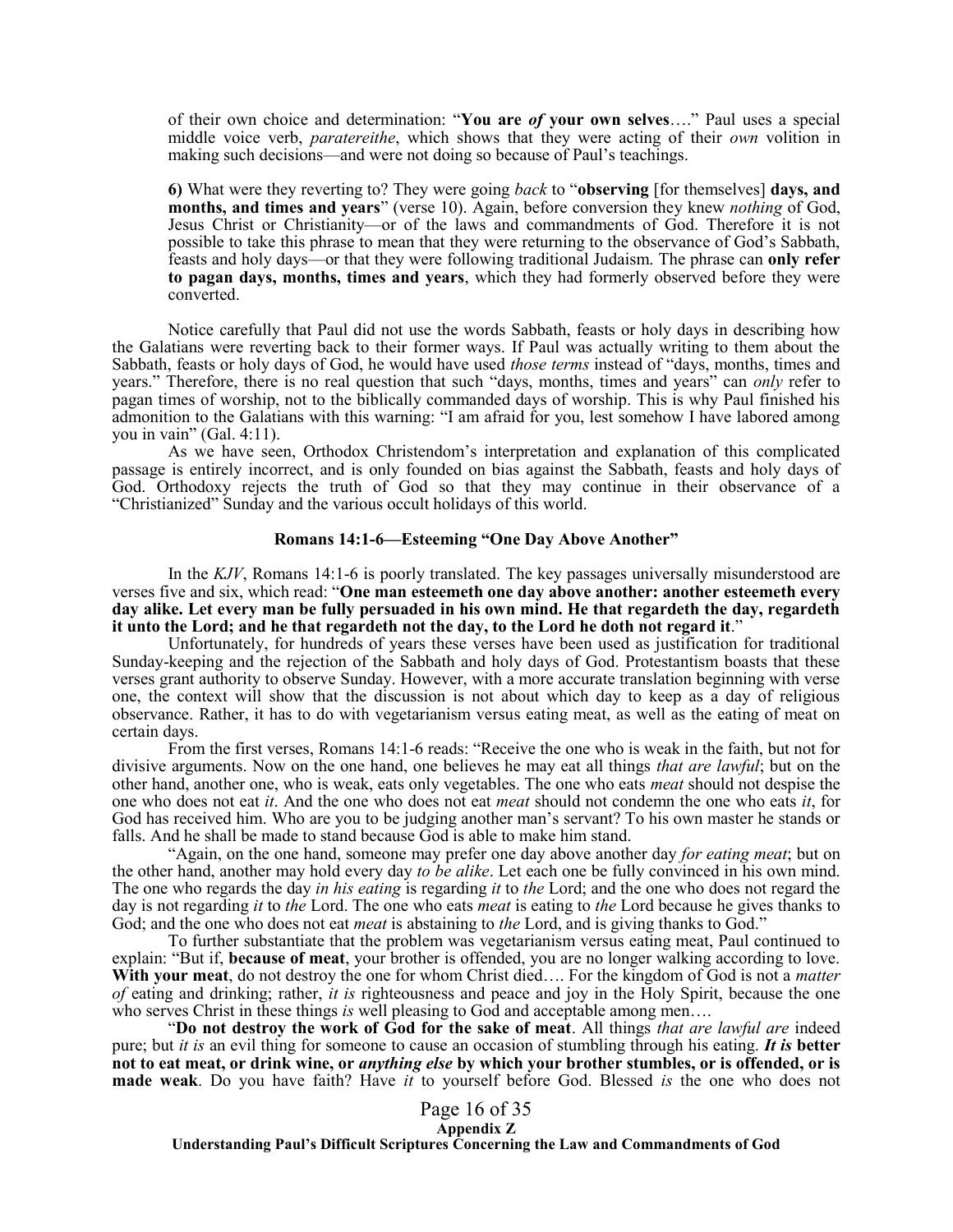condemn himself in what he approves" (verses 15, 17-18, 20-22).

*Romans 14:1-6 Divided Into an A and B Pattern***:** Paul wrote these verses in an "A and B" pattern. When analyzed, this pattern shows that Paul did not give people license to pretentiously choose any day of the week as a holy day of worship. That is God's prerogative alone—not man's. Rather, Paul is writing about those who eat meat and those who are vegetarians.

**A.** "Receive the one who is weak in the faith, but not for divisive arguments. Now on the one hand, one believes he may eat all things *that are lawful*;

**B.** "...but on the other hand, another one, who is weak, eats only vegetables.

**A.** "The one who eats *meat* should not despise the one who does not eat *it*. **B.** "And the one who does not eat *meat* should not condemn the one who eats *it*, for God has received him.

"Who are you to be judging another man's servant? To his own master he stands or falls. And he shall be made to stand because God is able to make him stand.

**A.** "Again, on the one hand, someone may prefer one day above another day *for eating meat*; **B.** "...but on the other hand, another may hold every day *to be alike*.

"Let each one be fully convinced in his own mind.

**A.** "...the one who regards the day *in his eating* is regarding *it* to *the* Lord;

**B.** "...and the one who does not regard the day is not regarding *it* to *the* Lord.

**A.** "The one who eats *meat* is eating to *the* Lord because he gives thanks to God; **B.** "...and the one who does not eat *meat* is abstaining to *the* Lord, and is giving thanks to God" (Rom. 14:1-6).

Notice, there is not one word in these verses that can be used to justify Sunday-keeping, or any other day, as a day of worship. Throughout the Bible, God has always commanded and upheld the seventh-day Sabbath as the weekly day of worship, and His holy days as annual days of worship. Paul is simply writing about the problems between vegetarians and meat eaters—and the day on which some meat eaters chose to eat meat.

# **Colossians Two: Were the Ten Commandments Really Nailed to the Cross When Jesus Was Crucified?**

Another example of misinterpreting Paul's writings is found in Colossians 2:14, 16-17, and stems from an extremely poor translation of the Greek text. Unfortunately, this particular misunderstanding has led millions to believe that all the laws and commandments were nailed to the cross when Jesus was crucified. As in the case of Galatians Four, we will notice that the Protestants' false interpretation is exactly the *opposite* of what Paul actually wrote and meant.

First, we will examine the *KJV* translation of each of these key passages, beginning with verse 14: "Blotting out the handwriting of ordinances that was against us, which was contrary to us, and took it out of the way, nailing it to his cross."

From this obscure translation, people presume that the phrase "handwriting of ordinances" constitutes the laws and commandments of God. Therefore, they conclude incorrectly that the Ten Commandments were nailed to the cross.

In the Greek, "handwriting of ordinances" is *chriographon tois dogmasin*—which literally means "handwriting in decrees or dogmas." In the New Testament, *dogma* always refers to "decrees" written by men (Luke 2:1; Acts 16:4; 17:7; Eph. 2:15). Nowhere in the entirety of the Bible does *dogma*, "decrees," refer to any part of the Law of God. Therefore, this phrase in Col. 2:14 has nothing to do with biblical Law.

But what does the expression "handwriting of ordinances" actually mean? As we will see, the phrase refers to a *written account* of one's sins, called "a note of debt." In his epical book *The Two*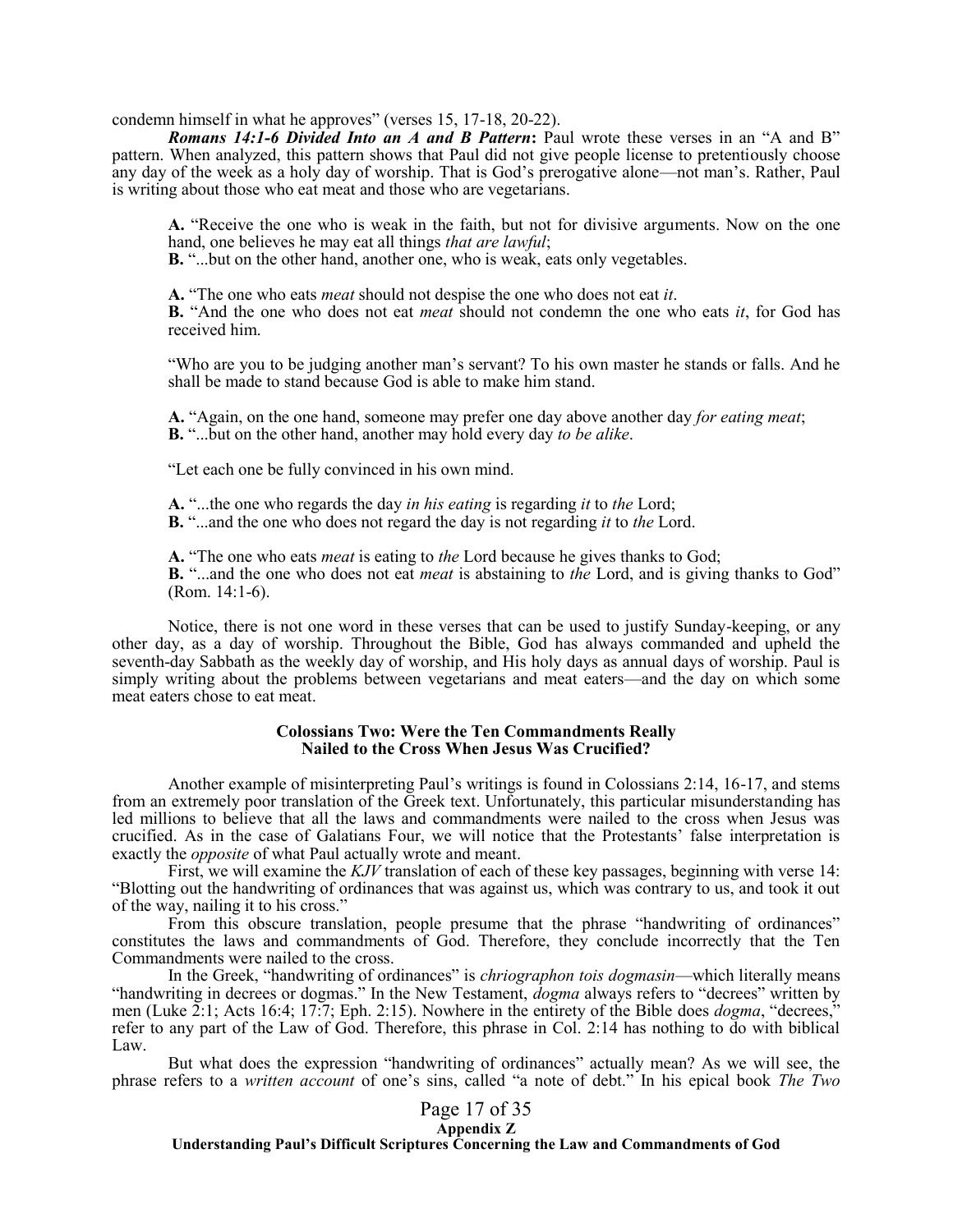*Babylons*, Alexander Hislop writes concerning this pagan, Greek religious practice, which the converts in Colosse had undoubtedly formerly practiced (the practice was also found in ancient Chinese religion): "A work of some note on morals, called *Merits and Demerits Examined*, [describes how] a man is directed to keep a [written] debtor and creditor account with himself of the acts of each day, and at the end of the year to wind it up [in summary]. If the balance is in his favor, it serves as the foundation of a stock of merits for the ensuing year; and if against him, it must be liquidated by future good deeds [justification by works]. Various lists and comparative tables are given of both good and bad actions in the several relations of life; and benevolence is strongly inculcated in regard first to man, and, secondly, to the brute creation. To cause another's death is reckoned at one hundred on the side of demerit; while a single act of charitable relief counts as one on the other side" (page 147).

Thus, the phrase in Colossians 2:14 should be translated as "note of debt against us *with* the decrees *of our sins*"—or a symbolic listing of our sins against God. Our sins and the *debt* of our sins were nailed to the cross when Jesus Christ was crucified and died. Upon true repentance of sins to God the Father, Jesus Christ blots out the "note of debt" through the remission of our sins. Jesus Christ, Who knew no sin, was made sin for us. He was nailed to the cross as a sin offering for the sins of the whole world. **The "note of debt" of our sins was symbolically nailed to the cross, NOT the commandments of God which stand forever**.

When Col. 2:13 is included with the correct translation of verse 14, the true meaning of what Paul wrote becomes clear: "For you, who were *once* dead in *your* sins and in the uncircumcision of your flesh, He has *now* made alive with Him, having forgiven all your trespasses. He has **blotted out the note of debt against us** *with* **the decrees** *of our sins*, which was contrary to us; and He has taken it away, having nailed it to the cross." Therefore, the actual meaning of these verses has nothing to do with nailing the Law to the cross, as falsely believed by millions of professing Christians.

# **The True Meaning of Colossians 2:16-17**

The erroneous distortion of these two verses has caused Protestantism to denounce the observance of the biblical Sabbath, holy days and clean and unclean meats more than any other passages in the New Testament. Consequently, it has caused ministers and laymen alike to "rummage" through the New Testament in search of other Scriptures to substantiate this misinterpretation—resulting in a myriad of additional false interpretations and beliefs that appear to bolster their practices of Sunday-keeping and observing occult holidays. When one *casually* reads these verses, it does give the *appearance* that such an interpretation may be correct—but such is not the case.

In the *KJV*, Colossians 2:16 reads: "Let no man therefore judge you in meat, or in drink, or in respect of an holy day, or of the new moon, or of the sabbath *days*"—verse 17—"which are a shadow of things to come; but the body *is* of Christ."

To add further confusion to this doctrinal puzzle, the *New International Version* savaged verse 17 with the following deliberate mistranslation: "These are a shadow of things that **were to come**." In so doing, they reinforced the false idea that, since Christ has already come, the things that were "to come" have been fulfilled. Thus, they cling tenaciously to their mistaken belief that indeed "the life, death and resurrection terminated all these laws and commandments of God."

However, the Greek preposition the *NIV* translators mistranslated as the English past tense phrase "were to come" is actually a **present tense**, articular active plural participle, *toon mellontoon*, which is impossible to translate as a past tense completed action. An honest translation can only reflect the present tense, continuous, ongoing meaning of "the things to come," or "the coming things"—which can only mean the continuous unfolding of prophecy and the plan of God.

Importantly, we know the Colossian church was composed entirely of Gentile converts. Paul preached "the mystery among the Gentiles" (Col. 1:27), and refers to their spiritual circumcision of the heart through Jesus Christ—their conversion—in contrast to their physical condition of "uncircumcision" of the flesh (Col. 2:13).

As we find in Acts 19, Gentile converts forsook their pagan religion and worship of Greek gods and goddesses, when they were met with resistance and ridicule. And in the case of Paul, he was threatened with death because he gave up Judaism. Likewise, when the Colossians were converted, their lives were completely changed. They abandoned their past pagan religious practices, forsook the idol temples, and ceased to participate in pagan religious festivals and days of worship. Instead, they observed the seventh-day weekly Sabbath; and as Paul taught in all the churches, they were faithful to the holy days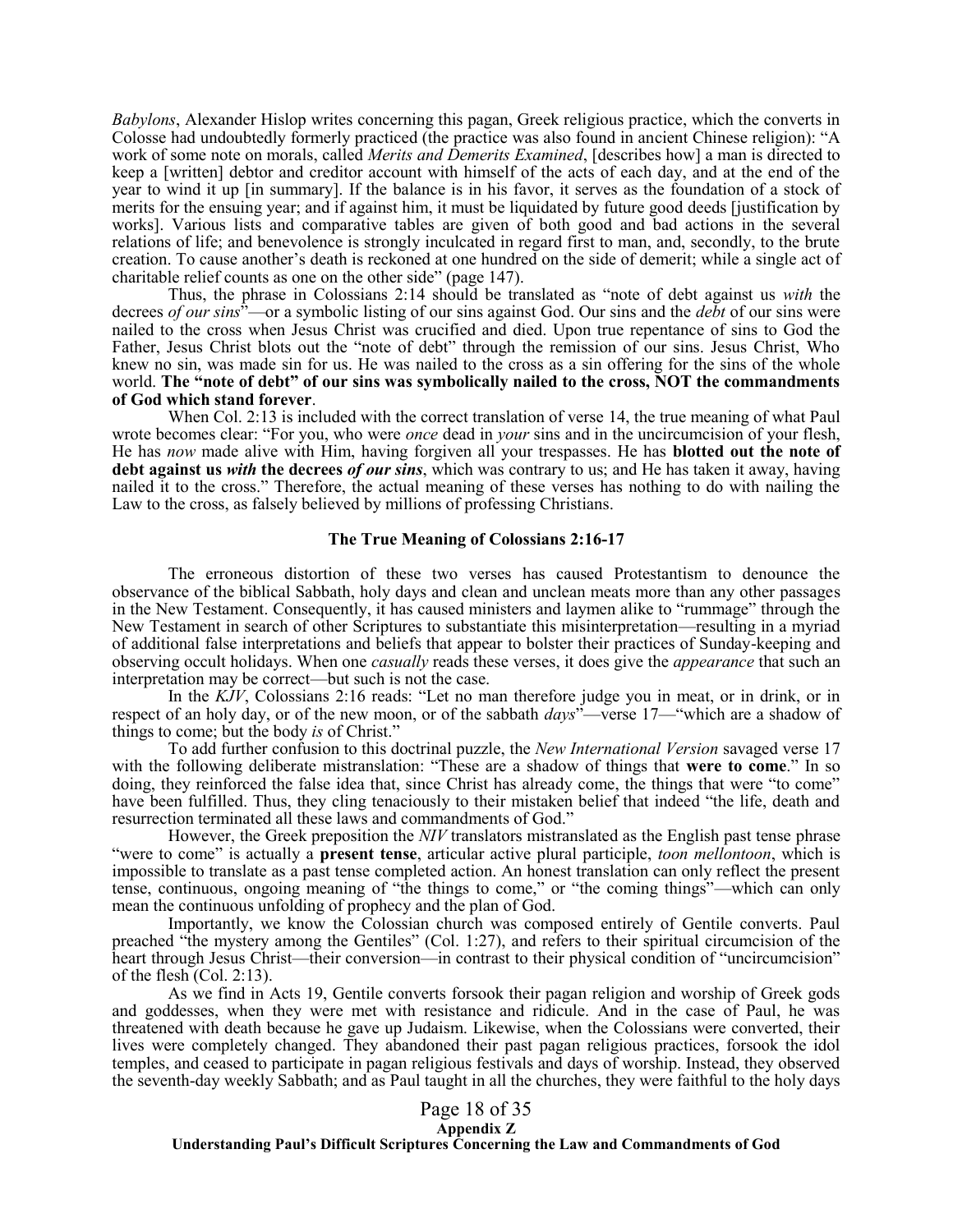and festivals of the true God.

This caused those *outside* the church to make judgments against the Colossian brethren for having abandoned their former religious philosophy and worship of fallen angels. When we understand the circumstances with which Paul was dealing when he wrote Colossians 2:16-17, then the true meaning of the passage becomes clear.

#### **An Analysis of Colossians 2:16-17**

Here is an accurate translation from the original Greek of Col. 2:16-17: "Therefore, do not allow anyone to judge you in eating or in drinking, or with regard to a festival, or new moon, or *the* Sabbaths"—verse 17—"which are a foreshadow of the things that are coming, but the body of Christ."

# **A Phrase by Phrase Analysis**

**1)** "**Therefore, do not allow anyone to judge you**…"—means that because they were now converted and had changed their lives to believe and obey the Gospel, and were now keeping the laws and commandments of God instead of their former pagan ways, **therefore**, they were not to allow anyone *outside* the Church judge them because of their new way of life.

**2)** "…**in eating, or in drinking**…" When they were pagans they ate all meats—clean and unclean. After conversion they no longer ate unclean meats (I Tim. 4:1-5). Likewise, they no longer engaged in drunkenness as in the past, which was also part of their pagan religious practices. Now, because they had changed their ways, they were to ignore the judgments and criticisms of those outside the Church.

**3)** "…**with regard to a festival, or new moon, or** *the* **Sabbaths**…" Rather than showing that the Colossians were being judged for rejecting the festivals and Sabbaths of God, this phrase means the exact opposite. As in the case of the Galatians, as former pagans they had never observed any of the biblical festivals and Sabbaths before their conversion. Therefore, those outside the Church were not judging the Colossians because they were no longer keeping these things, rather they were judging them because after their conversion they were, indeed, keeping them. A word about "new moon." Since this is in the singular not plural, it refers to the calculated Hebrew Calendar, and must be referring to the Feast of Trumpets, a holy day, because the first day of the seventh month (a new moon) is the beginning date for the calculations of the Hebrew Calendar.

**4)** "…**which are a foreshadow of the things that are coming**…" This important phrase shows that true Christians—those obeying God's way of life—will have an understanding of coming events in prophecy as the plan of God unfolds.

**5)** "…**but the body of Christ**." This phrase can reflect two meanings. First, since the Colossian brethren were being judged by those *outside* the church for their new, converted conduct, any judging concerning these matters should only be done in and by the Church, which is "the body of Christ." Second, this phrase can also mean that the *reality* of observing God's Sabbath and holy days can be found only in the "body of Christ"—the Church—not from *outside* the Church. In other words, the true knowledge and meaning of such days can be found only in the churches of God. As Jesus said, "Because it has been given to you to know the mysteries of the kingdom of heaven, but to them [outside the body of Christ—outside the true Church of God] it has not been given…. But blessed *are* your eyes, because they see; and your ears, because they hear. For truly I say to you, many prophets and righteous *men* have desired to see what you see, and have not seen; and to hear what you hear, and have not heard" (Matt. 13:11, 16-17).

As we will see, the entire chapter of Colossians Two is, in fact, a contrast between the way of God through Jesus Christ and the way of pagans with their religious philosophies and worship of fallen angels. When the verses of this chapter are divided into these two contrasting elements, the true meaning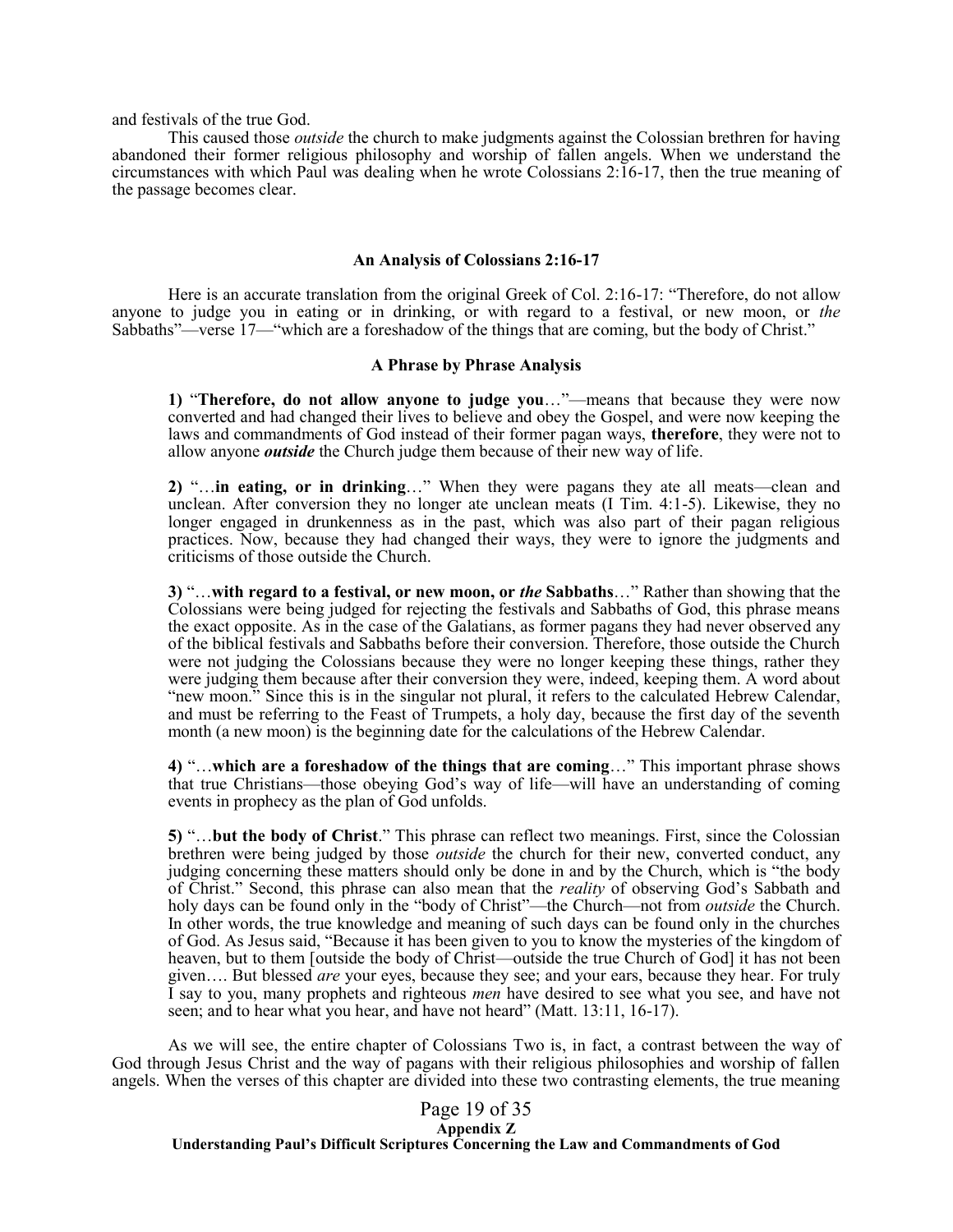and full intent of what Paul wrote becomes clear. Below, the verses of Colossians Two are divided into: **A.** Things relating to Christ and God the Father and the Christian way of life; and **B.** Warnings against paganism, religious philosophy and the worship of fallen angels.

# **Colossians Two Divided into Elements A and B,** beginning with verse One

**A.** "Now I want you to understand what great concern I have for you, and *for* those in Laodicea, and as many as have not seen my face in *the* flesh; that their hearts may be encouraged, being knit together in love unto all riches of **the full assurance of understanding**, unto *the* **knowledge of the mystery of God**, and of *the* Father, and of Christ; **in Whom are hid all the treasures of wisdom and knowledge**" (verses 1-3).

**B.** "Now I say this so that **no one may deceive you by persuasive speech**" (verse 4).

**A.** "For though I am indeed absent in the flesh, yet I am with you in spirit, rejoicing and beholding your order, and the steadfastness of your faith in Christ. Therefore, **as you have received Christ Jesus the Lord, be walking in Him; being rooted and built up in Him, and being confirmed in the faith, exactly as you were taught**, abounding in it with thanksgiving" (verses 4-7).

**B.** "Beware lest anyone takes you captive **through philosophy and vain deceit**, according to **the traditions of men**, according to the **elements of the world**, and not according to Christ" (verse 8).

**A.** "For in Him dwells all the fullness of the Godhead bodily; and **you are complete in Him**, Who is the Head of all principality and power; in Whom you have also been circumcised with *the* circumcision not made by hands, in putting off the body of the sins of the flesh by the circumcision of Christ; having been buried with Him in baptism, by which you have also been raised with *Him* through the inner working of God, Who raised Him from the dead. For you, who were *once* dead in *your* sins and in the uncircumcision of your flesh, He has *now* made alive with Him, **having forgiven all your trespasses. He has blotted out the note of debt against us** *with* **the decrees** *of our sins*, which was contrary to us; and He has taken it away, having nailed it to the cross. After stripping the principalities and the powers, He made a public spectacle of them, *and* has triumphed over them in it [through His crucifixion and resurrection]" (verses 9-15).

**B.** "Therefore, **do not allow anyone to judge you** in eating or in drinking, or with regard to a festival, or new moon, or *the* Sabbaths, which are a foreshadow of the things that are coming, but the body of Christ. **Do not allow anyone to defraud you of the prize** *by* **doing** *his* **will in selfabasement and** *the* **worship of angels, intruding into things that he has not seen, vainly puffed up by his own carnal mind and not holding fast to the Head**…" (verses 16-19).

**A.** "[T]he Head from Whom all the body, being supplied and knit together by the joints and bands, is increasing *with* the increase of God. Therefore, **if you have died together** *with Christ*  **from the elements** [see Gal. 4:8-10] **of the world**…" (verses 19-20).

**B.** "…**why are you subjecting yourselves to** *the* **decrees** *of men* **as if you were living in** *the* **world**? *They say*, 'You may not handle! You may not taste! You may not touch!' **The use of all such things leads to corruption.** *It is* **according to the commandments and doctrines of men**, which indeed have an outward appearance of wisdom **in voluntary worship** *of angels***, and selfabasement, and unsparing treatment of** *the* **body**, not in any respect to the satisfying *of the needs* of the flesh" (verses 20-23).

When the chapter is taken as a whole—and one examines Paul's contrasting admonitions—it becomes obvious that Paul did not abolish the dietary laws of clean and unclean meats, the annual festivals or the weekly Sabbath, or adopt a pagan calendar system. Moreover, none of God's laws were nailed to the cross. Rather, Paul is clearly affirming that the Gentiles in Colosse were to continue to observe God's laws and commandments as they had been taught. Paul was instructing the Colossians to disregard the criticisms and harsh judgments of those *outside* the Church, because the observance of God's Sabbath and holy days are a continuous foreshadowing of events yet to occur in God's plan. However, by being faithful and keeping these commandments of God, they would always be worshiping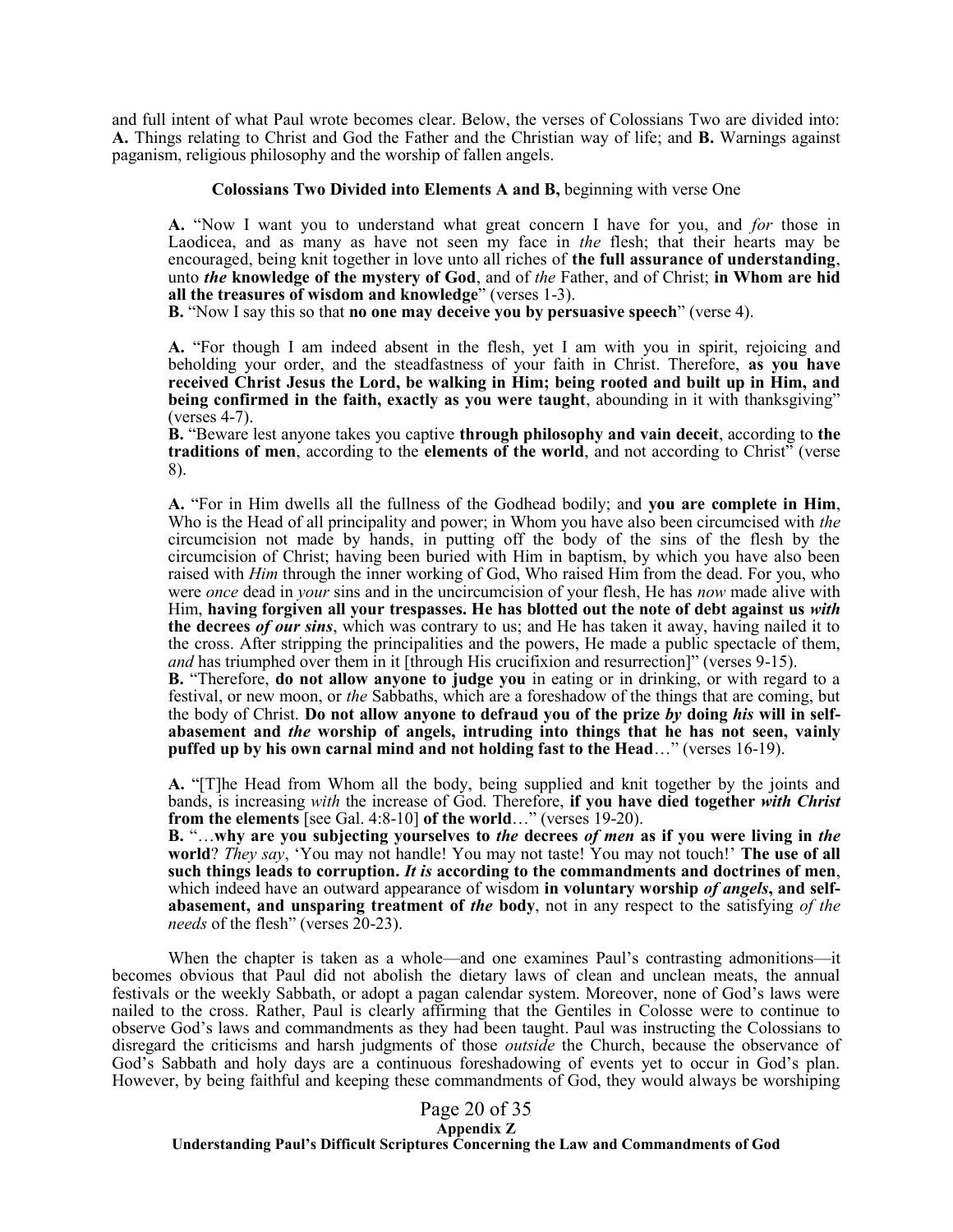the true God, be built up in Jesus Christ and never lose the understanding of God's plan. By true obedience to God the Father and Jesus Christ, they would never again be deceived by vain philosophies and decrees of men, nor would they be seduced into the worship of fallen angels—Satan and his demons. This is the *true* meaning of Colossians Two!

#### **Ephesians 2:15-16: Did Jesus Abolish the Commandments?**

Now that we have a clear understanding of Colossians Two, it will not be difficult to realize what Paul wrote in Ephesians 2:15-16. In these verses the *KJV* reads: "Having abolished in his flesh the enmity, *even* the law of commandments *contained* in ordinances; for to make in himself of twain one new man, *so* making peace; and that he might reconcile both unto God in one body by the cross, having slain the enmity thereby."

The key phrase in this *inaccurate* translation—which has caused a great deal of confusion—is "abolished in his flesh the enmity, *even* the law of commandments *contained* in ordinances." What is the "law of commandments contained in ordinances"? Are these actually the commandments of God contained in the Old Testament, as most assume?

The word translated "ordinances" comes from the Greek *dogma* (Col. 2:14, 20), which always refers to "decrees, ordinances, decisions and commands of men" (Arndt and Gingrich). Paul is not referring here to the commandments of God contained in the Law of God. Moreover, not once in the New Testament is *dogma* used in reference to the laws and commandments of God.

To what decrees or dogmas of men is Paul referring? Notice, the context clearly reveals that he was writing about the *traditional* dogmas, decrees or commands of Judaism. The harsh traditional laws of Judaism created great hostility and enmity between Jews and Gentiles—as well as among the Jews themselves. Of these Jesus said, "For they bind heavy burdens and hard to bear, and lay *them* on the shoulders of men; but they will not move them with *one of* their own fingers" (Matt. 23:4).

In Mark Seven, Jesus Christ strongly rebuked the Jewish religious leaders for adhering to their traditional laws and rejecting the commandments of God: "[T]he Pharisees and the scribes questioned Him, *saying*, 'Why don't Your disciples walk according to the tradition of the elders, but eat bread with unwashed hands?' And He answered *and* said to them, 'Well did Isaiah prophesy concerning you hypocrites, as it is written, "This people honors Me with their lips, but their hearts are far away from Me. **But in vain do they worship Me, teaching** *for* **doctrine the commandments of men**." For leaving the commandment of God, **you hold fast the tradition of men**, *such as* the washing of pots and cups; and you practice many other things like *this*.' Then He said to them, '**Full well do you reject the commandment of God, so that you may observe your** *own* **tradition**. For Moses said, "Honor your father and your mother"; and, "The one who speaks evil of father or mother, let him be put to death." But you say, "If a man shall say to *his* father or mother, 'Whatever benefit you might receive from me *is* corban (that is, *set aside as* a gift to God),' he is not obligated to help his parents." And you excuse him from doing anything for his father or his mother, **nullifying the authority of the Word of God by your tradition which you have passed down**; and you practice many *traditions* such as this' " (Mark 7:5-13; also see Matt. 23).

Not only were the traditional decrees of Judaism contrary to the laws and commandments of God, they were so strange and harsh that they bred hostility and enmity among the Jewish people. Such traditions especially caused Jews to look down on Gentiles with contempt and disdain. In Ephesians 2:11- 16, Paul describes this hostile relationship that existed between Jews and Gentiles before the coming of Christ and the preaching of the Gospel of peace. He emphasizes that the enmity was primarily the result of the Jews' nonsensical traditions.

For example, a major "thorn in the flesh" between the two groups was the Jews' tradition—from their added oral law—that Jews were not to keep company with Gentiles, or even eat with them. This was most certainly not a Law of God. In order to prevent this Jewish bias against Gentiles from becoming rooted in the Church, God revealed to the apostle Peter early on that such traditions of Judaism were totally unacceptable—and that He was fully annulling those laws and decrees.

When God first began to call Gentiles, Peter was sent through a special vision from God to the house of Cornelius in Caesarea. Cornelius was a Roman Army Centurion who feared the true God and

Page 21 of 35 **Appendix Z Understanding Paul's Difficult Scriptures Concerning the Law and Commandments of God**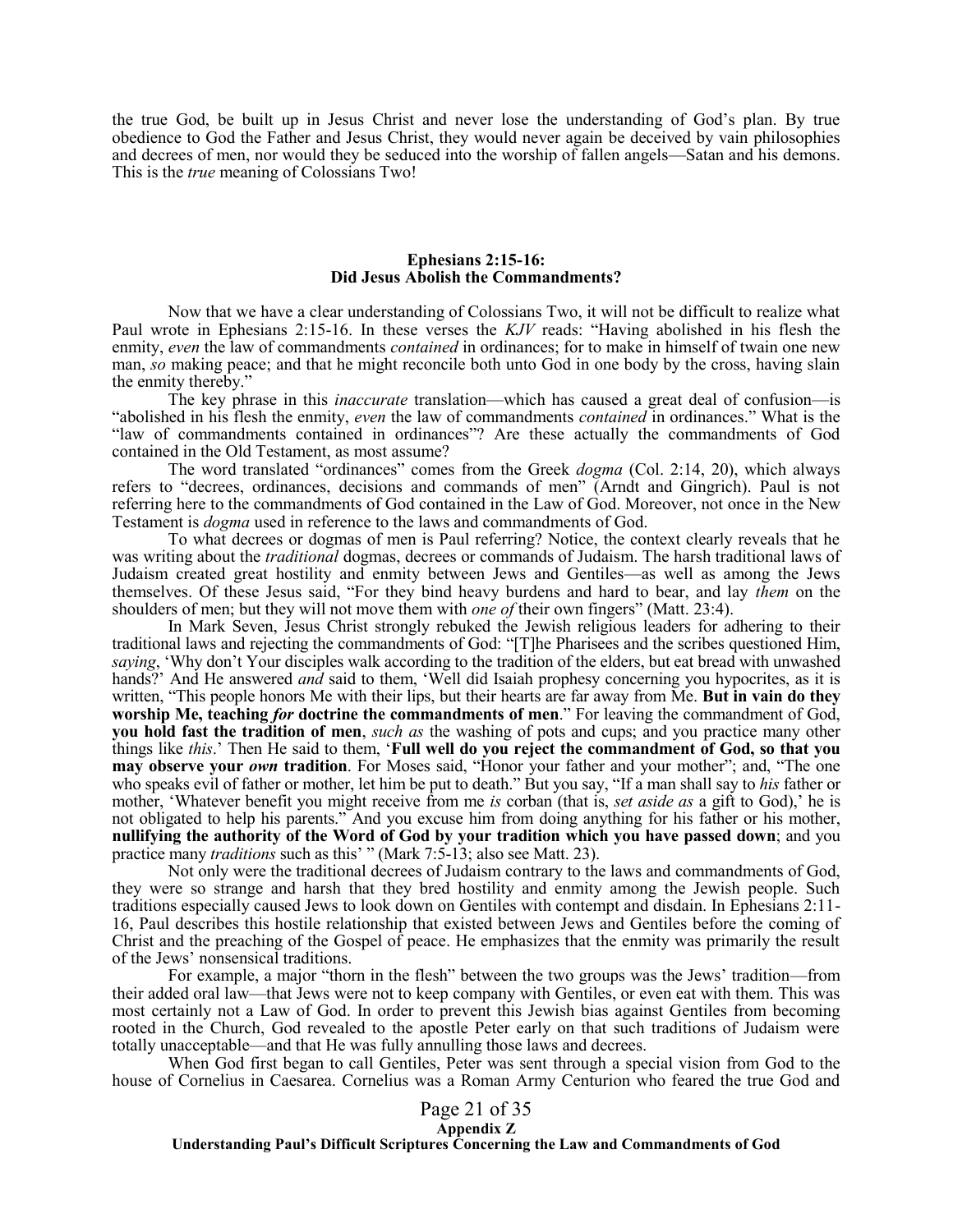prayed to Him. Notice what Peter said to Cornelius: "**You know that it is unlawful for a man who is a Jew** [who practiced Jewish traditional law] **to associate with or come near to anyone of another race**…" (Acts 10:28).

Peter explained to Cornelius and those gathered in his house that God had moved him through a vision to proclaim that such hateful Jewish decrees had been made null and void by God as contrary to His laws and commandments. Peter said, "But God has shown me *that* **no man should be called common or unclean**…. Of a truth I perceive that **God is not a respecter of persons, but in every nation the one who fears Him and works righteousness is acceptable to Him**" (Acts 10:28, 34-35).

In order to demonstrate to Peter, and hence all the apostles, that God was calling the Gentiles to the same salvation that began with the Jews and Israelites at the temple on the day of Pentecost in 30 AD, He supernaturally poured out the Holy Spirit upon the uncircumcised Gentiles gathered in Cornelius' house *before* they were baptized. Peter continued, " 'And He [Jesus] commanded us to preach to the people, and to fully testify that it is He Who has been appointed by God *to be* Judge of *the* living and *the* dead. To Him all the prophets bear witness, *that* everyone who believes in Him receives remission of sins through His name.' **While Peter was still speaking these words, the Holy Spirit came upon all those who were listening to the message. And the believers from the circumcision were astonished**, as many as had come with Peter, **that upon the Gentiles also the gift of the Holy Spirit had been poured out**; for they heard them speak in *other* languages and magnify God. Then Peter responded *by saying*, '**Can anyone forbid water, that these should not be baptized, who have also received the Holy Spirit as we** *did***?**' And he commanded them to be baptized in the name of the Lord. Then they besought him to remain *for* a number of days" (Acts 10:42-48).

With this background—and an accurate translation of Ephesians 2:11-16—the true meaning of this difficult passage is crystal clear. We see that Paul was in no way abolishing the commandments of God—for no man can abolish the commandments of God any more than a man can destroy the heavens and earth (Deut. 30:16-20; Matt. 5:17-18; Mark 13:31).

Rather, God Himself annulled the ridiculous, hateful, traditional laws of Judaism that were against Gentiles, as they had no place in the Church of God. Notice what Paul wrote: "Therefore, remember that you were once Gentiles in *the* flesh, who are called uncircumcision by those who are called circumcision in *the* flesh made by hands; *and* that you were without Christ at that time, alienated from the commonwealth of Israel, and strangers from the covenants of promise, having no hope, and without God in the world. But now in Christ Jesus, you who were once far off are made near by the blood of Christ. For He is our peace, Who has made both one, and has broken down the middle wall of partition [created by Jewish traditional laws and decrees], **having annulled in His flesh the enmity, the law of commandments contained in** *the* **decrees** *of men***, so that in Himself He might create both into one new man, making peace** [between Jews and Gentiles in the Church]; and *that* He might reconcile both to God in one body through the cross, **having slain the enmity** by it" (Eph. 2:11-16).

#### **Romans 7:1-6—Are Christians "Released from the Law"?**

An improper interpretation of this passage gives the appearance that Christians have been "released" from any obligation whatsoever to keep the laws and commandments of God. However, such teachings are, in reality, rooted in carnal-minded lawlessness and enmity against the laws of God (Rom. 8:7; I John 3:4). Those who believe, practive and promote such blatant misrepresentations are lacking in scriptural knowledge and are unskilled in dividing the Word of truth—and thus make Jesus Christ and the apostle Paul lawless ministers of sin!

Beginning in verse one, "Are you ignorant, brethren (for I am speaking to those who know law), that the law rules over a man for as long a time as he may live? **For the woman who is married is bound by law to the husband as long as he is living; but if the husband should die, she is released from the law** *that bound her* **to the husband**.

"So then, if she should marry another man as long as the husband is living, she shall be called an adulteress; **but if the husband should die, she is free from the law** *that bound her to the husband*, so that she is no longer an adulteress if she is married to another man. In the same way, my brethren, you also were made dead to the *marriage* law *of the Old Covenant* by the body of Christ in order for you to be married to another, Who was raised from *the* dead, that we should bring forth fruit to God. For as long as we were in the flesh, the passions of sins, which were through the law, were working within our own members to bring forth fruit unto death. **But now we have been released from the law because we have**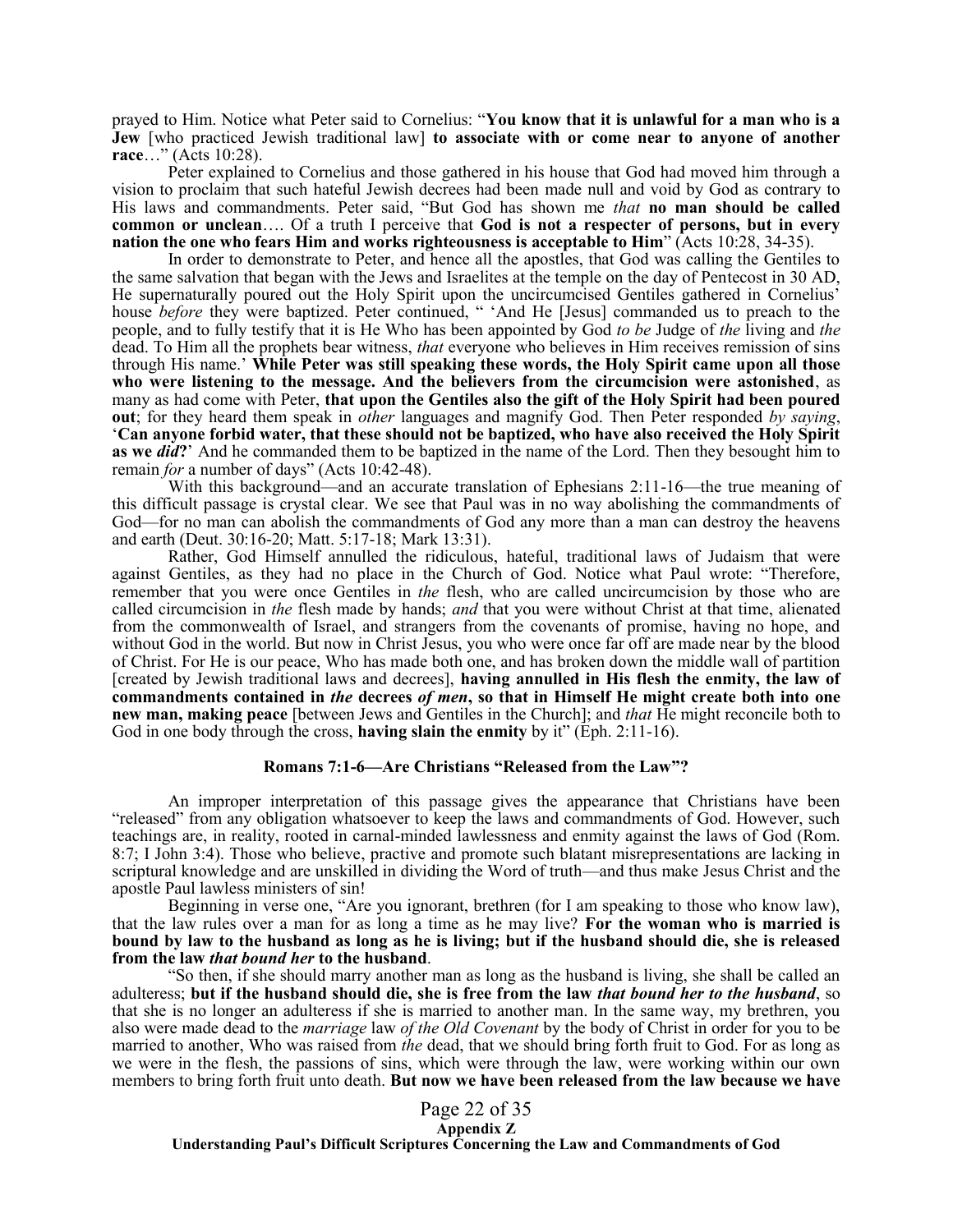#### **died** *to that* **in which we were held so that we might serve in newness of** *the* **spirit, and not in** *the* **oldness of** *the* **letter**" (Rom. 7:1-6).

Clearly, the context of this passage is the *marriage law* which binds a husband and wife together until death terminates their marriage covenant. Based on this law, Paul makes a comparison—because the covenant between God and the children of Israel was a *marriage* covenant. The Lord God was likened to the husband and Israel was likened to His wife. God confirmed this marital covenant relationship when He inspired Isaiah to write, "**For your Maker** *is* **your husband**; the LORD of hosts is His name; and your Redeemer *is* the Holy One of Israel; the God of the whole earth shall He be called" (Isa. 54:5).

This marriage covenant between God and ancient Israel was based on physical promises of territory, long life, abundant material blessings, national wealth and greatness, and God's protection in exchange for Israel's obedience in the letter of His laws and commandments. Yet Israel was an almost completely unfaithful wife.

Since marriage is binding by law until the death of either the husband or the wife, how could God terminate His marriage with Israel—apart from destroying every Israelite from all twelve tribes? Remember, God keeps His own laws, as they are a reflection of His inherent spiritual righteousness. Indeed, He was bound to Israel by His own immutable law.

However, the Lord God of the Old Covenant was the One Who became the Lord of the New Covenant—Jesus Christ. Therefore, the Lord God Who became Jesus Christ in the flesh was able to terminate the marriage covenant with Israel through His death on the cross. He could not enter into a *new* espousal covenant relationship with the Church until He had died. This was one of the key reasons He became God manifested in the flesh, so He could release Israel and Himself through His own death from their Old Covenant marriage.

After Jesus' death and resurrection, true Christians could then be espoused as chaste virgins to Jesus Christ as their future husband (II Cor. 11:2; Eph. 5:22-33). The marriage of the Lamb, the Husband, and the Church, the wife, will take place shortly after the first resurrection (Rev. 19:7-9).

Consequently, the phrase "released from the law" means that through Jesus' death (and the believer's symbolic death by water baptism), Jewish Christians have been *released* from their marriage agreement that bound them to the Old Covenant. It does *not* mean that New Covenant Christians are released from the obligation to keep the commandments and laws of God (Matt. 5:17-20). Rather, they are to obey the laws and commandments of God in the **newness of the spirit** of the Law, and not just in the letter of the Law (verse 6).

#### **"Justification by Faith"— Is the Righteousness of God Without Law?**

In order to determine the actual meaning of the apostle Paul's difficult passages concerning "law/the law" and "righteousness," we need to first understand how Paul used these particular terms.

*Paul's Use of the Term "Law"***:** The English word "law" is translated from the Greek word , *nomos*, "law." Without the article it means "law" in general; an individual "law"; or the general principal of "law" or "a law." When Paul uses the word "law" *with* the definite article—**,** *ho*  $\omega$ *nomos*—it means in the strictest sense the Pentateuch. In some cases it may refer to God's covenant with Israel or to the Ten Commandments. In the book of Hebrews, "the law" can also refer to ritual laws of the temple system. "The law," *ho nomos*, can also refer to a *specific* law other than "the law/s of God." For example:

Romans 7:23—"the law of my mind" and "the law of sin"

Romans 8:2—"the law of the Spirit of life" and "the law of sin and death"

Galatians 6:2—"the law of Christ"

*"Law" Without the Definite Article***:** In more than half of the passages where Paul discusses "law," he uses the term *without* the definite article—a fact critical to understanding his writings. This is especially true where Paul refers to laws of Judaism and decrees of men. Numerous problems in interpreting and understanding Paul's Epistles have resulted due to the *KJV* and other English translators *adding* the definite article "the" to nearly all of Paul's Scriptures where he uses only the word "law" (*nomos*) *without* the definite article. Moreover, the translators failed to indicate their insertions by italicizing the added definite article—i.e., "*the*." Thus, Orthodox Christendom has developed many false doctrines based upon misunderstandings caused by these additions.

However, in *The Holy Bible In Its Original Order—A Faithful Version*, when the definite article

Page 23 of 35 **Appendix Z Understanding Paul's Difficult Scriptures Concerning the Law and Commandments of God**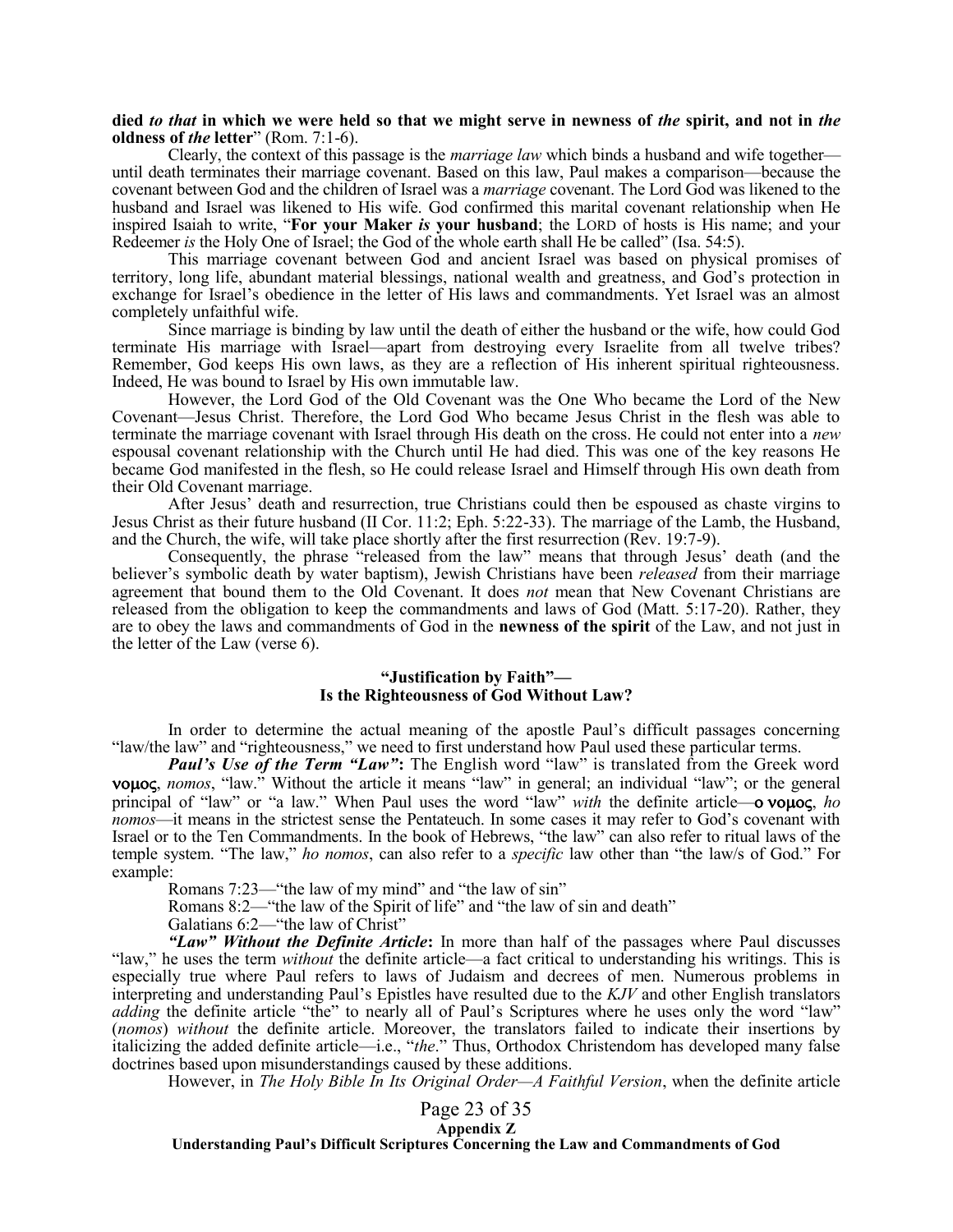is *added* to the English translation of *nomos*, it is always noted by italicizing the article—as in, "*the* law." Thus, it is distinguished from *ho nomos*, where the definite article (*ho*) is actually translated from the Greek. In such cases the article is *not* italicized—and simply reads "**the** law." Those who desire to undertake a more thorough study of this matter will find a Greek New Testament or a Greek-English Interlinear Bible quite helpful.

Below is a listing of the passages where Paul uses "law" and "the law" in his epistles.

**1)** There is *no* definite article in the Greek in these passages—simply *nomos*. If a definite article is *added*, it should be italicized—"*the* law." Rom. 2:12, 14, 23, 25, 27; 3:20, 21, 27, 28, 31; 4:12 ; 14, 15; 5:13, 20; 6:14, 15. In Rom. 7:1-6, all uses of "law/the law" are referring to the principal of "law" and the "law" of marriage as it pertains to God's covenant with Israel. Rom. 7:7, 8, 9, 23, 25; 9:31, 32; 10:4; 13:10; I Cor. 9:9, 20; Gal. 2:16, 19, 21; 3:2, 5, 10, 11, 13, 18, 21, 23; 4:4, 5, 21; 5:4, 18, 23; 6:13; Phil. 3:5, 6, 9; I Tim. 1:9; Heb. 7:12, 16; 8:10; 9:19; 10:16

**2)** These following passages already *include* the definite article as part of the original Greek—*ho nomos*. Thus they appear as "**the** law." Rom. 2:13, 14, 15, 17, 18, 20, 23, 26, 27; 3:19, 21; 4:16; 7:12, 14, 16, 22, 23; 8:2, 3, 4, 7; 10:5; I Cor. 9:8, 9; 14:21, 34; 15:56; Gal. 3:10, 12, 13, 17, 19, 21, 24; 4:21; 5:3, 14; 6:2; I Tim. 1:8; Heb. 7:5, 19, 28; 8:4; 9:22; 10:1, 8

*Paul's Use of the Word "Righteousness"***:** In addition to Paul's use of "law/the law," we need to understand the meaning of the word "righteousness" and how he used it. In the New Testament, "righteousness" is translated from the Greek word *dikaiosune* ( $\delta$ *k***atoovyn**), which is used to bring out *nine* different aspects of "righteousness."

**1)** The **righteousness of the law** is obedience in the letter of the law (Deut. 4:1-8; Luke 1:6; Rom. 2:27; Phil. 3:6, 9).

**2)** The **righteousness of law** refers to receiving **justification** of one's sins through Old Covenant sacrifices, rituals, oblations and washings at the temple (Lev. 1-7; 12-15).

**3)** The **righteousness of law** refers to a work of law in obedience to the traditional laws of Judaism—including any law of another religion (Mark 7:1-13; Acts 10:28; 11:3; Gal. 2:11-16; Rom. 9:32; Gal. 2:16).

**4)** The **righteousness of God** means the personal righteousness of God the Father and Christ the pure, holy, spiritual conduct of God.

**5)** The **righteousness of God** also refers to God's **justification** of a repentant sinner's past sins which is a unilateral action of God through His grace that is separate from the Law and the Prophets (Rom. 3:21-24).

**6)** The **righteousness of faith** is faithful obedience to the laws and commandments of God in their spiritual intent and meaning (Rom. 2:27; I Cor. 7:19; Phil. 1:11; 2:12-13; 3:9; I John 2:3-6; 5:2-3; II John 2-6; Heb. 10:16; Rev. 22:14).

**7)** The **righteousness of faith** also means God's **justification** of one's past sins through **faith** and **belief** in the sacrifice of Jesus Christ and His shed blood for the forgiveness of sins by grace (Rom. 2:14; 3:21-31; 4:2; 3:31; 5:1; Gal. 3:8-10; 5:4-5; Eph. 2:4-10).

**8)** The **imputed righteousness of God** means the righteousness that God imputes to a believer when he or she believes God and acts upon what He commands with a willing heart (Gen. 15:6; 26:5; Rom. 4:3-5; James 2:14-26).

**9)** The **imputed righteousness of God** also refers to righteousness imputed by God upon repentance—because the believer's sins have been forgiven and removed through belief in the sacrifice of Jesus Christ and His shed blood. This imputed righteousness does not mean that Jesus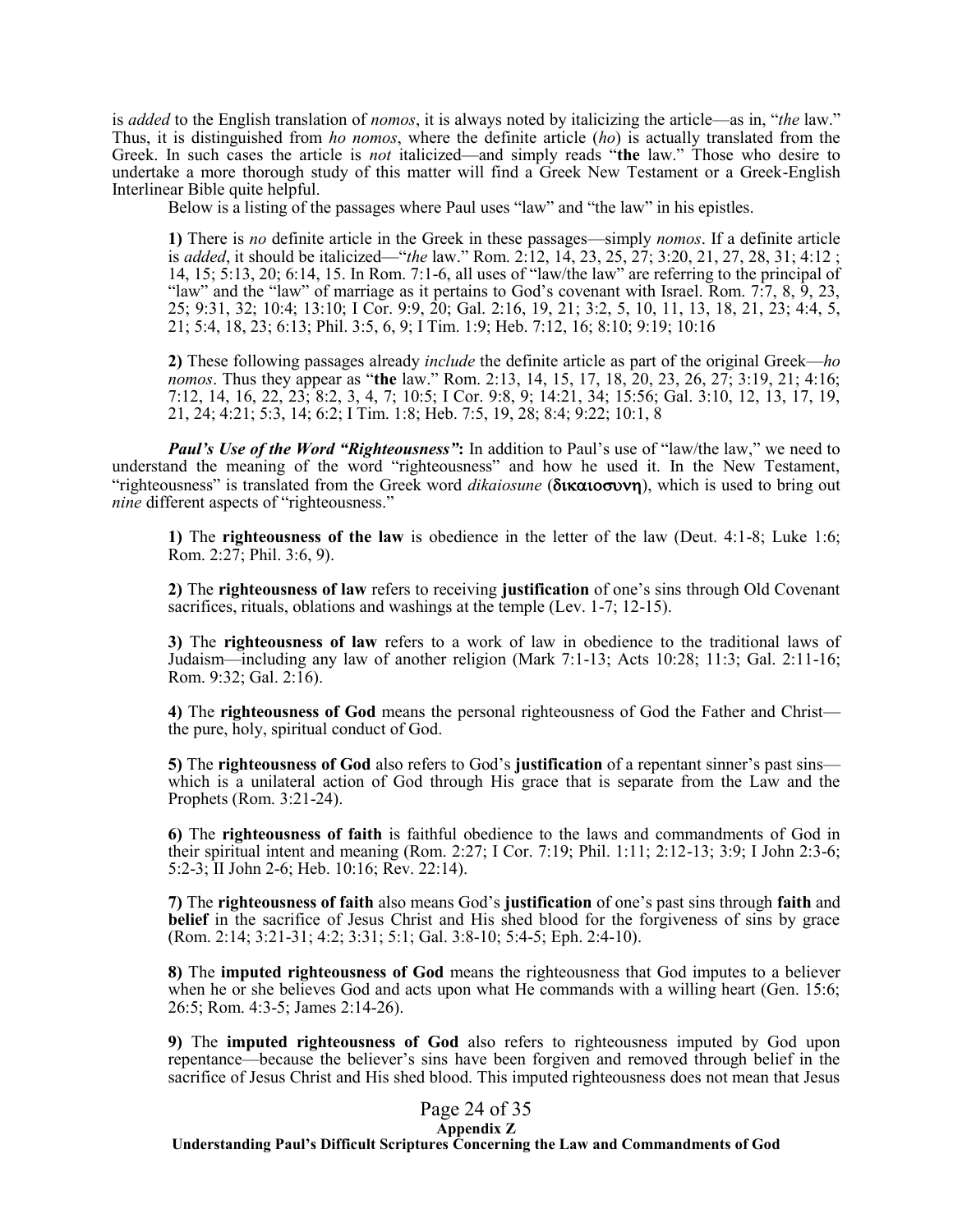has kept the commandments *for* a person. Neither does it remove one's obligation to keep the commandments of God (Rom. 4:6, 11, 22-23). Indeed, it demands that one keep the commandments and laws of God in their full spiritual intent (Rom. 7:6).

In order to understand what Paul wrote in Romans 3:20-31, we will focus on the "righteousness of God"—meaning God's justification of a repentant sinner's past sins.

#### **The** *KJV* **Translators' Great Errors in the Epistle to the Romans**

In the book of Romans, the *KJV* translators *added* the definite article "the"—though it was not in the original text—when translating the Greek phrase *ergon nomou* into "**the** works of **the** law." Also, they did not make the word "the" *italic* when writing "**the** works" or "**the** law" to show that it was their own addition. The correct translation, a "work of law," is vastly different in meaning from "the works of the law." Many religions require "good works" in order for one to achieve a version of salvation. These are a "work of law." On the other hand, "the work of the law" is commandment-keeping (Rom. 2:14). Usually, Paul talks about a "work of law"—which is far broader than commandment-keeping, and included the traditional laws of Judaism which Christ condemned.

In order to fully understand what Paul is saying in this critical passage in Romans Three, we need to examine the context in which it was written. In so doing, we will come to realize that Paul is talking about how one receives justification by *faith*, as opposed to justification by a *work of a law*—whether by temple ritual or justification through a traditional law of Judaism. He is not proclaiming the elimination of the laws and commandments of God as millions claim and believe.

#### **Romans 3:20-31 Examined**

Citing these verses, Evangelical Protestants make the claim that it is not necessary for a person to keep the commandments of God—especially the Sabbath and holy days—in order to have salvation. Moreover, they assert that if one keeps the Sabbath and holy days of God, they are attempting to be *justified* by commandment-keeping rather than by the grace of God through the sacrifice of Jesus Christ. Are such claims true? Why should Sunday-keeping—a man-made tradition contrary to the Word of God—not be justification by works as well?

Therefore, we need to ask, What did Paul actually mean in Romans 3:20-31? Does he really advocate the elimination of the laws and commandments of God?

In the *KJV*, Romans 3:20-21 reads: "Therefore **by the deeds** [works] **of the law there shall no flesh be justified in his sight**: for by the law *is* the knowledge of sin. But now **the righteousness of God WITHOUT THE LAW is manifested**, being witnessed by the law and the prophets."

This translation *seems* to indicate that there is no need to keep the laws of God, and that one can obtain righteousness "without the law"—that is, in the complete absence of law-keeping. But how can one who is "living in sin" also be righteous? Is that not a complete impossibility?

Furthermore, how can one be righteous *without* Law when the Bible specifically declares, "All Your commandments are righteousness"? (Psa. 119:172). Complicating matters even more, Romans 2:13 says, "The hearers of the law *are* not just before God, but the **doers of the law shall be justified**." What does Paul mean by this?

Romans 3:20-31 is indeed one of the most difficult-to-understand passages that Paul wrote. Did Paul actually mean that one could be righteous *without* commandment-keeping? How is it possible that "by the deeds of the law no one is justified," yet, "the doers of the law shall be justified"? What are the answers to these perplexing questions?

*The Works of the Law***:** This phrase, "**the** works of **the** law" (*KJV*), is perhaps one of the most misunderstood phrases in the epistles of Paul. The confusion originates from an inaccurate translation of the Greek *ergon nomou* ( $\epsilon$ *pyov vouov*), which literally means "works of law." It does not mean "the works of **the** law." In the *KJV*, as well as in other versions, translators have inserted two definite articles into this phrase that are not found in the Greek text. One definite article, "the," has been inserted before the word "works" and the other before the word "law," making it incorrectly read "**the** works of **the** law." The definite articles were supposedly added to help clarify the meaning because translators incorrectly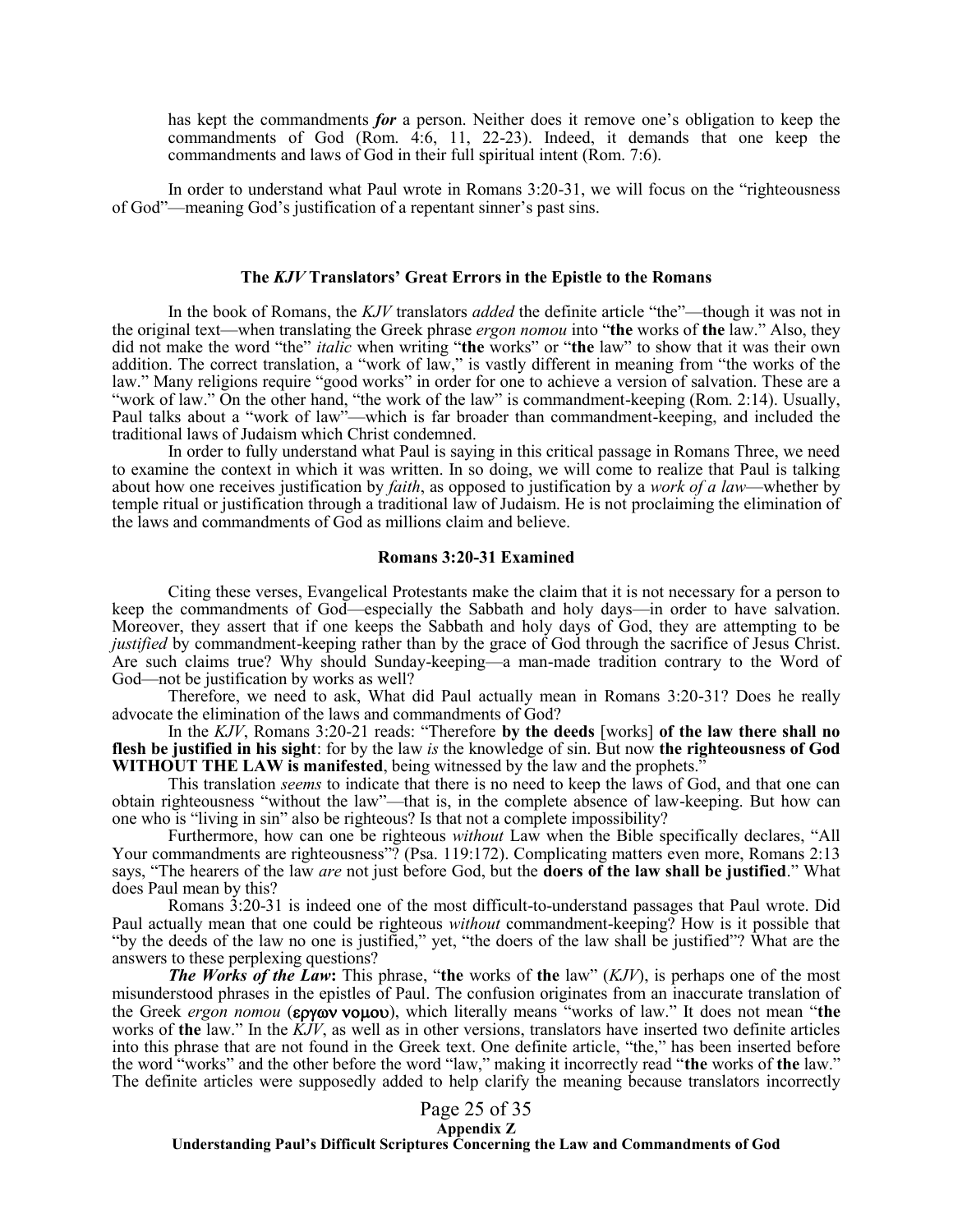thought that *ergon nomou* referred exclusively to the laws and commandments of God. Consequently, it has been assumed that keeping the commandments of God is not required for salvation because "**the** works of the law" cannot justify anyone with God. While it is true that "works of law" can refer to the laws of God, Paul undoubtedly intended a far broader application of the phrase *ergon nomou*.

If the apostle Paul had intended the phrase to read "**the** works of **the** law," he most certainly would have written it that way in Greek. In fact, there is one verse, and one verse only, where Paul actually did write the entire phrase "**the** work of **the** law". We find this verse in Romans Two: "For when *the* Gentiles, which do not have *the* law, **practice by nature the things contained in the law**, these who do not have *the* law are a law unto themselves, who show **the work of the law** written in their own hearts, their consciences bearing witness, and their reasonings also, as they accuse or defend one another" (Rom. 2:14-15).

The Greek phrase in verse 15 is *to* ergon *tou* nomou ( $\tau$ **o epyov**  $\tau$ **ov**  $\upsilon$  $\upsilon$  which, when translated into English, reads "**the** work of **the** law." Here it is quite evident that Paul was indeed talking about the laws of God.

In all places where *ergon nomou* appears, it should be translated as "works of law" rather than "**the** works of **the** law." Paul used *ergon nomou*—without the definite articles—in seven places, which should all be translated "works of law", rather than "the works of the law".

**1)** Rom. 9:31-32: "But Israel, although they followed after a law of righteousness, did not attain to a law of righteousness. Why? Because *they did* not *seek it* by faith, but by **works of law**; for they stumbled at the Stone of stumbling."

**2-4)** Gal. 2:14-16: "But when I saw that they did not walk uprightly according to the truth of the gospel, I said to Peter in the presence of them all, 'If you, being a Jew, are living like the Gentiles, and not according to Judaism, why do you compel the Gentiles to judaize? We who are Jews by nature—and not sinners of *the* Gentiles—knowing that a man is not justified by **works of law**, but through *the* faith of Jesus Christ, we also have believed in Christ Jesus in order that we might be justified by *the* faith of Christ, and not by **works of law**; because by **works of law** shall no flesh be justified.'"

**5)** Gal. 3:2: "This only I desire to learn from you: did you receive the Spirit of God by **works of law**, or by *the* hearing of faith?"

**6)** Gal. 3:5: "Therefore *consider this*: He Who is supplying the Spirit to you, and Who is working deeds of power among you, *is He doing it* by **works of law** or by *the* hearing of faith?"

**7)** Gal. 3:10: "For as many as are *relying* on **works of law** are under a curse, because it is written, 'Cursed *is* everyone who does not continue in all things that have been written in the book of the law to do them.'"

*What Is the True Meaning of* **"***Works of Law***"?:** It is evident in these passages that Paul is including the traditional laws of Judaism in the phrase "works of law." In Galatians Two, Peter and the others were not following a law of God in eating separately from Gentiles, but were observing a manmade traditional law of Judaism. Peter knew the Jews' traditions because fifteen years earlier he said to Cornelius, "You know that **it is unlawful for a man who is a Jew** [that is, one practicing Judaism] **to associate with or come near to anyone of another race**…" (Acts 10:28). There is no question that Peter was referring to a **man-made** traditional law of Judaism. Therefore, Paul's use of the phrase "works of law" includes all humanly-devised religious decrees, traditional laws of Judaism (Mark 7:1-13), as well as the ritual and sacrificial laws followed by Gentiles in worshipping their gods (Acts 14:8-18).

In addition, the phrase "works of law" can include all the rituals and sacrifices under the Old Covenant, which are separate from the laws and commandments of God. Paul wrote that it was impossible for those rituals and sacrifices to atone for sin before God the Father in heaven: He writes: "For the law, having *only* a shadow of the good things that are coming, *and* not the image of those things, with the same sacrifices which they offer continually year by year, is never able to make perfect those who come *to worship*. Otherwise, would they not have ceased to be offered? For once those who worship had been purified, *they would* no longer be conscious of sin. On the contrary, in *offering* these *sacrifices*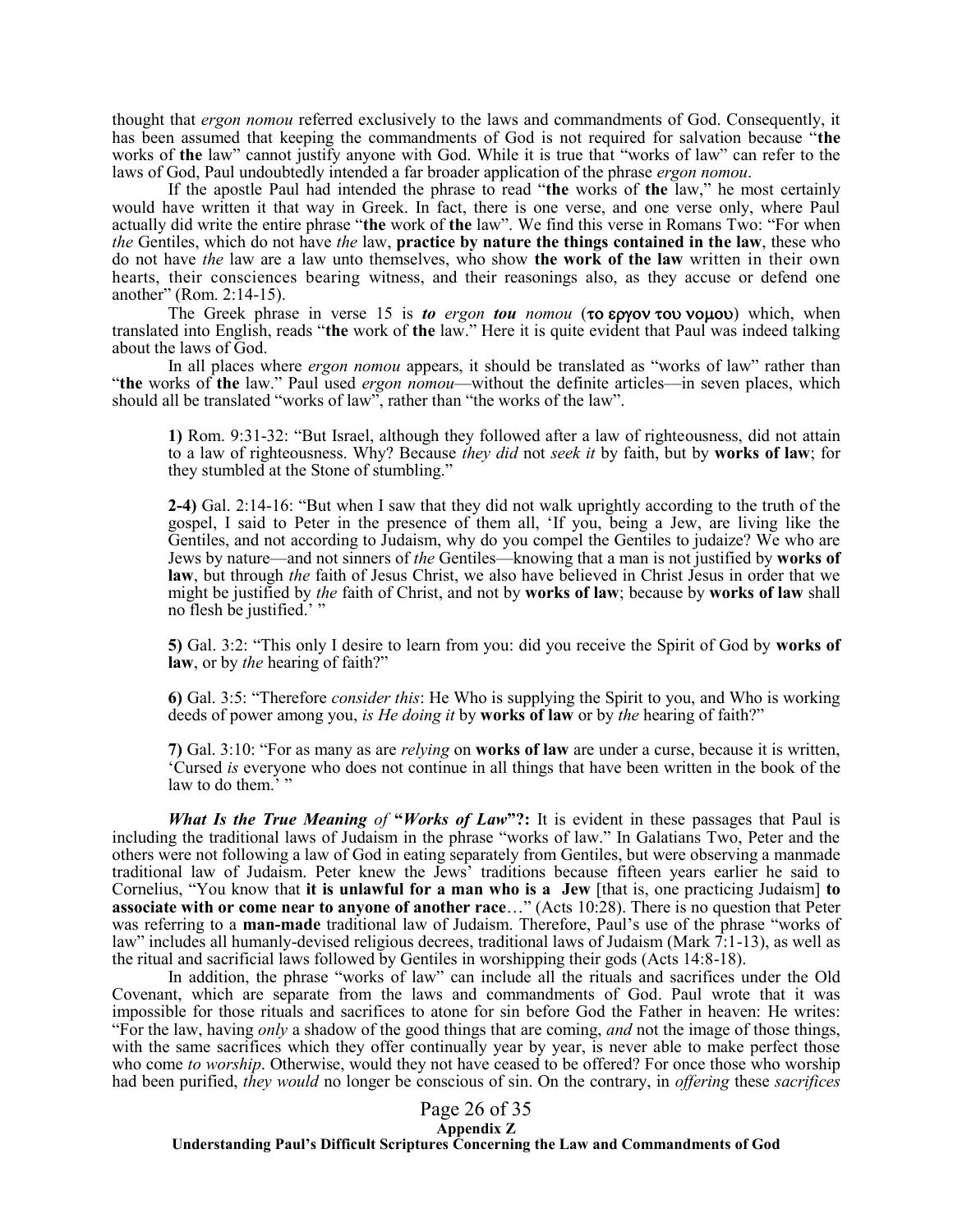year by year, *there is* a remembrance of sins; because *it is* impossible *for the* blood of bulls and goats to take away sins" (Heb. 10:1-4).

In summary, "works of law" refers to the works of *any* law—the laws of God, the laws of Judaism, and the laws of pagan religions. Clearly, Paul used "works of law" in the broadest sense—which included *all* religious works of law.

Concerning keeping the laws and commandments of God in the spirit, Paul wrote to the Romans that they "might serve in newness of *the* spirit, and not in *the* oldness of *the* letter…. [For] the law *is* indeed holy, and the commandment holy and righteous and good.... For we know that the law is spiritual..." (Rom. 7:6, 12, 14). In these verses, Paul is referring to the spiritual intent of the commandments of God, known as "the spirit of the law." True Christians will obey the laws and commandments of God in newness of the spirit. Not only will their obedience come from their hearts, it will be manifested outwardly in their actions.

After a person has been converted, he or she is to walk in *newness* of life and do the "good works" of loving God and keeping His commandments. Commandment-keeping in the spirit of the law keeps a person from sinning, because "by the law is the knowledge of sin."

*Justification by Faith*: When a person is living in a state of sin, he or she is cut off from God. Thus, the sinner is in a completely helpless condition—because no work of any kind or of any law can forgive sin and remove sin from his or her life. No one can justify himself from sin. It is impossible, even as the proverb declares, "**Who can say,** '**I have made my heart clean; I am pure from my sin**'?" (Prov. 20:9).

Only God, Who is the Heart-knowing God and Lawgiver, can—through His mercy and steadfast love—forgive sins and transgressions of His laws and commandments. No man, minister, rabbi, priest or pope, or any other religious potentate, or any law or work of law can forgive sin, because all sin is against God. Therefore, only God Himself personally can forgive sin: "Bless the LORD, O my soul, and forget not all His benefits; **Who forgives all your iniquities, Who heals all your diseases**…. For as the heavens are high above the earth, so is His mercy toward those who fear Him. **As far as the east is from the west, so far has He removed our transgressions from us**" (Psa. 103:2-3, 11-12).

God grants forgiveness only upon the sinner's genuine repentance toward God, which is accomplished privately through heartfelt prayer, and is evidenced by a broken heart and a contrite spirit. Notice King David's ancient prayer of repentance after He had grievously sinned: "Have mercy upon me, O God, according to Your lovingkindness; according to the multitude of Your tender mercies, **blot out my transgressions. Wash me thoroughly from my iniquity, and cleanse me from my sin, for I acknowledge my transgressions, and my sin is ever before me**. Against You, You only, have I sinned, and done evil in Your sight, that You might be justified when You speak and be clear when You judge…. Behold, **You desire truth in the inward parts**; and in the hidden part You shall make me to know wisdom. Purge me with hyssop, and I shall be clean; wash me, and I shall be whiter than snow. Make me to hear joy and gladness, that the bones which You have broken may rejoice. Hide Your face from my sins, and blot out all my iniquities. **Create in me a clean heart, O God, and renew a steadfast spirit within me**" (Psa. 51:1-4, 6-10).

In order to be made right with God and have sins forgiven and removed, the sinner must repent to God the Father and accept the sacrifice of the blood of Jesus Christ as full payment for his or her sins. Notice how Paul expressed it: "[We, as called, true Christians, are] to *the* praise of *the* glory of His grace, wherein He has made us objects of *His* grace in the Beloved *Son*; **in Whom we have redemption through His blood,** *even* **the remission of sins, according to the riches of His grace**" (Eph. 1:6-7).

Again, in writing to the Colossians, Paul shows God's operation of justification through the sacrifice of Jesus Christ and His shed blood. It is God the Father "Who has personally rescued us from the power of darkness and has transferred *us* unto the kingdom of the Son of His love; **in Whom we have redemption through His own blood,** *even* **the remission of sins**…. And, having made peace through the blood of His cross, by Him to reconcile all things to Himself; by Him, whether the things on the earth, or the things in heaven. **For you** *were* **once alienated and enemies in** *your* **minds by wicked works; but now He has reconciled** *you* **in the body of His flesh through death**, to present you holy and unblamable and unimpeachable before Him; if indeed you continue in the faith grounded and steadfast, and are not moved away from the hope of the gospel, which you have heard, *and* which was proclaimed in all the creation that is under heaven" (Col. 1:13-14, 20-23).

The apostle John writes: "If we confess our own sins, He is faithful and righteous, to forgive us our sins, and to cleanse us from all unrighteousness" (I John 1:9).

This is how God the Father justifies the repentant sinner *separate from* commandment-keeping.

Page 27 of 35 **Appendix Z Understanding Paul's Difficult Scriptures Concerning the Law and Commandments of God**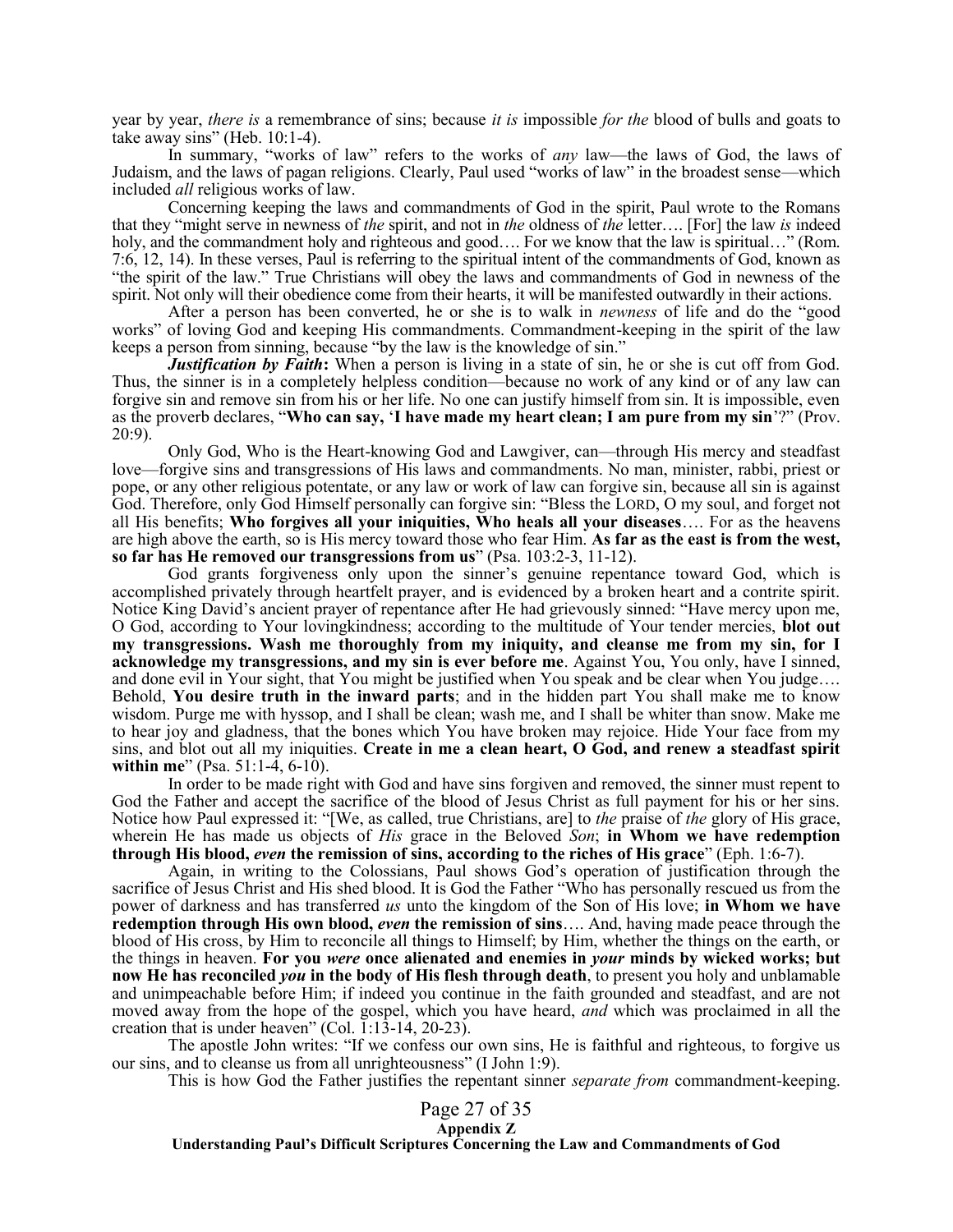No one can be justified in the sight of God by *any* work of *any* law. Rather, justification is graciously granted to the believer based on repentance and faith in the sacrifice and shed blood of Jesus Christ. This state of justification is called the "gift of righteousness," or the "gift of justification," which God the Father freely imputes to the repentant believer (Rom. 5:17).

The function of the laws and commandments of God is to show men *how* to live, as well as to show them *what* sin is. No law can forgive sin. No law can give eternal life. That is not the function of law. Only God the Father can justify a person from sin through Jesus Christ's sacrifice and shed blood, which is *separate from* works of law and commandment-keeping. Finally, justification of past sins does *not* do away with the law or the good works that God requires of true believers. This is what Paul meant when he wrote: "The hearers of the law *are* not just before God, but **the doers of the law shall be justified**" (Rom. 2:13).

*The Righteousness of God***:** The righteousness of God is shown by His grace in forgiving sin through the shed blood and sacrifice of Jesus. This righteousness places the forgiven sinner in right standing with God. Paul wrote: "For all have sinned, and come short of the glory of God; *but* are **being justified freely by His grace** through the redemption that *is* in Christ Jesus; Whom God has openly manifested *to be* a propitiation through **faith in His blood**, in order to demonstrate **His righteousness**, in respect to the remission of the sins that are past, through the forbearance of God; *yes*, to publicly declare **His righteousness** in the present time, that He might be just, and the one Who justifies the one who *is* of *the* faith of Jesus" (Rom. 3:23-26). The righteousness of God that Paul wrote of is the expression of God's love, mercy, forgiveness and justification through Jesus Christ. In a sense, in this context, the word "justification" could be freely substituted for the word "righteousness" because the righteousness of God means the justification that He freely gives to the repentant sinner.

*"Without the Law"***:** Now we are ready to understand the phrase "without the law" in the *King James Version* (Rom. 3:21). It is greatly misunderstood because "without" gives the impression that there is no law at all. In English, "without" conveys "the absence of." Shamefully, this translation has caused too many to believe that Christians can disregard the laws and commandments of God. However, in Romans 3:21, "without" is an incorrect translation of the Greek *choris* ( $\chi \omega \rho \iota \varsigma$ ), which means "separately, apart from, by itself, without" (Bauer, Arndt and Gingrich, *Greek English Lexicon of the New Testament*, 1974). The correct translation of *choris* is "**separate from**"—thus the phrase should read, "separate from law." Since the laws and commandments of God have not ceased to exist, the phrase "separate from law" is more precise because it shows that the function of the law is **separate from** the function of justification by faith—which is only accomplished through repentance and belief in the sacrifice of Jesus Christ.

The entire operation of justification is separate from and in addition to law and commandmentkeeping. **Forgiveness and justification of one's past sins can** *only* **come through the life, crucifixion, death and resurrection of Jesus Christ. NO LAW-KEEPING OF ANY KIND OR ANY ACTION INITIATED BY ANYONE CAN ACCOMPLISH THAT!** *This* is what Paul is writing about—he is not writing about the abolition of God's Law!

Here is the full, correct translation of Romans 3:20-31. It shows that "the righteousness of God" is actually the *justification* of God through the operation of the forgiveness of a person's sins, because the Greek word for justified is dikiouo  $\delta x$ utovo $\zeta$ , which is the same noun stem as righteousness, dikaiosures δικαιοσυρεσς.

Paul writes: "Therefore, by works of law there shall no flesh be justified before Him; for through *the* law *is the* knowledge of sin. But now, *the* **righteousness** [justification] **of God** *that is* **separate from law has been revealed, being witnessed by the Law and the Prophets; even** *the* **righteousness** [justification] **of God** *that is* **through** *the* **faith of Jesus Christ**, toward all and upon all those who believe; for there is no difference. For all have sinned, and come short of the glory of God; *but* are being **justified freely by His grace** through the redemption that *is* in Christ Jesus; Whom God has openly manifested *to be* a propitiation through faith in His blood, in order to demonstrate **His righteousness** [justification], **in respect to the remission of sins that are past**, through the forbearance of God; *yes*, to publicly declare His righteousness [justification] in the present time, that He might be just, and the one Who **justifies** the one who *is* of *the* faith of Jesus.

"Therefore, where *is* boasting? It is excluded. Through what law? *The law* of works? By no means! Rather, *it is* through a law of faith. Consequently, **we reckon that a man is justified by faith, separate from works of law**. *Is He* the God of the Jews only? *Is He* not also *the God* of *the* Gentiles? YES! *He is* also God of *the* Gentiles, since *it is* indeed one God **Who will justify** *the* **circumcision by**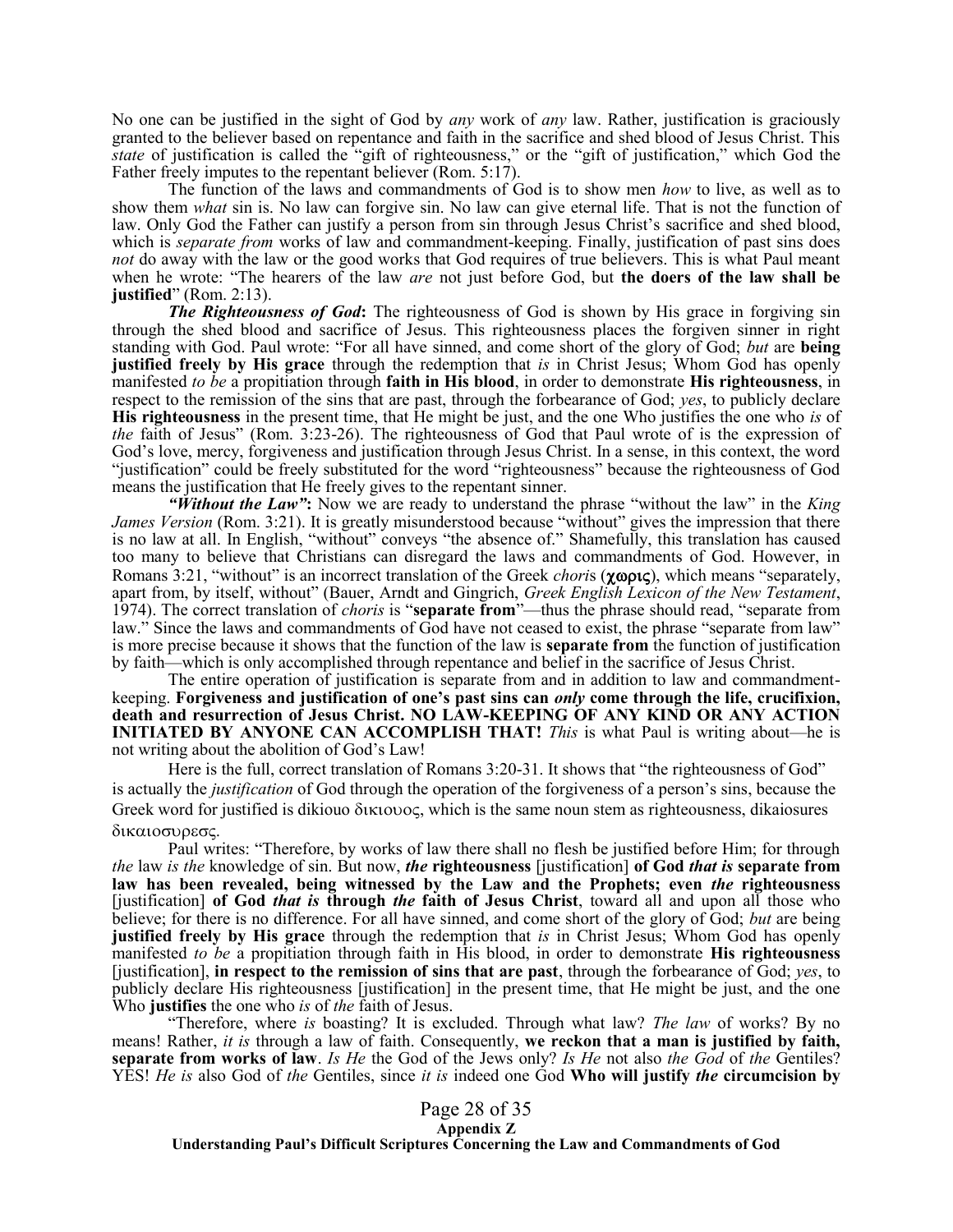#### **faith, and** *the* **uncircumcision through faith**.

"Are we, then, abolishing *the* law through faith? MAY IT NEVER BE! Rather, we are establishing *the* law [or making it to stand]." (Rom. 3:21-31).

Once a person has been justified of past sins through the righteousness [justification] of God as described by Paul—and one has received the Holy Spirit—then God begins to write His laws and commandments into his or her mind and heart, **thereby truly establishing the law**, not abolishing it. "For by one offering He has obtained eternal perfection *for* those who are sanctified. And the Holy Spirit also bears witness to us; for after He had previously said, 'This *is* the covenant that I will establish with them after those days,' says *the* Lord: '**I will give My laws into their hearts, and I will inscribe them in their minds; and their sins and lawlessness I will not remember ever again**' " (Heb. 10:14-17).

#### **Romans 6:14—The True Meaning of the Phrase, "Not Under Law, But Under Grace"**

This single verse, Romans 6:14—because it is typically taken out of context—has caused a great deal of confusion among nominal "Christians." Read in isolation, it gives the *appearance* that Christians are no longer required to keep the laws and commandments of God. Paul writes, "For sin shall not rule over you because you are not under law, but under grace."

However Romans 6:14 cannot be understood in isolation; the entire context of Romans Six must be examined if we are to understand Paul's intent. In fact, the key is actually given in the first two verses of the chapter. Paul asks and answers the question: "What then shall we say? Shall we continue in sin, so that grace may abound? MAY IT NEVER BE! We who died to sin, how shall we live any longer therein?" (verses 1-2).

Remember that *sin* is the transgression of the Law (I John 3:4). Obviously, then, if Christians are *not* to continue living in sin, they must be keeping the commandments and laws of God. However, God's laws are now kept in the spirit—under the grace of God!

Paul goes on in Romans Six to explain that the operation of baptism pictures the "death and burial" of the old sinful man—which justifies one to God the Father and brings forgiveness of past sins. He explains it this way: "Or are you ignorant that we, as many as were baptized into Christ Jesus, were baptized into His death [since Jesus died for our sins]? Therefore, we were buried with Him though the baptism into the death; so that, just as Christ was raised from *the* dead by the glory of the Father, in the same way, we also should walk in newness of life [now with the Holy Spirit of God—in spiritual obedience].

"For if we have been conjoined together in the likeness of His death, so also shall we be *in the likeness* of *His* resurrection. Knowing this, that our old man was co-crucified with *Him* **in order that the body of sin might be destroyed, so that we might no longer be enslaved to sin; because the one who has died** *to sin* [through repentance and water baptism] **has been justified from sin** [through the blood of Jesus Christ].

"Now if we died together with Christ, we believe that we shall also live with Him, knowing that Christ, having been raised from *the* dead, dies no more; death no longer has any dominion over Him. For when He died, He died unto sin once for all; but in that He lives, He lives unto God. In the same way also, you should indeed **reckon yourselves to be dead to sin, but alive to God through Christ Jesus our Lord**.

"Therefore, **do not let sin rule in your mortal body by obeying it in the lusts thereof**. Likewise, do not yield your members as instruments of unrighteousness to sin; rather, yield yourselves to God as those who are alive from *the* dead, and your members *as* instruments of righteousness to God.

"For sin shall not rule over you because **you are not under law** [for forgiveness and justification], **but under grace** [for forgiveness and justification]. What then? Shall we sin because we are not under law [for forgiveness and justification], but under grace [for forgiveness and justification]? MAY IT NEVER BE! Don't you realize that to whom you yield yourselves *as* servants to obey, you are servants of the one you obey, whether *it is* of sin unto death, or of obedience unto righteousness? But thanks *be* to God, that you were *the* servants of sin, but you have obeyed from *the* heart that form of doctrine which was delivered to you" (verses 3-17).

Keep in mind that from Romans 3:20 to 6:23, Paul's entire explanation of justification of past sins by *grace* through the sacrifice and shed blood of Jesus Christ is contrasted with the absolute inability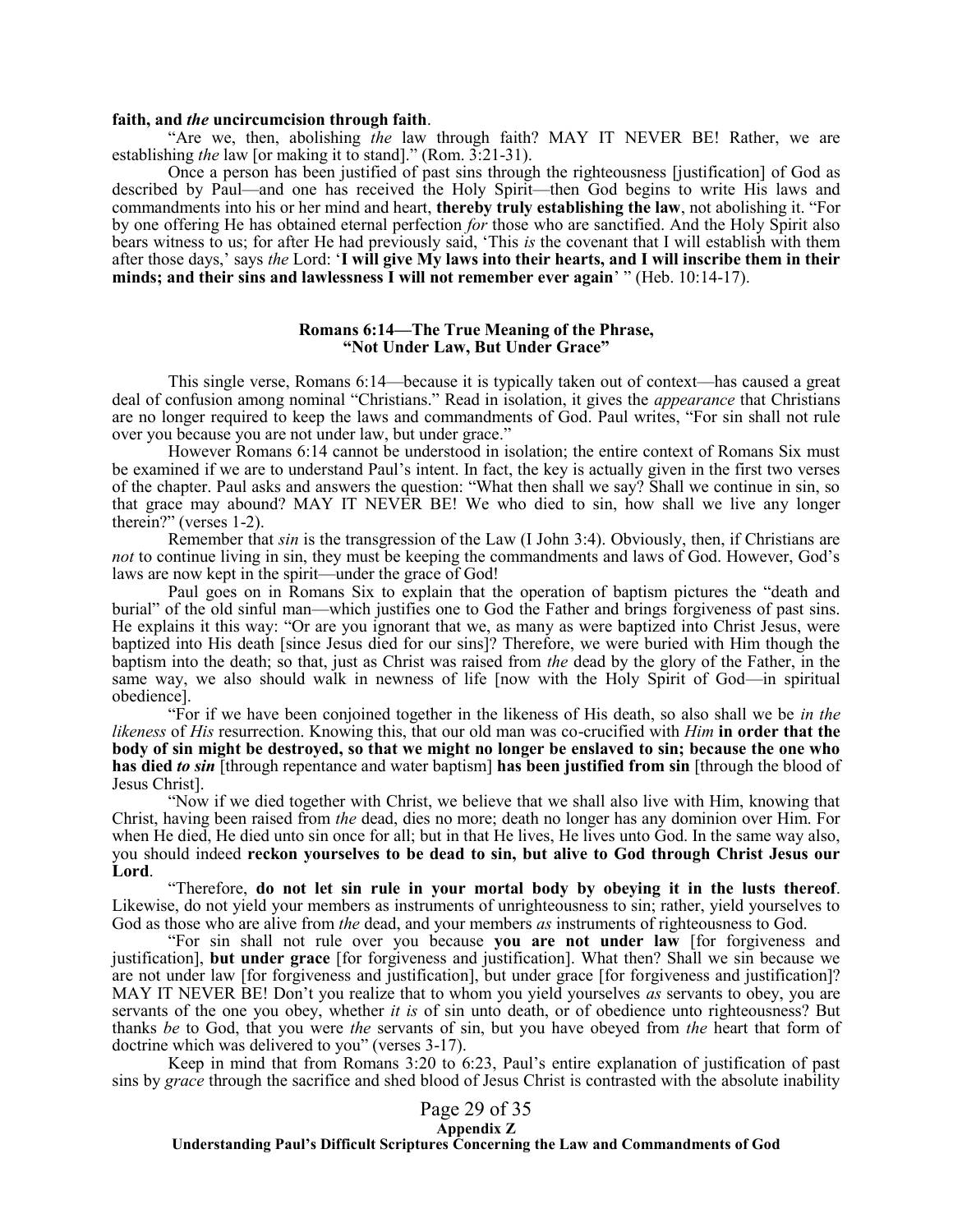of any *law* to bring true spiritual justification to the sinner. That is the context in which Romans 6:14 was written. When Paul writes that Christians are "not under law, but under grace," he means that we are not trying to achieve justification through law—which is in fact impossible—but through God's grace. This, then, is the true, scriptural meaning of Romans 6:14.

The apostle John further explains the *continuous* justification and forgiveness of sins that believers have through faith in the sacrifice and shed blood of Jesus Christ: "If we proclaim that we have fellowship with Him, but we are walking in the darkness [living in sin], we are lying to ourselves, and we are not practicing the Truth  $\lceil$  Your Word is the Truth,' (John 17:17)]. However, if we walk in the light  $\lceil$  of God's Word, in love and obedience], as He is in the light, *then* we have fellowship with one another, and **the blood of Jesus Christ, His own Son, cleanses us from all sin**.

"If we say that we do not have sin, we are deceiving ourselves, and the truth is not in us. **If we confess our own sins, He is faithful and righteous, to forgive us our sins, and to cleanse us from all unrighteousness**. If we say that we have not sinned, we make Him a liar, and His Word is not in us.

"My little children, I am writing these things to you so that you may not sin. And *yet*, **if anyone does sin, we have an Advocate with the Father; Jesus Christ** *the* **Righteous**; and He is *the* propitiation [continual source of mercy and forgiveness] for our sins; and not for our sins only, but also for *the sins* of the whole world" (I John 1:6-10; 2:1-2).

John then follows his explanation of forgiveness of our sins through the blood of Jesus Christ with the admonition that we are likewise required to keep God's commandments. This again substantiates that God's merciful grace does not allow anyone to continue to *live* in sin. Notice: "And by this *standard* we know that we know Him: if we keep His commandments. The one who says, 'I know Him,' and does not keep His commandments, is a liar, and the truth is not in him. On the other hand, *if* **anyone is keeping His Word, truly in this one the love of God is being perfected. By this** *means* **we know that we are in Him**. Anyone who claims to dwell in Him is obligating himself also to walk even as He Himself walked" (I John 2:3-6). **This is the full, true meaning of living in the grace of God**.

# **Romans 10:4—How is Jesus Christ "the End of the Law"?**

In the *KJV*, Romans 10:4 reads: "For Christ is the end of the law for righteousness to every one that believeth." If this verse is read in isolation—without considering the context and historical background, or the underlying Greek—it does indeed give the impression that Christ brought the law to an end. But is that what it really means? If so, *which* law did Jesus end?

Because of this one verse, numerous people assume that all the laws and commandments of God have come to an end. But is this true? Is it possible for a man to *end* any law of God? Try ending the law of gravity. It can't be done. All things are subject to law and all men are subject to God's Law. Would Christ, Who is the Lawgiver, actually end all of God's law, so that people may freely sin without consequence? Absolutely not! But that's what millions of Protestants embrace from reading this one verse.

Rather than read this verse in isolation, let us examine the context in which Paul wrote the passage. Remember, men divided the Bible into chapters and verses. The context of Romans 10:4 actually begins not with verse one, but with Romans 9:30. Paul wrote: "What then shall we say? That *the* Gentiles, who did not follow after righteousness, have attained righteousness, even *the* righteousness [justification] that *is* by faith" (Rom. 9:30).

After one has been justified from past sins, they are to keep the commandments of God in the "spirit of the law." Paul wrote, "Since *it is* indeed one God Who will justify *the* circumcision by faith, and *the* uncircumcision through faith. **Are we, then, abolishing law through faith? MAY IT NEVER BE! Rather, we are establishing law**" (Rom. 3:30-31). And again, "So that even as sin has reigned unto death, so also might **the grace** *of God* **reign through righteousness** [justification] unto eternal life through Jesus Christ our Lord. What then shall we say? **Shall we continue in sin, so that grace may abound? MAY IT NEVER BE! We who died to sin, how shall we live any longer therein?**" (Rom. 5:20-21; 6:1-2).

Additionally, the Jews who rejected Jesus Christ and continued with their temple rituals and observation of the traditional laws of Judaism did not attain to the justification of God by their works of law. **True** spiritual justification can only come through the grace of God and the sacrifice of Jesus Christ for the forgiveness of sins: "**But Israel, although they followed after a law** [In the Greek text there is *no* definite article "the" before "law"] **of righteousness** [justification], **did not attain to a law of**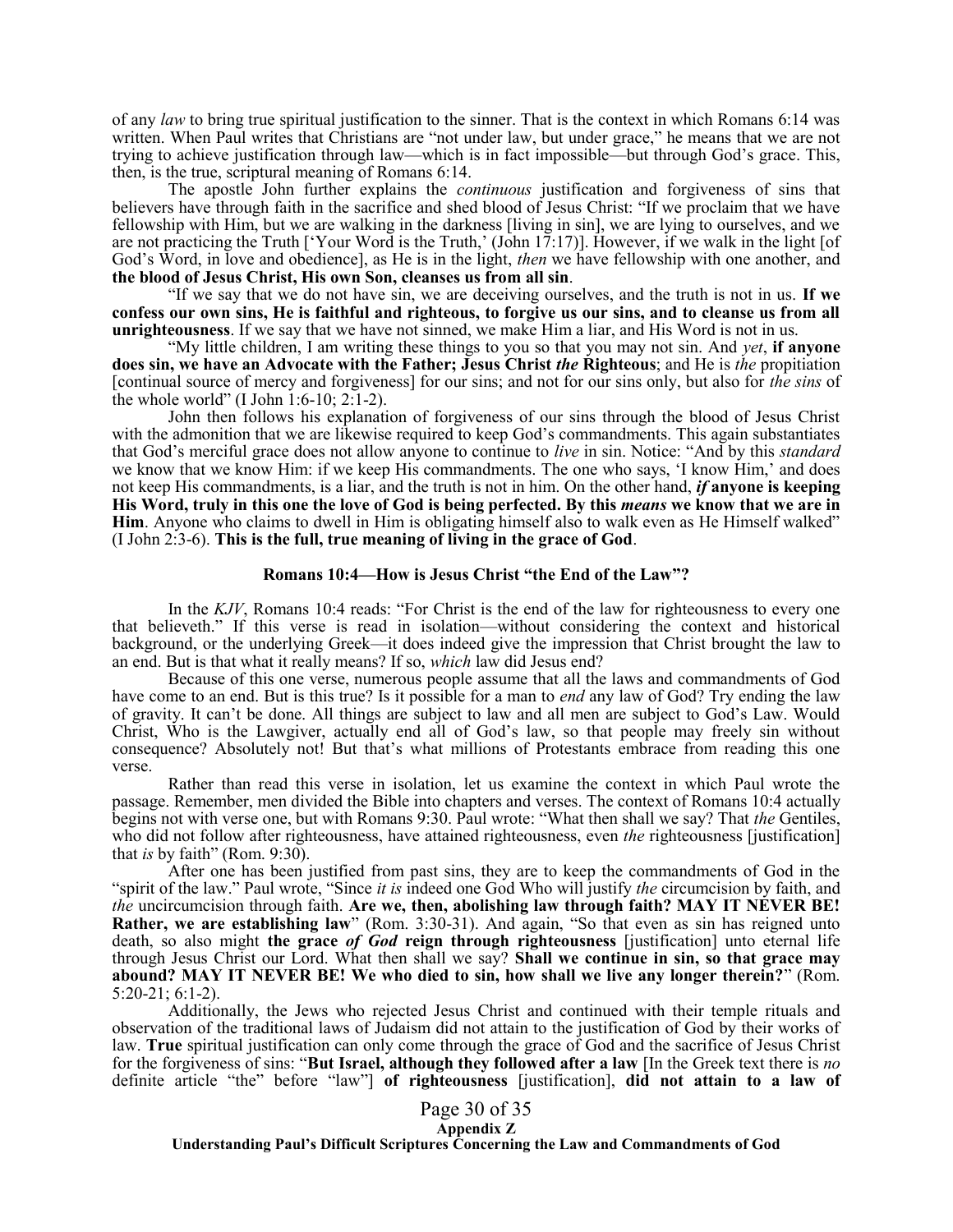**righteousness** [justification]. **Why? Because** *they did* **not** *seek it* **by faith, but BY WORKS OF LAW** [In the Greek text there is *no* definite article "the" before "works" or before "law"]; for they stumbled at the Stone of stumbling, exactly as it is written: 'Behold, I place in Sion a Stone of stumbling and a Rock of offense, but everyone who believes in Him shall not be ashamed' " (Rom. 9:31-33).

It is important to note that in the above passage there is no definite article "the" before "law" or before "works of law." Therefore, Paul is not referring to the Ten Commandments. Paul is actually writing about a "justification by works of law"—that is, through the operation of temple rituals and/or traditional laws of Judaism. Anyone who rejects Jesus Christ can **never** obtain justification of past sins through rituals or Jewish traditional laws, or laws of any other religion, because that would nullify the sacrifice and shed blood of Jesus Christ. This is why Paul said the Jews stumbled; Jesus was that "Rock of offense"—Whom they rejected. While the Jews attempted to obtain justification of sins through temple rituals and other laws, true spiritual justification of past sins can only come from God the Father through the sacrifice of Christ. This is only obtainable through repentance of sins and water baptism with true faith and belief in Jesus' shed blood—all through the operation of God's grace. This spiritual justification by faith—or "the righteousness of faith"—cannot be obtained by any "work of law."

Notice how Paul explains this in Chapter Ten: "Brethren, the earnest desire of my heart and my supplication to God for Israel is for salvation. For I testify of them that **they have a zeal for God, but not according to knowledge**. For they, being ignorant of the righteousness [justification] *that* comes from God, and seeking to establish their own righteousness [justification], have not submitted to the righteousness [justification] of God. **For Christ** *is the* **end** *of works* **of law for righteousness**  [justification] **to everyone who believes**" (Rom. 10:1-4). In other words, *for those who believe*, true justification comes through Christ—thus putting an **end** to futile attempts at justification through ritual works.

So the actual meaning of Romans 10:4 is that Jesus Christ, through His sacrifice for sin, once for all time, ended the temple ritual laws and the traditional laws of Judaism for justification. By writing this, Paul did not unilaterally terminate all the laws of God as millions want to assume. He was emphasizing that true spiritual justification from God the Father is uniquely received through faith in the sacrifice and shed blood of Jesus Christ, which is the operation of faith and grace combined, and cannot be procured by any work of any law.

# **Paul's Teachings on Justification by Faith vs. Works of Law in the Book of Galatians**

As we delve into the apostle Paul's writings in Galatians involving "justification by faith" and "works of law," keep these key background points in mind:

1) Paul instructed Christians in Rome that once we have been justified from past sins, we cannot continue to live in sin as a *way of life*—because sin is the "transgression" of God's Law (I John 3:4, *KJV*). He wrote: "What then shall we say? **Shall we continue in sin, so that grace may abound? MAY IT NEVER BE! We who died to sin, how shall we live any longer therein?**" (Rom. 6:1-2).

2) As Jesus Himself taught, it is *sin* to observe *any* humanly-devised, traditional religious law be it Jewish, Catholic, Protestant, or of any other religion—in place of God's laws and commandments (see Mark 7:1-13).

3) Before Paul's conversion, he was, as Saul, one of Judaism's leading Pharisees. At the behest of the high priest, Saul executed orders to persecute, arrest, imprison and even martyr true Christians (Acts 8:1; 9:1-2; 22:3-5).

In his opening remarks to the Galatians, Paul enumerated how he was "advancing" in Judaism. He writes, "For you heard of my former conduct when I was in Judaism, how I was excessively **persecuting the church of God** and was destroying it; and I was **advancing in Judaism** *far* beyond many of *my* contemporaries in my *own* nation, **being more abundantly zealous for** *the* **traditions of my fathers**" (Gal. 1:13-14).

*Galatians Two***:** Paul wrote that he was forced to rebuke Peter, Barnabas and other Jews publicly for their hypocrisy in reverting back to a traditional law of Judaism that forbade Jews from eating with Gentiles. Peter knew better, as God first used him to preach the Gospel and repentance to Gentiles, beginning with Cornelius and his household (Acts 10).

As will be seen, the account in Galatians Chapter Two does not involve any law or commandment of God—only traditional laws of Judaism, *which are sin*. Observing such traditional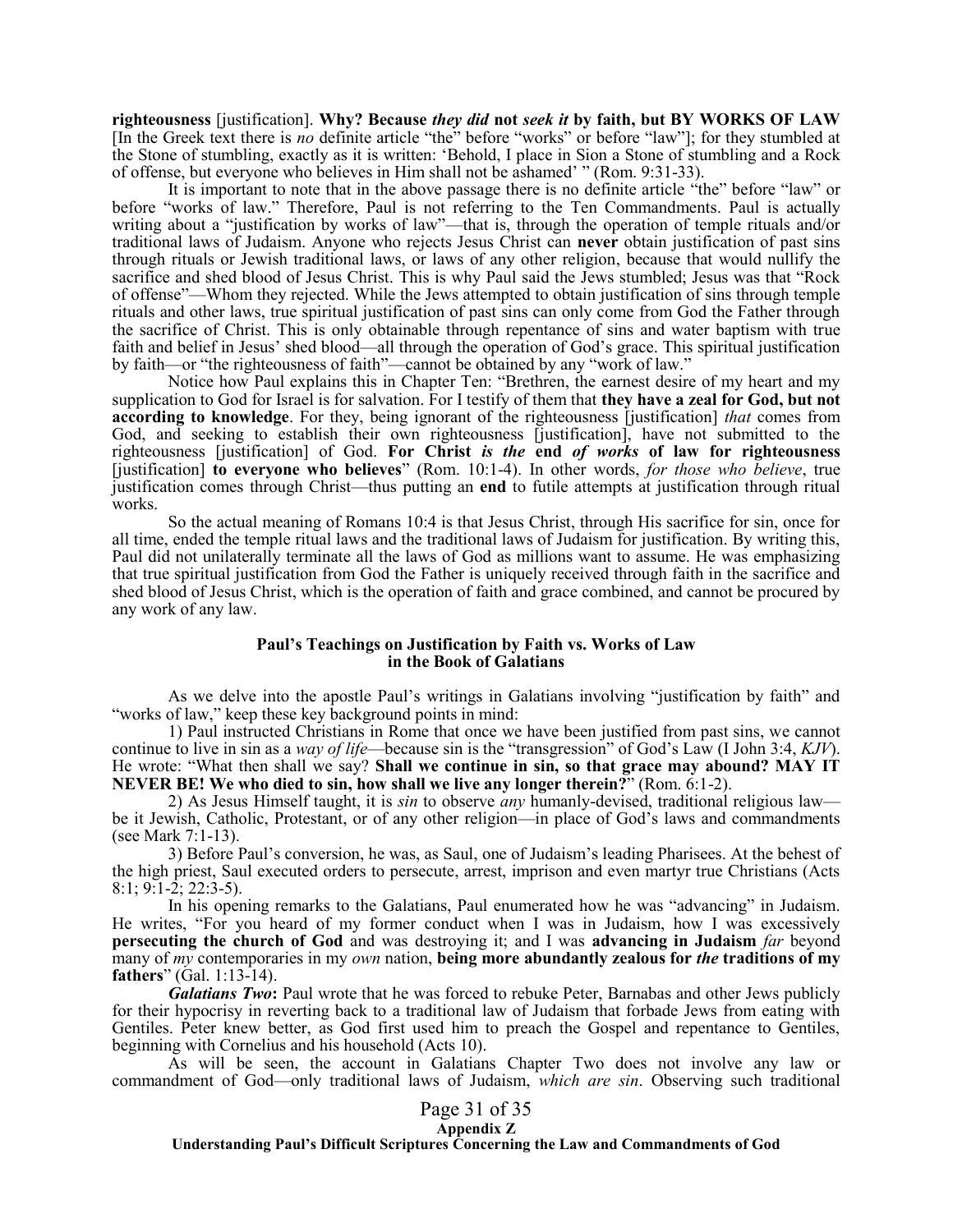Jewish laws can never bring justification—or put one in "right standing" with God the Father. Let us scrutinize the entire account verse by verse:

"But when Peter came to Antioch, I withstood him to *his* face because he was to be condemned; for before certain *ones* came from James, he was eating with the Gentiles. However, when they came, he drew back and separated himself *from the Gentiles*, being afraid of those of *the* circumcision *party*. And the rest of *the* Jews joined him in *this* hypocritical act, insomuch that even Barnabas was carried away with their hypocrisy.

"But when I saw that they did not walk uprightly according to the truth of the gospel, I said to Peter in the presence of them all, '**If you, being a Jew, are living like the Gentiles, and not according to Judaism, why do you compel the Gentiles to Judaize?** [That is, to eat separately as do unconverted Jews.] We who are Jews by nature—and not sinners of *the* Gentiles—knowing that **a man is not justified by works of law, but through** *the* **faith of Jesus Christ**, we also have believed in Christ Jesus in order that we might be justified by *the* faith of Christ, and not by works of law; because **by works of law shall no flesh be justified** [before God from past sins].

" 'Now then, if we are seeking to be justified in Christ, *and* we ourselves are found to be sinners, *is* Christ then *the* minister of sin? MAY IT NEVER BE! For if I build again those things that I destroyed [the adherence to the laws of Judaism], I am making myself a transgressor. For I through law [since the wages of sin is death] died [in the operation of baptism] to law [that is, to Judaism's traditional laws], in order that I may live to God [in love and obedience]. I have been crucified with Christ [by baptism], yet I live. *Indeed*, it is no longer I; but Christ lives in me. For *the life* that I am now living in *the* flesh, I live by faith—that *very faith* of the Son of God, Who loved me and gave Himself for me. I do not nullify the grace of God; for if righteousness [justification] *is* through *works of* law, then Christ died in vain' " (Gal.  $2:11-21$ ).

The whole purpose of repentance, baptism and justification by faith in the sacrifice and shed blood of Jesus Christ is to receive the Holy Spirit of God, which is our begettal from God the Father and the "earnest" (pledge or down payment) of our salvation (I John 3:9; Eph. 1:13-14). Paul wrote nothing in this passage that can be construed to mean he was abolishing the laws and commandments of God—for NO MAN CAN DO SO!

*Galatians Three***:** Paul continues in Chapter Three, making it clear that any work of any law is not able to bring about justification for past sins. While God requires Christians to keep His laws and commandments in their full spiritual intent, no law has the power to forgive sin, justify a person to God spiritually, impart the Holy Spirit, or bestow eternal life. The function of God's laws and commandments is to *define sin*: "O foolish Galatians, who has bewitched you *into* not obeying the truth, before whose eyes Jesus Christ, crucified, was set forth in a written public proclamation? This only I desire to learn from you: **did you receive the Spirit of God by works of law, or by** *the* **hearing of faith?** Are you so foolish? Having begun in *the* Spirit, are you now being perfected in *the* flesh [through obedience to carnal laws of Judaism]?… Therefore, *consider this*: He Who is supplying the Spirit to you, and Who is working deeds of power among you, *is He doing it* **by works of law** or by *the* **hearing of faith**?" (Gal. 3:1-5).

Concerning the laws and commandments of God, Paul demonstrates that they are **not contrary** to God's promises of eternal life—which can only come through loving obedience and faith in Jesus Christ. "*Is* the law then contrary to the promises of God? MAY IT NEVER BE! **For if a law had been given that had the power to give life**, *then* righteousness [justification] would indeed have been by law. But the Scriptures have shut up all things under sin, so that by *the* faith of Jesus Christ the promise [of eternal life] might be given to those who believe. Now before faith came, we were guarded under law, having been shut up unto the faith that was yet to be revealed [at Christ's first coming]. In this way, the law was our tutor *to lead us* to Christ that we might be justified by faith. But since faith has come, we are no longer under a tutor" (Gal. 3:21-25).

After repentance, baptism and the laying of hands, God gives the Holy Spirit—which unites with the spirit of man within the believer (I John  $3:9$ ) bringing conversion (John  $14:17$ ). God, then begins to write His laws and commandments in the mind of the new believer (Heb. 10:16). Instead of the *external* tutoring of the law, the believer now begins to develop the mind of Christ by the Holy Spirit through faith (Phil. 2:5). This is the *internal* working of the Holy Spirit to lead the believer into all righteousness (Rom. 8:14).

*Galatians Five***:** Judaism required that Gentile proselytes be circumcised in the flesh before they could enter the synagogue. They were then required to keep the whole law—meaning all of God's laws, as well as all the traditional laws of Judaism. False teachers were causing converts in Galatia to revert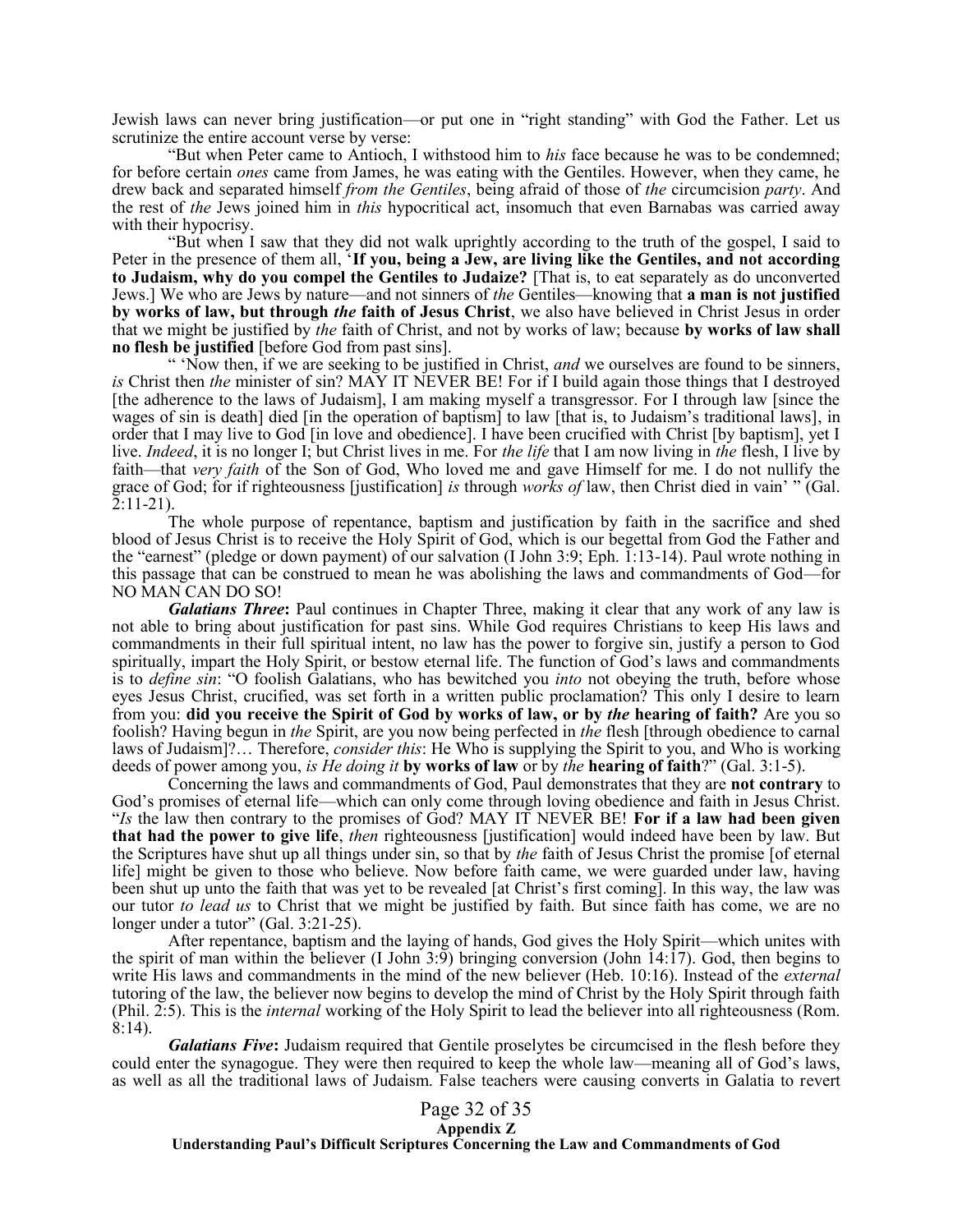back to those teachings, which were mixed with pagan gnosticism derived from Hellenistic Judaism. This was the "yoke of bondage" of which Paul wrote. On the other hand, the laws and commandments of God were *never* a "yoke of bondage"—even when kept in the letter of the Law, as required under the Old Covenant (Deut. 4:1-8, 39-40; 5:1-21, 32-33; 6:1-25).

This is the reason Paul admonished the Galatians to remain unyielding in the *true* faith, warning them not to revert back to "works of law" of Judaism for justification: "Therefore, stand fast in the liberty wherewith Christ has made us free, and do not be held again in a yoke of bondage. Behold, I, Paul, tell you that if you become circumcised [in the flesh, rather than in the heart by the Spirit (Rom. 2:25-29; Col. 2:13)], Christ shall profit you nothing! Again, I am personally testifying to every man who is being [physically] circumcised that he is a debtor to do the whole law [all the Old Testament laws and the traditional laws of Judaism, thereby eliminating repentance, faith and baptism].

"You who are attempting to be justified by *works of* law, you are being deprived of any *spiritual* effect from Christ. You have fallen from grace! For we through *the* Spirit are waiting for *the* hope of righteousness by faith" (Gal. 5:1-5). This is also the meaning of Galatians 5:18. "But if you are led by *the* Spirit, you are not under *works of* law.

# **I Timothy 4:1-5 Did Paul Teach That All Meat Is Good for Food?**

There is no question that the apostle Paul believed—and thus taught—"all things that are written in the Law and the Prophets" (Acts 24:14). This certainly included God's commands concerning clean and unclean meats (as found in Leviticus 11 and Deuteronomy 14). But mainstream Christianity insists that Paul relaxed the biblical injunction against unclean meats. They often site I Timothy 4:1-5, which is misleading in the *KJV*, which reads: "Now the Spirit speaketh expressly, that in the latter times some shall depart from the faith, giving heed to seducing spirits, and doctrines of devils; speaking lies in hypocrisy; having their conscience seared with a hot iron; forbidding to marry, and *commanding* to abstain from meats, which God hath created to be received with thanksgiving of them which believe and know the truth. **For every creature of God** *is* **good, and nothing to be refused, if it be received with thanksgiving: for it is sanctified by the word of God and prayer**."

Here, Paul warns Timothy of an apostasy to occur in the end times—which would involve various "doctrines of demons." One such "doctrine" commands abstinence from certain meats—which Paul counters by *apparently* saying that *all* meat is good for food, that nothing is to be refused if it is received with thanksgiving. But is this really what Paul is saying? Is Paul upending centuries of Jewish adherence to Old Testament food laws?

Note first that this particular "doctrine" refers specifically to abstaining from meat that was "created to be received." Conversely, this substantiates that there are *other* meats which were *not* "created to be received." Indeed, God created meats which were never designed to be food—thus they are termed *unclean*. But *clean* meats were created to be received as food with thanksgiving. Thus, the passage is not dealing with meat in general, but only with *clean* meats—those "created to be received with thanksgiving."

Next, note that the meat being discussed has been "*sanctified* by the word of God." Where in the Bible is meat particularly sanctified—*set apart*—for human consumption? Why, obviously, Leviticus 11 and Deuteronomy 14, which lists meats to be avoided and those to be eaten. Thus, Paul did not say that *every* kind of meat was created by God for food—but that every *clean* meat was created by God for food.

Without question, Paul upheld the laws of clean and unclean meats as a requirement for Christians. He described the meats that Christians are permitted to eat as those which God has "created to be received with thanksgiving." Paul was actually condemning a false doctrine that prohibited the eating of *clean* meats. The correct translation helps resolve the matter:

"Now the Spirit tells *us* explicitly that in *the* latter times some shall apostatize from the faith, *and* shall follow deceiving spirits and doctrines of demons; speaking lies in hypocrisy, their consciences having been cauterized *with a hot iron*; forbidding to marry; *and commanding* **to abstain from meats, which God created to be received** with thanksgiving by the faithful, even *by* those who know the truth. For every creature of God *designated for human consumption* is good, and nothing to be refused, *if* it is received with thanksgiving, because it is [already] sanctified [set apart] by the Word of God [in Leviticus 11 and Deuteronomy 14] and prayer." (Please note how *The Holy Bible In Its Original Order—A Faithful Version* incorporates **inserted words and phrases** in *italic type* in the appropriate places to make the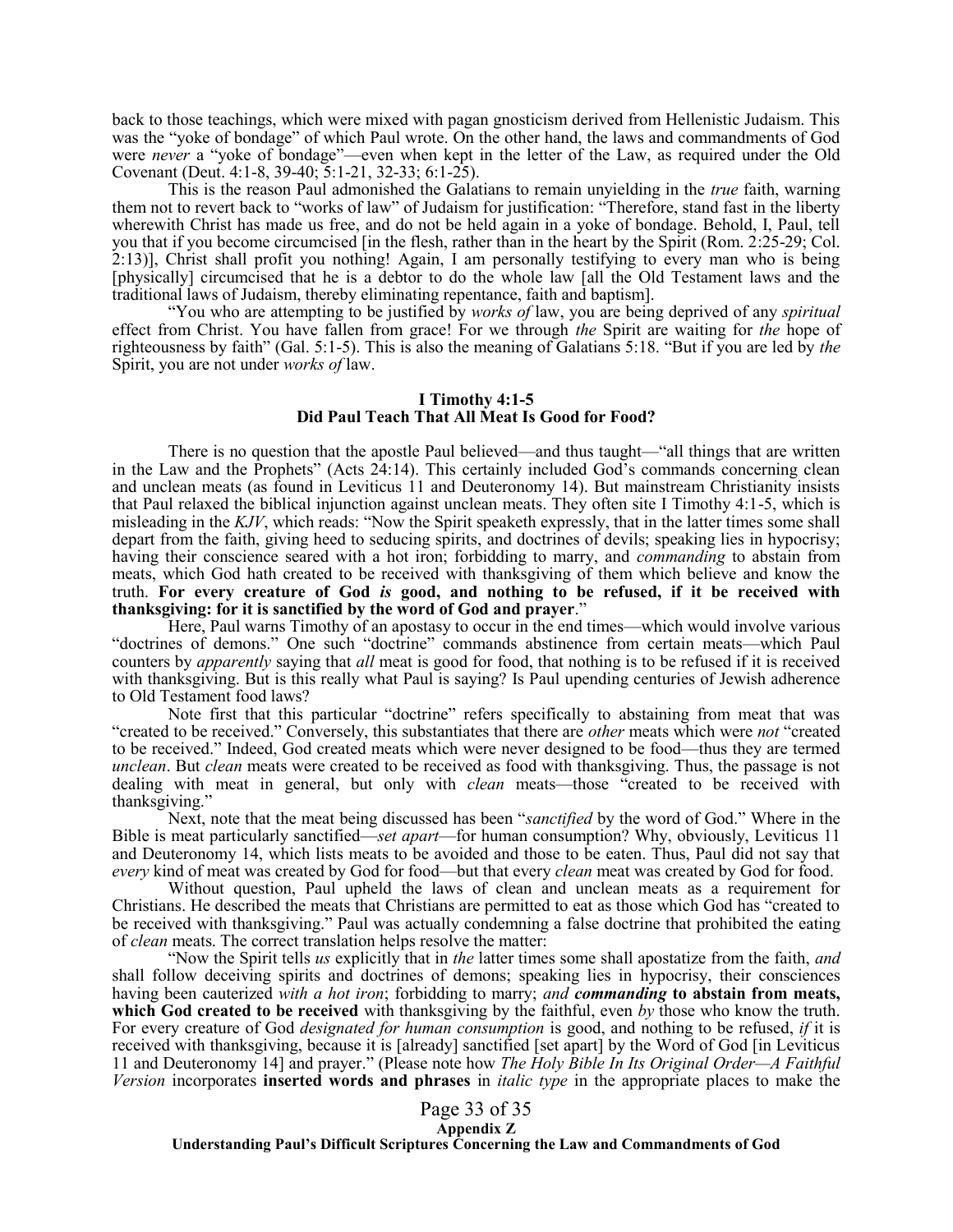intended meaning clear. All such insertions are based fully on the contextual meaning of the passage.)

Paul adds that clean meats are also set apart by *prayer*. Indeed, we have Christ's own example of asking for God's blessing on our food (Luke  $9:16$ ;  $24:30$ ; etc.). This further sets the food apart as approved and even enhanced by God—but in no way can prayer make unclean meat clean.

#### **Mark 7:1-5—Did Jesus Declare All Meats Clean?**

It is a widely held conception of modern "Christianity" that Jesus set aside the laws and commandments of God—including those which prohibit certain meats as "unclean." An incident recorded in Mark Chapter Seven is often used as a proof-text for such a view. In this case, Jesus' disciples were criticized by the Jewish leadership for eating without first washing their hands. This dispute had nothing to do with clean and unclean meats. Rather, it revolved around Jewish tradition of ritual purity, such as ceremonial hand washing.

"Then the Pharisees and some of the scribes from Jerusalem came together to Him. And when they saw some of His disciples **eating with defiled hands (that is, unwashed** *hands***)**, they found fault. For the Pharisees and all the Jews, **holding fast to the tradition of the elders**, do not eat unless they wash their hands thoroughly. Even *when coming* from the market, they do not eat unless they *first* wash themselves. And there are many other **things that they have received to observe**, *such as the* washing of cups and pots and brass utensils and tables. For this reason, the Pharisees and the scribes questioned Him, *saying*, 'Why don't Your disciples walk according to the **tradition of the elders**, but eat bread with unwashed hands?' " (Mark 7:1-5).

Drawing a sharp distinction between the Jews' traditions and the commandments of God, Jesus accused the scribes and Pharisees of invalidating the Word of God by their traditions.

"And He answered *and* said to them, 'Well did Isaiah prophesy concerning you hypocrites, as it is written, "This people honors Me with their lips, but their hearts are far away from Me. But in vain do they worship Me, **teaching** *for* **doctrine the commandments of men**." For **leaving the commandment of God, you hold fast the tradition of men**, *such as* the washing of pots and cups [and ritual hand washing]; and you practice many other things like *this*.' Then He said to them, 'Full well do **you reject the commandment of God**, so that **you may observe your** *own* **tradition**' " (verses 6-9). Jesus sternly rebuked the Jews for "nullifying" the authority of the Word of God by their countless and restrictive traditions (verse 13).

Notice that Jesus' primary response was to defend and *fully support* the laws and commandments of God. In no way have God's laws been abrogated. Having made that point, He went on to deal with the question of eating with "unwashed hands." Addressing the multitude, He said, "Hear Me, all of you, and understand. There is nothing that enters into a man from outside which is able to defile him; but the things that come out from *within* him, those are the things which defile a man. If anyone has ears to hear, let him hear" (verses 14-16).

Obviously, unwashed hands will not particularly defile a person. But Jesus said there was "nothing that enters into a man from outside which is able to defile him." Does that mean unclean meats were no longer prohibited by God's law—that literally *nothing* can defile a person? What did Jesus mean?

It is important to realize that the dietary laws of Leviticus 11 and Deuteronomy 14 deal with health and cleanliness—not with spiritual holiness. Eating unclean meats can harm one physically, but they will not defile one spiritually. (However, a careless attitude toward any of God's laws can defile one spiritually.) Jesus is referring to one being spiritually *defiled*—not by anything eaten but by the thoughts and attitudes a person accepts into one's heart and mind.

Knowing that His disciples did not understand, Jesus said, "Don't you perceive that anything [food, germs] that enters into a man from outside is not able to [spiritually] defile him? **For it does not enter into his heart**, but into the belly, and *then* passes out into the sewer, purging all food." Food is simply processed, purged from the body. Jesus was talking *spiritually*, making the point that even the dirt on one's unwashed hands cannot defile the heart or make a person unholy.

The defilement of which Jesus spoke comes from *within*: "That which springs forth **from** *within* **a man, that defiles the man**. For from within, **out of the hearts of men**, go forth evil thoughts, adulteries, fornications, murders, thefts, covetousness, wickednesses, guile, licentiousness, an evil eye, blasphemy, pride, foolishness; all these evils go forth from within, and *these* defile a man" (verses 20-23).

The disputed phrase, "purging all meats" (verse 19, *KJV*), simply means that all foods are ultimately purged from the body. **Clean and unclean meats are nowhere discussed in this passage**. The

Page 34 of 35 **Appendix Z Understanding Paul's Difficult Scriptures Concerning the Law and Commandments of God**